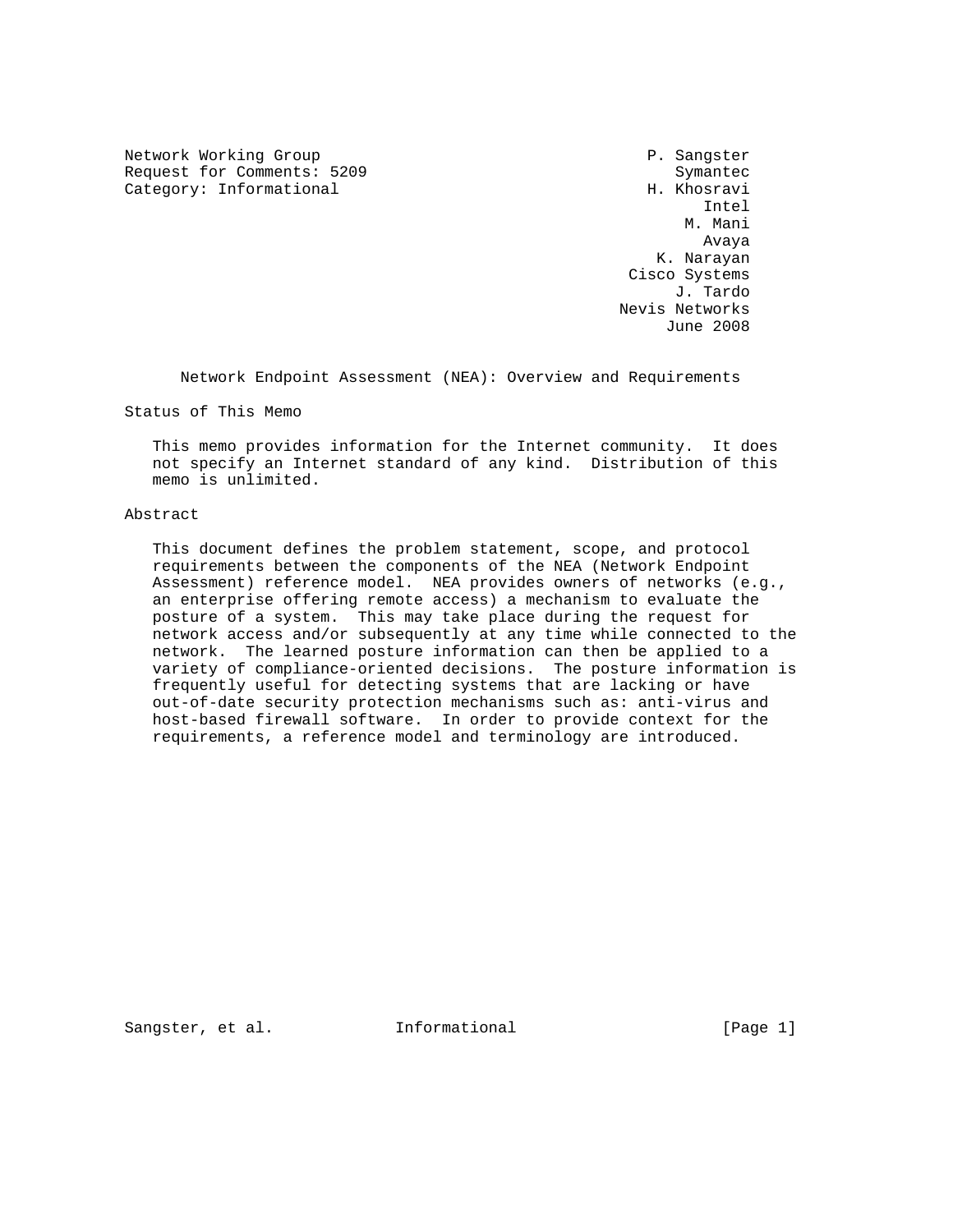| Table of Contents |  |
|-------------------|--|
|-------------------|--|

| 5.1.1.1. Posture Collector 12                     |
|---------------------------------------------------|
| 5.1.1.2. Posture Broker Client 14                 |
| 5.1.1.3. Posture Transport Client 15              |
|                                                   |
| $5.1.2.1.$ Posture Validator 15                   |
| 5.1.2.2. Posture Broker Server 17                 |
| 5.1.2.3. Posture Transport Server 18              |
|                                                   |
|                                                   |
| 5.2.1. Posture Attribute Protocol (PA) 18         |
| 5.2.2. Posture Broker Protocol (PB) 19            |
| 5.2.3. Posture Transport Protocol (PT) 19         |
|                                                   |
| 5.3.1. Attributes Normally Sent by NEA Client: 21 |
| 5.3.2. Attributes Normally Sent by NEA Server: 21 |
|                                                   |
| 6.1.                                              |
| 6.1.1. Triggered by Network Connection or Service |
|                                                   |
|                                                   |
| 6.1.1.2. Possible Flows and Protocol Usage 23     |
| 6.1.1.3. Impact on Requirements 25                |
| 6.1.2. Triggered by Endpoint 25                   |
|                                                   |
| 6.1.2.2. Possible Flows and Protocol Usage 26     |
| 6.1.2.3. Impact on Requirements 28                |
|                                                   |
| 6.2.1. Triggered by NEA Client 28                 |
|                                                   |
| 6.2.1.2. Possible Flows & Protocol Usage 29       |
| 6.2.1.3. Impact on Requirements 30                |
| Triggered by NEA Server 30<br>6.2.2.              |
|                                                   |
| $6.2.2.2$ . Possible Flows and Protocol Usage 31  |
| 6.2.2.3. Impact on Requirements 33                |

Sangster, et al. 1nformational 1999 [Page 2]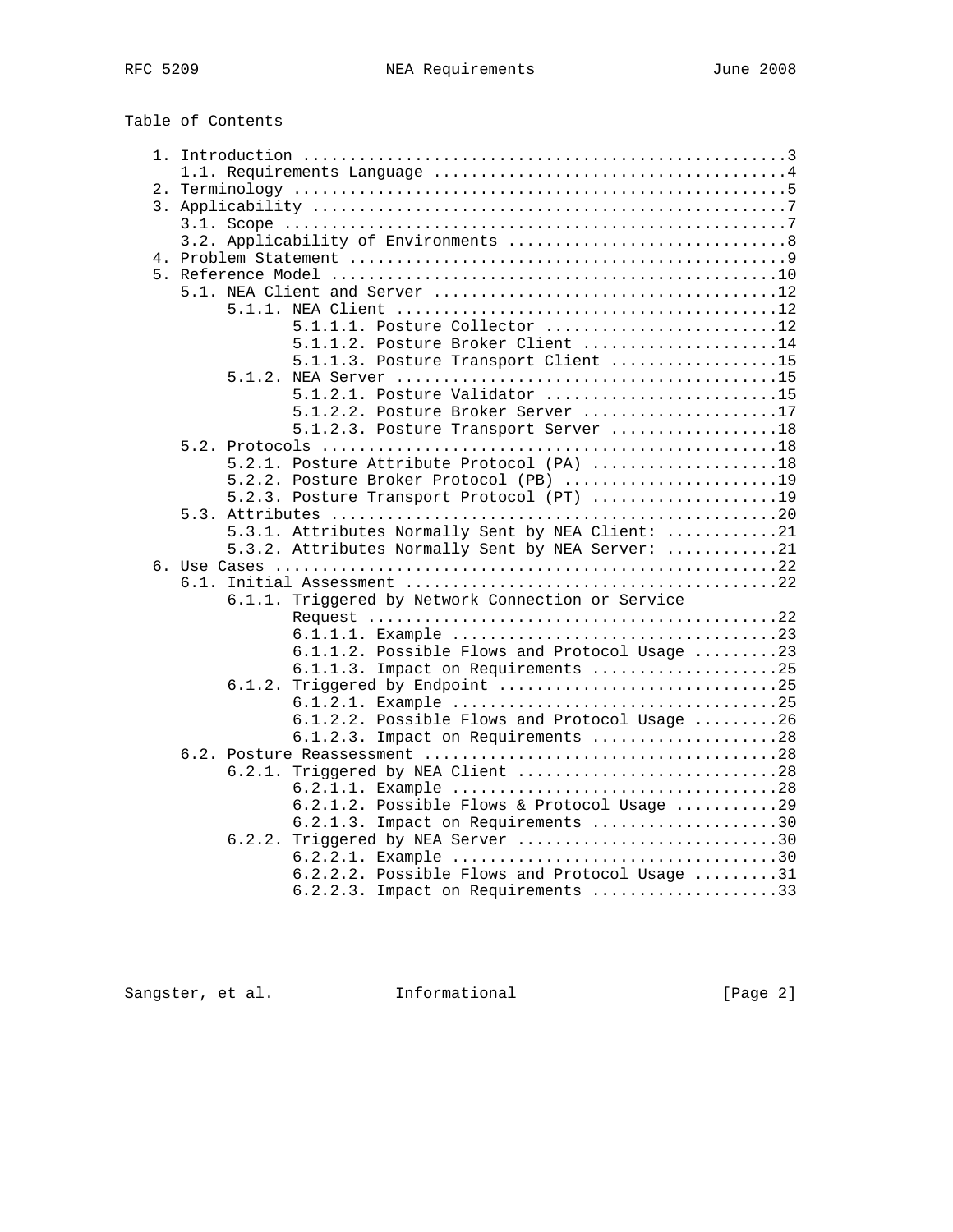|  | 7.1. Common Protocol Requirements 34                 |  |
|--|------------------------------------------------------|--|
|  | 7.2. Posture Attribute (PA) Protocol Requirements 35 |  |
|  | 7.3. Posture Broker (PB) Protocol Requirements 36    |  |
|  | 7.4. Posture Transport (PT) Protocol Requirements 38 |  |
|  |                                                      |  |
|  |                                                      |  |
|  |                                                      |  |
|  | 8.1.2. Network Communications 41                     |  |
|  |                                                      |  |
|  | 8.2. Protection Mechanisms at Multiple Layers 43     |  |
|  |                                                      |  |
|  | 8.3.1. Man-in-the-Middle (MITM) 44                   |  |
|  | 8.3.2. Message Modification 45                       |  |
|  | 8.3.3. Message Replay or Attribute Theft 45          |  |
|  | 8.3.4. Other Types of Attack 46                      |  |
|  |                                                      |  |
|  | 9.1. Implementer Considerations 47                   |  |
|  | 9.2. Minimizing Attribute Disclosure 49              |  |
|  |                                                      |  |
|  |                                                      |  |
|  |                                                      |  |
|  |                                                      |  |

## 1. Introduction

 Endpoints connected to a network may be exposed to a wide variety of threats. Some protection against these threats can be provided by ensuring that endpoints conform to security policies. Therefore, the intent of NEA is to assess these endpoints to determine their compliance with security policies so that corrective measures can be provided before they are exposed to those threats. For example, if a system is determined to be out of compliance because it is lacking proper defensive mechanisms such as host-based firewalls, anti-virus software, or the absence of critical security patches, the NEA protocols provide a mechanism to detect this fact and indicate appropriate remediation actions to be taken. Note that an endpoint that is deemed compliant may still be vulnerable to threats that may exist on the network.

 NEA typically involves the use of special client software running on the requesting endpoint that observes and reports on the configuration of the system to the network infrastructure. The infrastructure has corresponding validation software that is capable of comparing the endpoint's configuration information with network compliance policies and providing the result to appropriate authorization entities that make decisions about network and application access. Some endpoints may be incapable of running the

Sangster, et al. 1nformational 1999 [Page 3]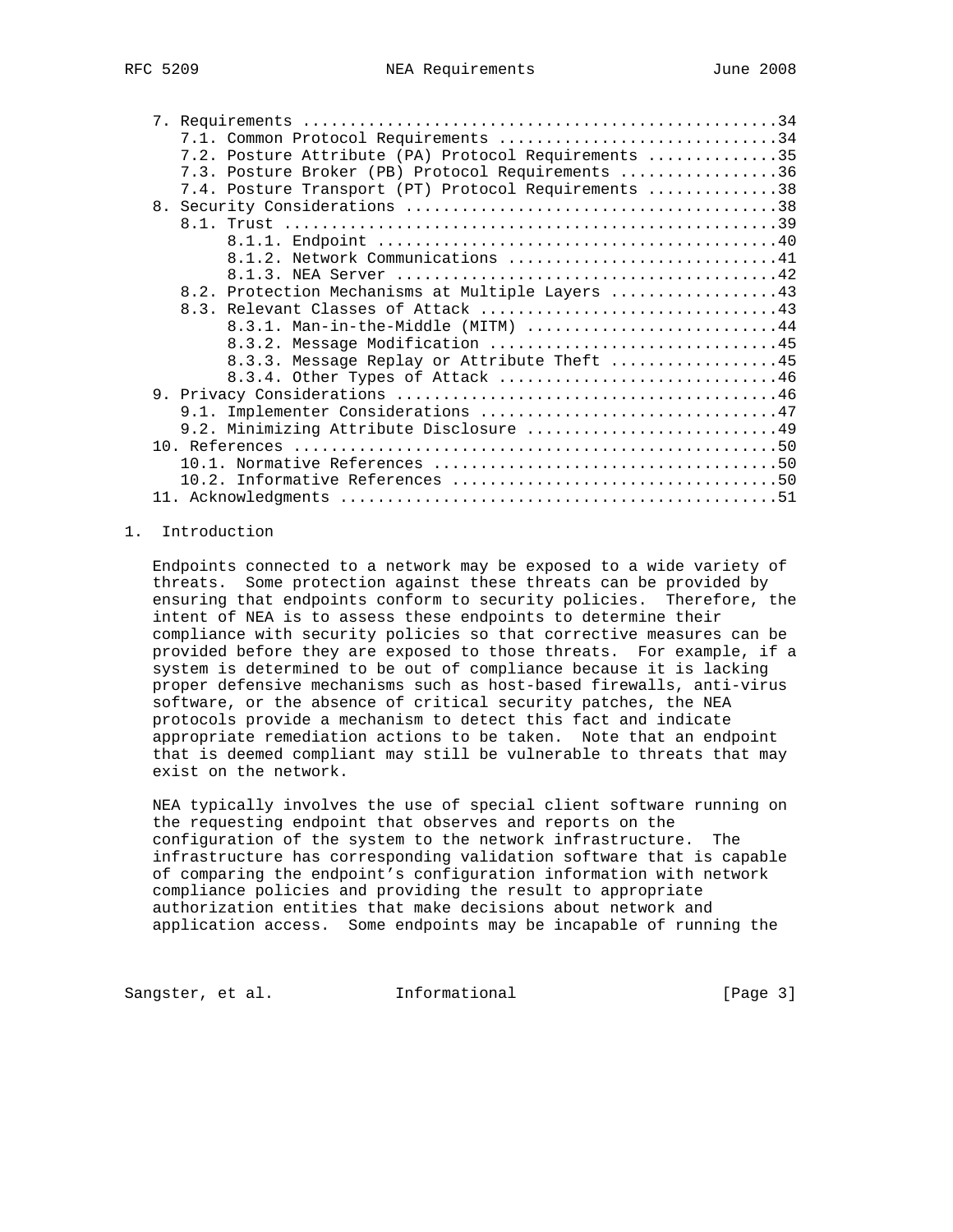NEA Client software (e.g., printer) or be unwilling to share information about their configuration. This situation is outside the scope of NEA and is subject to local policies.

 The result of an endpoint assessment may influence an access decision that is provisioned to the enforcement mechanisms on the network and/or endpoint requesting access. While the NEA Working Group recognizes there may be a link between an assessment and the enforcement of a resulting access decision, the mechanisms and protocols for enforcement are not in scope for this specification.

 Architectures, similar to NEA, have existed in the industry for some time and are present in shipping products, but do not offer adequate interoperability. Some examples of such architectures include: Trusted Computing Group's Trusted Network Connect [TNC], Microsoft's Network Access Protection [NAP], and Cisco's Cisco Network Admission Control [CNAC]. These technologies assess the software and/or hardware configuration of endpoint devices for the purposes of monitoring or enforcing compliance to an organization's policy.

 The NEA Working Group is developing standard protocols that can be used to communicate compliance information between a NEA Client and a NEA Server. This document provides the context for NEA including: terminology, applicability, problem statement, reference model, and use cases. It then identifies requirements for the protocols used to communicate between a NEA Client and NEA server. Finally, this document discusses some potential security and privacy considerations with the use of NEA. The majority of this specification provides informative text describing the context of NEA.

#### 1.1. Requirements Language

 Use of each capitalized word within a sentence or phrase carries the following meaning during the NEA WG's protocol selection process:

MUST - indicates an absolute requirement

MUST NOT - indicates something absolutely prohibited

SHOULD - indicates a strong recommendation of a desired result

SHOULD NOT - indicates a strong recommendation against a result

MAY - indicates a willingness to allow an optional outcome

 Lower case use of "MUST", "MUST NOT", "SHOULD", "SHOULD NOT", and "MAY" carry their normal meaning and are not subject to these definitions.

Sangster, et al. 1nformational 1999 [Page 4]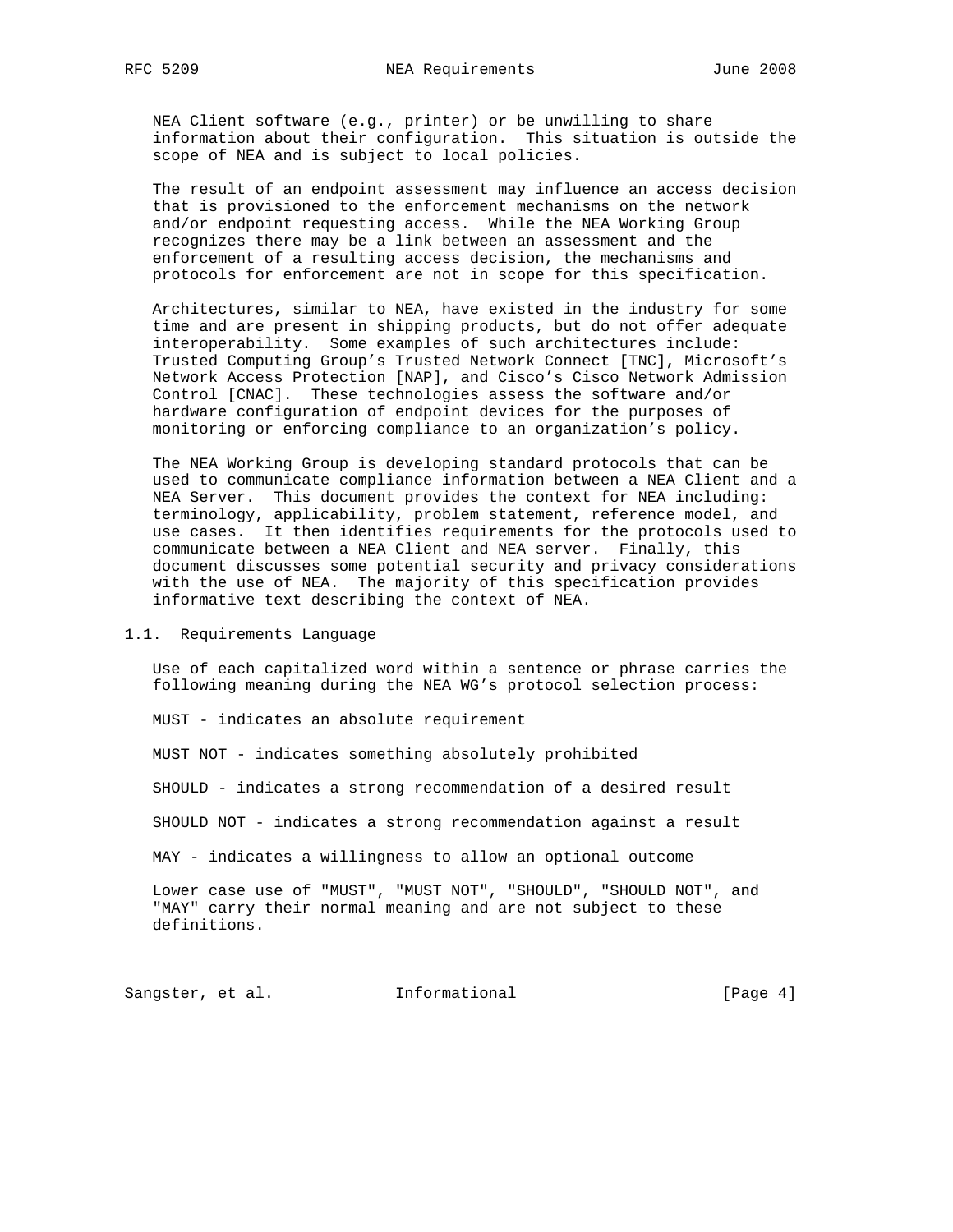## 2. Terminology

 This section defines a set of terms used throughout this document. In some cases these terms have been used in other contexts with different meanings so this section attempts to describe each term's meaning with respect to the NEA WG activities.

- Assessment The process of collecting posture for a set of capabilities on the endpoint (e.g., host-based firewall) such that the appropriate validators may evaluate the posture against compliance policy.
- Assertion Attributes Attributes that include reusable information about the success of a prior assessment of the endpoint. This could be used to optimize subsequent assessments by avoiding a full posture reassessment. For example, this classification of attribute might be issued specifically to a particular endpoint, dated and signed by the NEA Server allowing that endpoint to reuse it for a time period to assert compliance to a set of policies. The NEA Server might accept this in lieu of obtaining posture information.
- Attribute Data element including any requisite meta-data describing an observed, expected, or the operational status of an endpoint feature (e.g., anti-virus software is currently in use). Attributes are exchanged as part of the NEA protocols (see section 5.2). NEA recognizes a variety of usage scenarios where the use of an attribute in a particular type of message could indicate:
	- o previously assessed status (Assertion Attributes),
	- o observed configuration or property (Posture Attributes),
	- o request for configuration or property information (Request Attributes),
	- o assessment decision (Result Attributes), or
	- o repair instructions (Remediation Attributes).

 The NEA WG will standardize a subset of the attribute namespace known as standard attributes. Those attributes not standardized are referred to in this specification as vendor-specific.

Dialog - Sequence of request/response messages exchanged.

Sangster, et al. 1nformational 1999 [Page 5]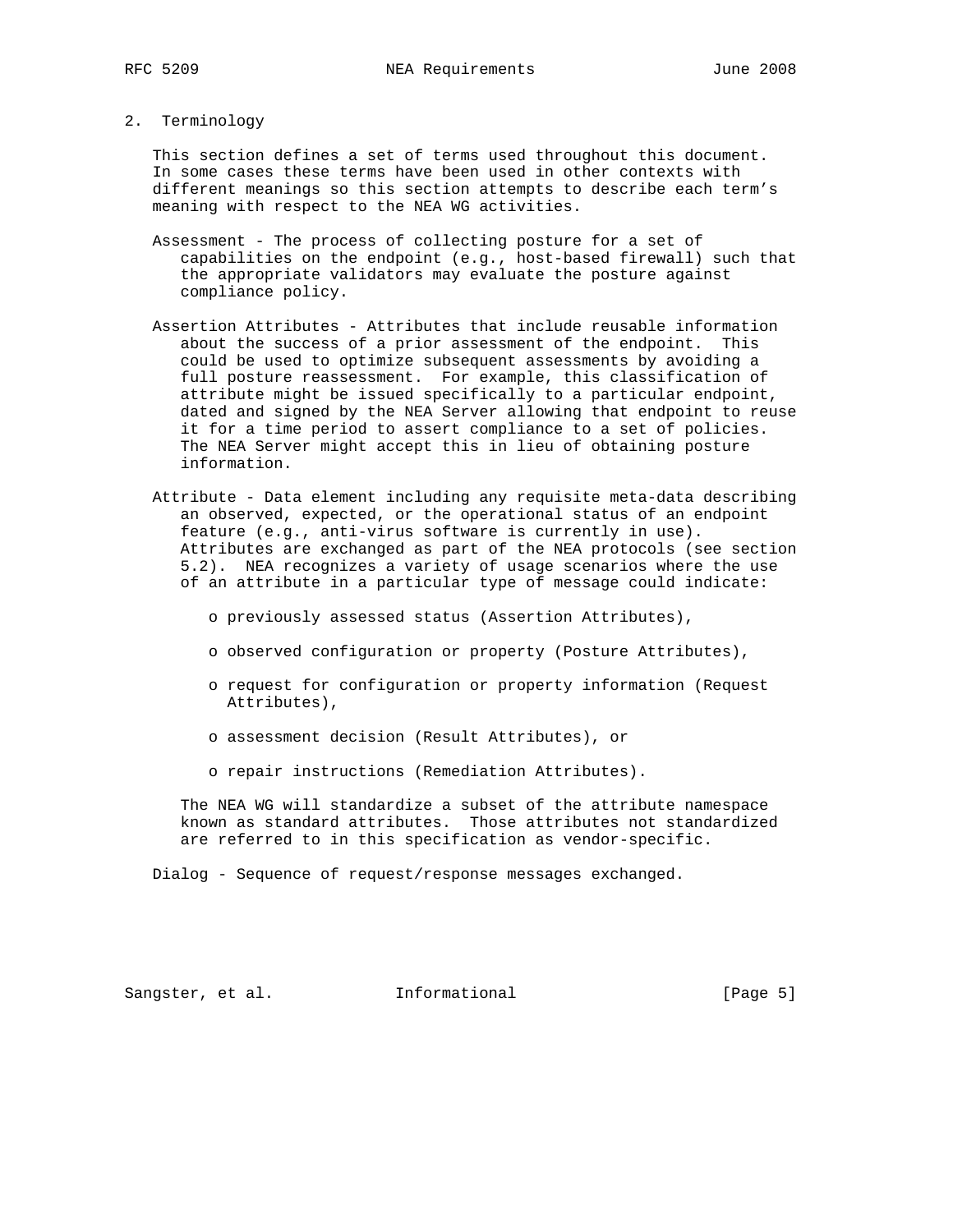- Endpoint Any computing device that can be connected to a network. Such devices normally are associated with a particular link layer address before joining the network and potentially an IP address once on the network. This includes: laptops, desktops, servers, cell phones, or any device that may have an IP address.
- Message Self contained unit of communication between the NEA Client and Server. For example, a posture attribute message might carry a set of attributes describing the configuration of the anti-virus software on an endpoint.
- Owner the role of an entity who is the legal, rightful possessor of an asset (e.g., endpoint). The owner is entitled to maintain control over the policies enforced on the device even if the asset is not within the owner's possession. The owner may permit user override or augmentation of control policies or may choose to not assert any policies limiting use of asset.
- Posture Configuration and/or status of hardware or software on an endpoint as it pertains to an organization's security policy.
- Posture Attributes Attributes describing the configuration or status (posture) of a feature of the endpoint. For example, a Posture Attribute might describe the version of the operating system installed on the system.
- Request Attributes Attributes sent by a NEA Server identifying the posture information requested from the NEA Client. For example, a Request Attribute might be an attribute included in a request message from the NEA Server that is asking for the version information for the operating system on the endpoint.
- Remediation Attributes Attributes containing the remediation instructions for how to bring an endpoint into compliance with one or more policies. The NEA WG will not define standard remediation attributes, but this specification does describe where they are used within the reference model and protocols.
- Result Attributes Attributes describing whether the endpoint is in compliance with NEA policy. The Result Attribute is created by the NEA Server normally at the conclusion of the assessment to indicate whether or not the endpoint was considered compliant. More than one of these attributes may be used allowing for more granular feature level decisions to be communicated in addition to an overall, global assessment decision.

Sangster, et al. **Informational** [Page 6]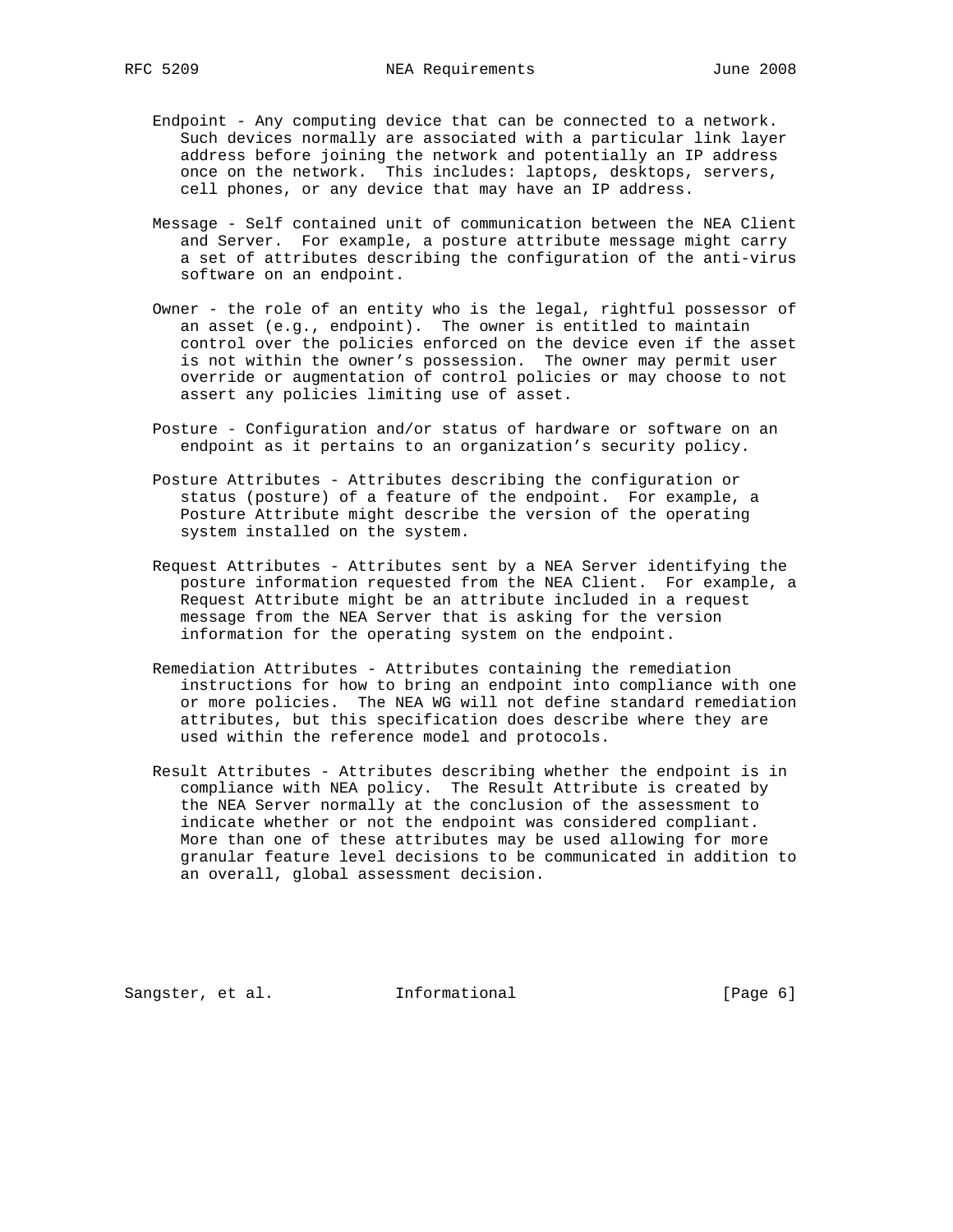- Session Stateful connection capable of carrying multiple message exchanges associated with (an) assessment(s) of a particular endpoint. This document defines the term session at a conceptual level and does not describe the properties of the session or specify requirements for the NEA protocols to manage these sessions.
- User Role of a person that is making use of the services of an endpoint. The user may not own the endpoint so he or she might need to operate within the acceptable use constraints defined by the endpoint's owner. For example, an enterprise employee might be a user of a computer provided by the enterprise (owner) for business purposes.

#### 3. Applicability

 This section discusses the scope of the technologies being standardized and the network environments where it is envisioned that the NEA technologies might be applicable.

3.1. Scope

 The priority of the NEA Working Group is to develop standard protocols at the higher layers in the reference model (see section 5): the Posture Attribute protocol (PA) and the Posture Broker protocol (PB). PA and PB will be designed to be carried over a variety of lower layer transport (PT) protocols. The NEA WG will identify standard PT protocol(s) that are mandatory to implement. PT protocols may be defined in other WGs because the requirements may not be specific to NEA. When used with a standard PT protocol (e.g., Extensible Authentication Protocol (EAP), Transport Layer Security (TLS) [TLS]), the PA and PB protocols will allow interoperability between a NEA Client from one vendor and a NEA Server from another. This specification will not focus on the other interfaces between the functional components of the NEA reference model nor requirements on their internals. Any discussion of these aspects is included to provide context for understanding the model and resulting requirements.

 Some tangent areas not shown in the reference model that are also out of scope for the NEA working group, and thus this specification, include:

- o Standardizing the protocols and mechanisms for enforcing restricted network access,
- o Developing standard protocols for remediation of non-compliant endpoints,

Sangster, et al. 1nformational [Page 7]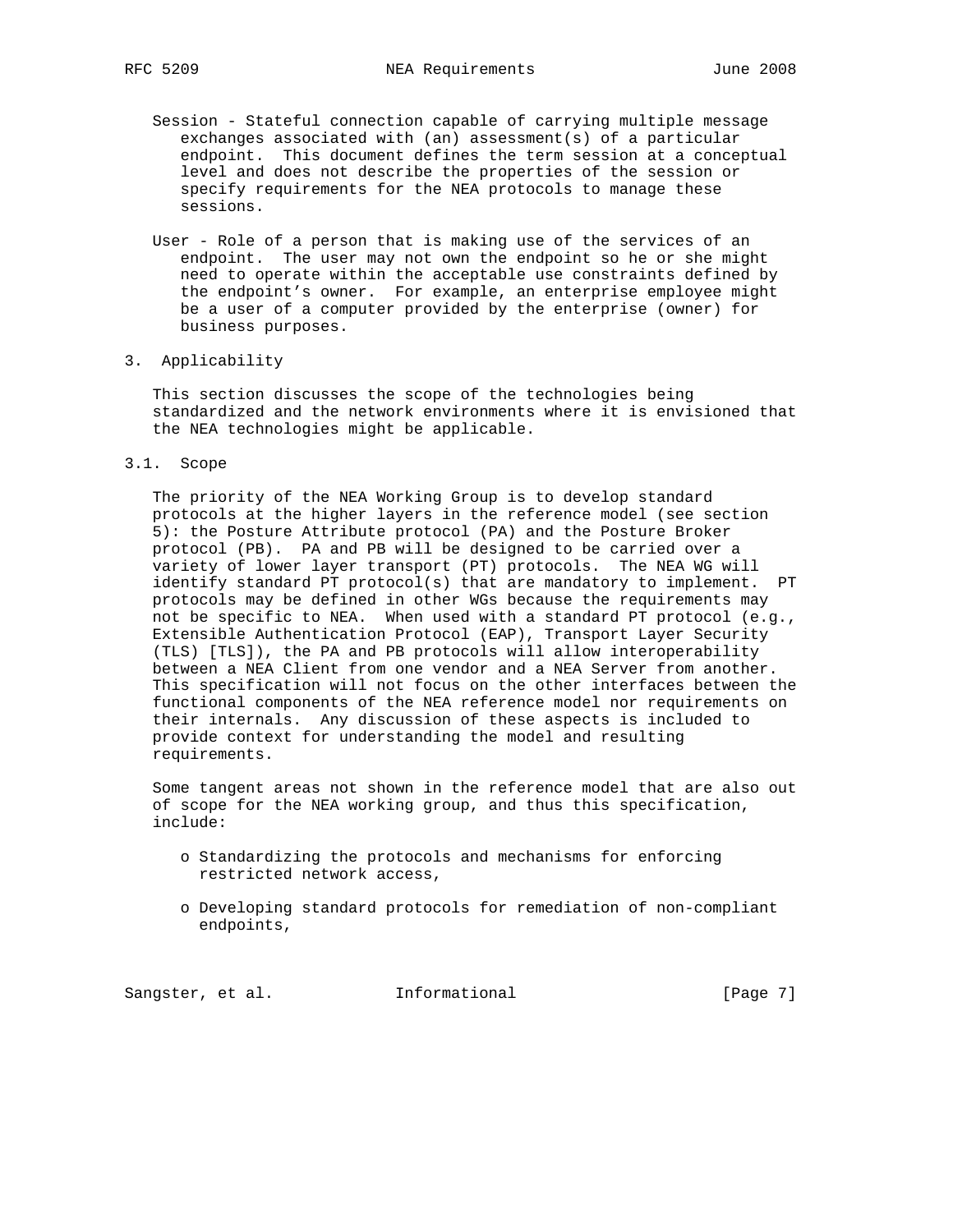- o Specifying protocols used to communicate with remote portions of the NEA Client or Server (e.g., remote collectors or validators of posture),
- o Supporting a NEA Client providing posture for other endpoints (e.g., a NEA Client on an Intrusion Detection System (IDS) providing posture for an endpoint without a NEA Client),
- o Defining the set of events or situations that might trigger a NEA Client or NEA Server to request an assessment,
- o Detecting or handling lying endpoints (see section 8.1.1 for more information).

#### 3.2. Applicability of Environments

 Because the NEA model is based on NEA-oriented software being present on the endpoint and in the network infrastructure, and due to the nature of the information being exposed, the use of NEA technologies may not apply in a variety of situations possible on the Internet. Therefore, this section discusses some of the scenarios where NEA is most likely to be applicable and some where it may not be. Ultimately, the use of NEA within a deployment is not restricted to just these scenarios. The decision of whether to use NEA technologies lies in the hands of the deployer (e.g., network provider) based upon the expected relationship they have with the owners and users of potential endpoints.

 NEA technologies are largely focused on scenarios where the owner of the endpoint is the same as the owner of the network. This is a very common model for enterprises that provide equipment to employees to perform their duties. These employees are likely bound under an employment contract that outlines what level of visibility the employer expects to have into the employee's use of company assets and possibly activities during work hours. This contract may establish the expectation that the endpoint needs to conform to policies set forth by the enterprise.

 Some other environments may be in a similar situation and thus find NEA technologies to be beneficial. For example, environments where the endpoint is owned by a party (possibly even the user) that has explicitly expressed a desire to conform to the policies established by a network or service provider in exchange for being able to access its resources. An example of this might be an independent contractor with a personal laptop, working for a company imposing NEA assessment policies on its employees, who may wish a similar level of access and is willing to conform to the company's policies. NEA technologies may be applicable to this situation.

Sangster, et al. 1nformational 1999 [Page 8]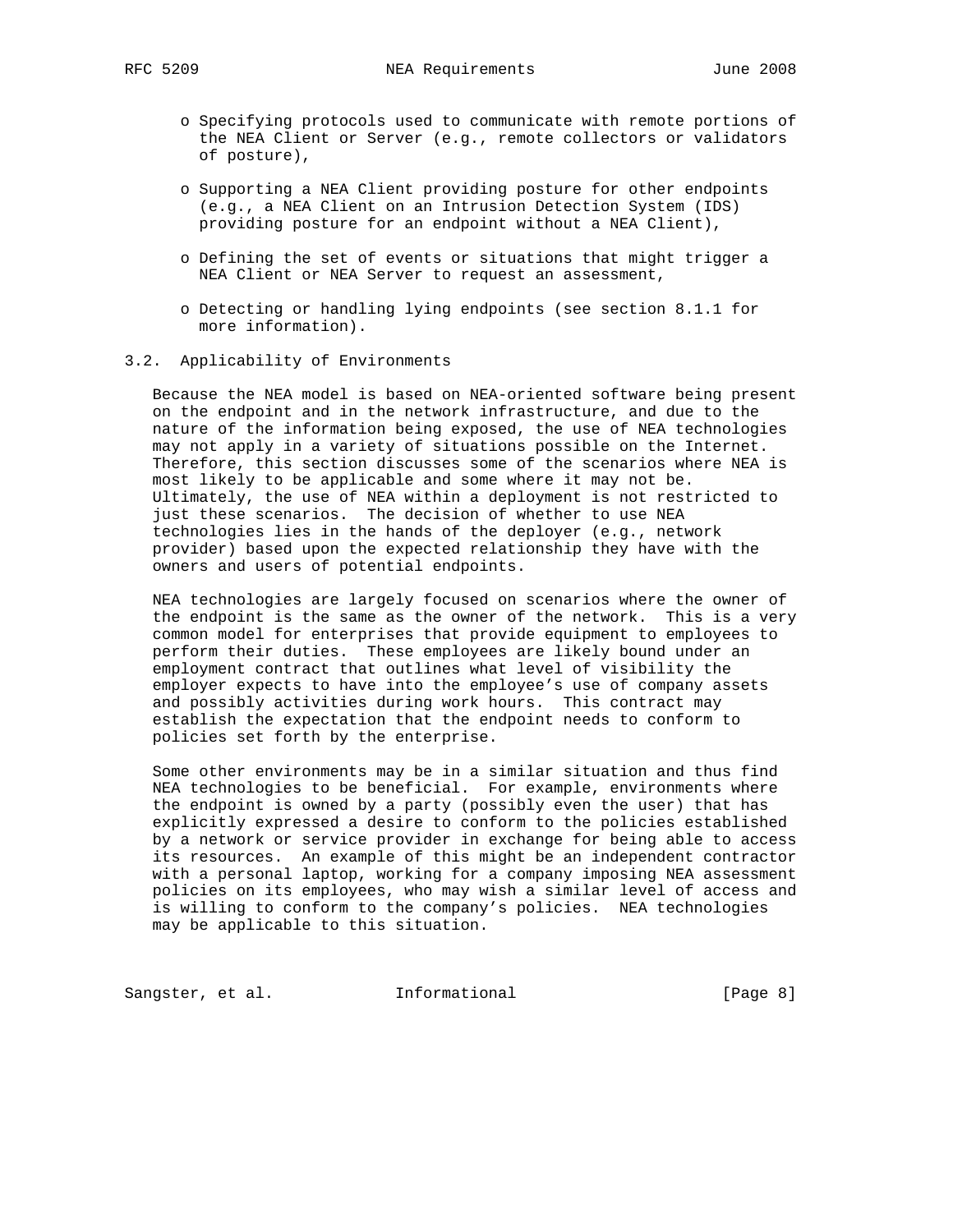Conversely, some environments where NEA is not expected to be applicable would be environments where the endpoint is owned by a user that has not agreed to conform to a network provider's policies. An example might include when the above contractor visits any public area like the local coffee shop that offers Internet access. This coffee shop would not be expected to be able to use NEA technologies to assess the posture of the contractor's laptop. Because of the potentially invasive nature of NEA technology, such an assessment could amount to an invasion of privacy of the contractor.

 It is more difficult to determine whether NEA is applicable in other environments, so the NEA WG will consider them to be out of scope for consideration and specification. In order for an environment to be considered applicable for NEA, the owner or user of an endpoint must have established a clear expectation that it will comply with the policies of the owner and operator of the network. Such an expectation likely includes a willingness to disclose appropriate information necessary for the network to perform compliance checks.

4. Problem Statement

 NEA technology may be used for a variety of purposes. This section highlights some of the major situations where NEA technologies may be beneficial.

 One use is to facilitate endpoint compliance checking against an organization's security policy when an endpoint connects to the network. Organizations often require endpoints to run an IT-specified Operating System (OS) configuration and have certain security applications enabled, e.g., anti-virus software, host intrusion detection/prevention systems, personal firewalls, and patch management software. An endpoint that is not compliant with IT policy may be vulnerable to a number of known threats that might exist on the network.

 Without NEA technology, ensuring compliance of endpoints to corporate policy is a time-consuming and difficult task. Not all endpoints are managed by a corporation's IT organization, e.g., lab assets and contractor machines. Even for assets that are managed, they may not receive updates in a timely fashion because they are not permanently attached to the corporate network, e.g., laptops. With NEA technology, the network is able to assess an endpoint as soon as it requests access to the network or at any time after joining the network. This provides the corporation an opportunity to check compliance of all NEA-capable endpoints in a timely fashion and facilitate endpoint remediation potentially while quarantined when needed.

Sangster, et al. 1nformational 1999 [Page 9]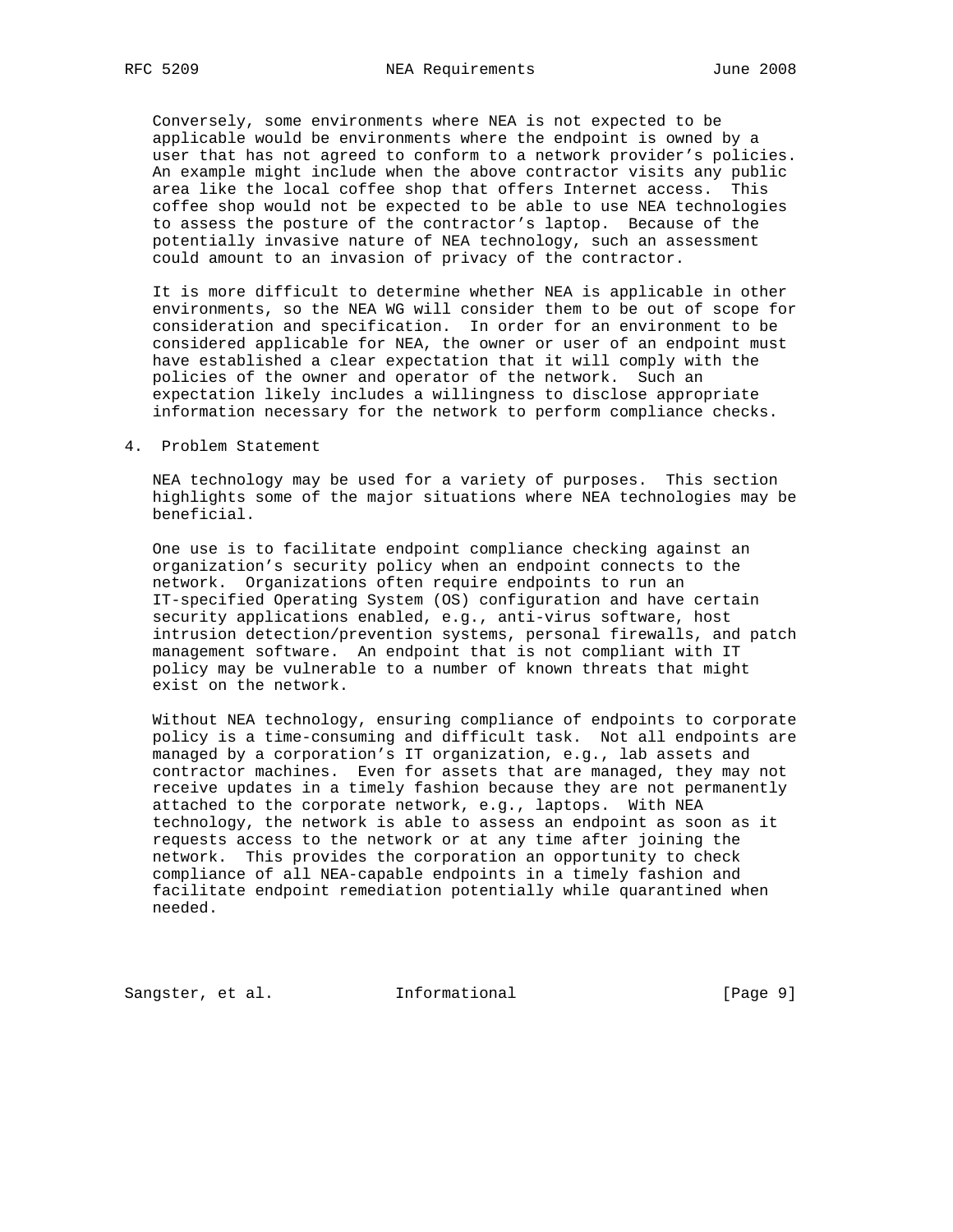NEA technology can be used to provide posture assessment for a range of ways of connecting to the network including (but not limited to) wired and wireless LAN access such as using 802.1X [802.1X], remote access via IPsec [IPSEC], or Secure Socket Layer (SSL) VPN, or gateway access.

 Endpoints that are not NEA-capable or choose not to share sufficient posture to evaluate compliance may be subject to different access policies. The decision of how to handle non-compliant or non-participating endpoints can be made by the network administrator possibly based on information from other security mechanisms on the network (e.g., authentication). For example, remediation instructions or warnings may be sent to a non-compliant endpoint with a properly authorized user while allowing limited access to the network. Also, network access technologies can use the NEA results to restrict or deny access to an endpoint, while allowing vulnerabilities to be addressed before an endpoint is exposed to attack. The communication and representation of NEA assessment results to network access technologies on the network is out of scope for this document.

 Reassessment is a second important use of NEA technology as it allows for additional assessments of previously considered compliant endpoints to be performed. This might become necessary because network compliance policies and/or endpoint posture can change over time. A system initially assessed as being compliant when it joined the network may no longer be in compliance after changes occur. For example, reassessment might be necessary if a user disables a security protection (e.g., host-based firewall) required by policy or when the firewall becomes non-compliant after a firewall patch is issued and network policy is changed to require the patch.

 A third use of NEA technology may be to verify or supplement organization asset information stored in inventory databases.

 NEA technology can also be used to check and report compliance for endpoints when they try to access certain mission critical applications within an enterprise, employing service (application) triggered assessment.

5. Reference Model

 This section describes the reference model for Network Endpoint Assessment. This model is provided to establish a context for the discussion of requirements and may not directly map to any particular product or deployment architecture. The model identifies the major

Sangster, et al. 1nformational [Page 10]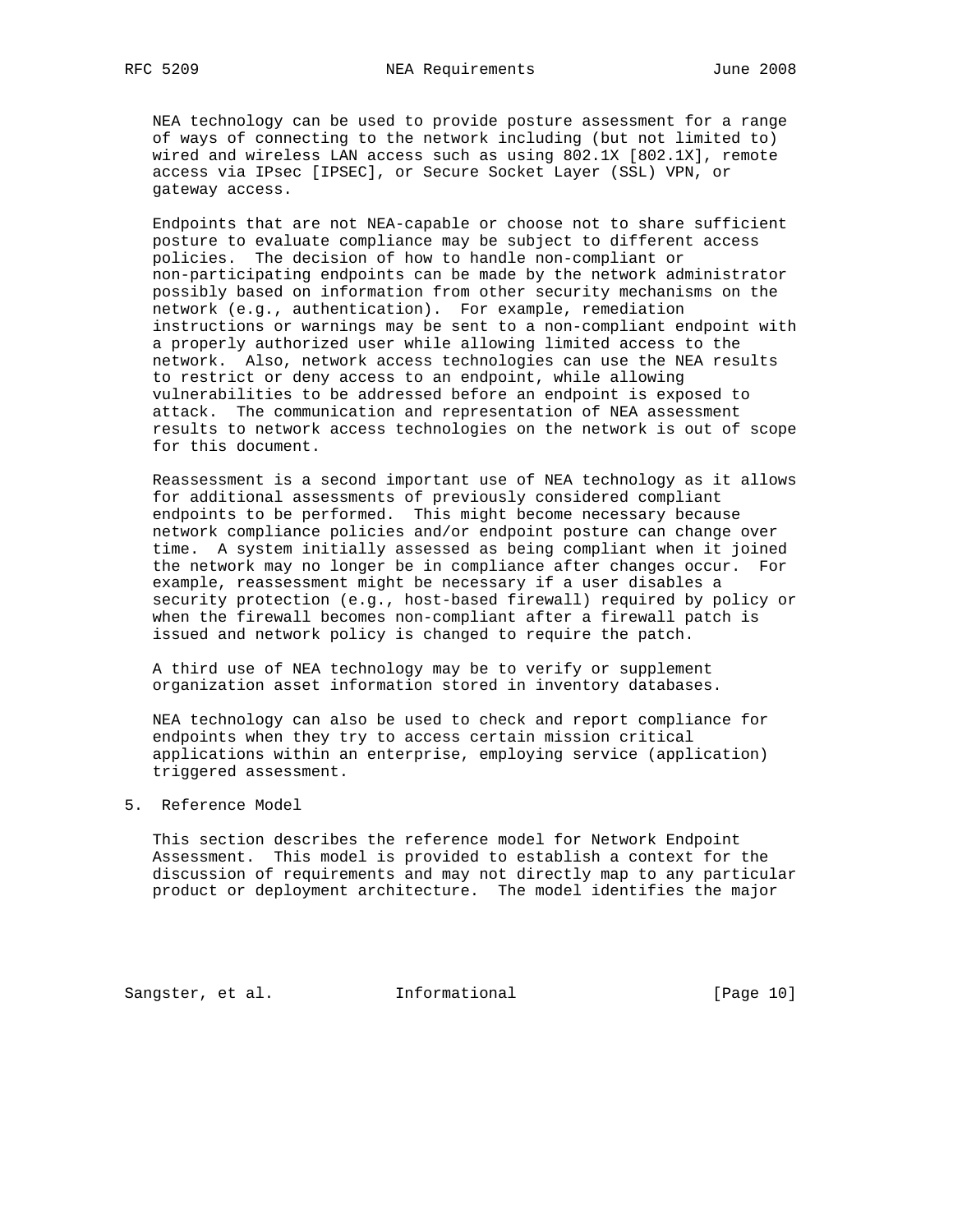functionality of the NEA Client and Server and their relationships, as well as the protocols they use to communicate at various levels (e.g., PA is carried by the PB protocol).

 While the diagram shows 3 layered protocols, it is envisioned that PA is likely a thin message wrapper around a set of attributes and that it is batched and encapsulated in PB. PB is primarily a lightweight message batching protocol, so the protocol stack is mostly the transport (PT). The vertical lines in the model represent APIs and/or protocols between components within the NEA Client or Server. These interfaces are out of scope for standardization in the NEA WG.



#### Figure 1: NEA Reference Model

 The NEA reference model does not include mechanisms for discovery of NEA Clients and NEA Servers. It is expected that NEA Clients and NEA Servers are configured with information that allows them to reach each other. The specific methods of referencing the configuration and establishing the communication channel are out of scope for the NEA reference model and should be covered in the specifications of candidate protocols such as the Posture Transport (PT) protocol.

Sangster, et al. 1nformational [Page 11]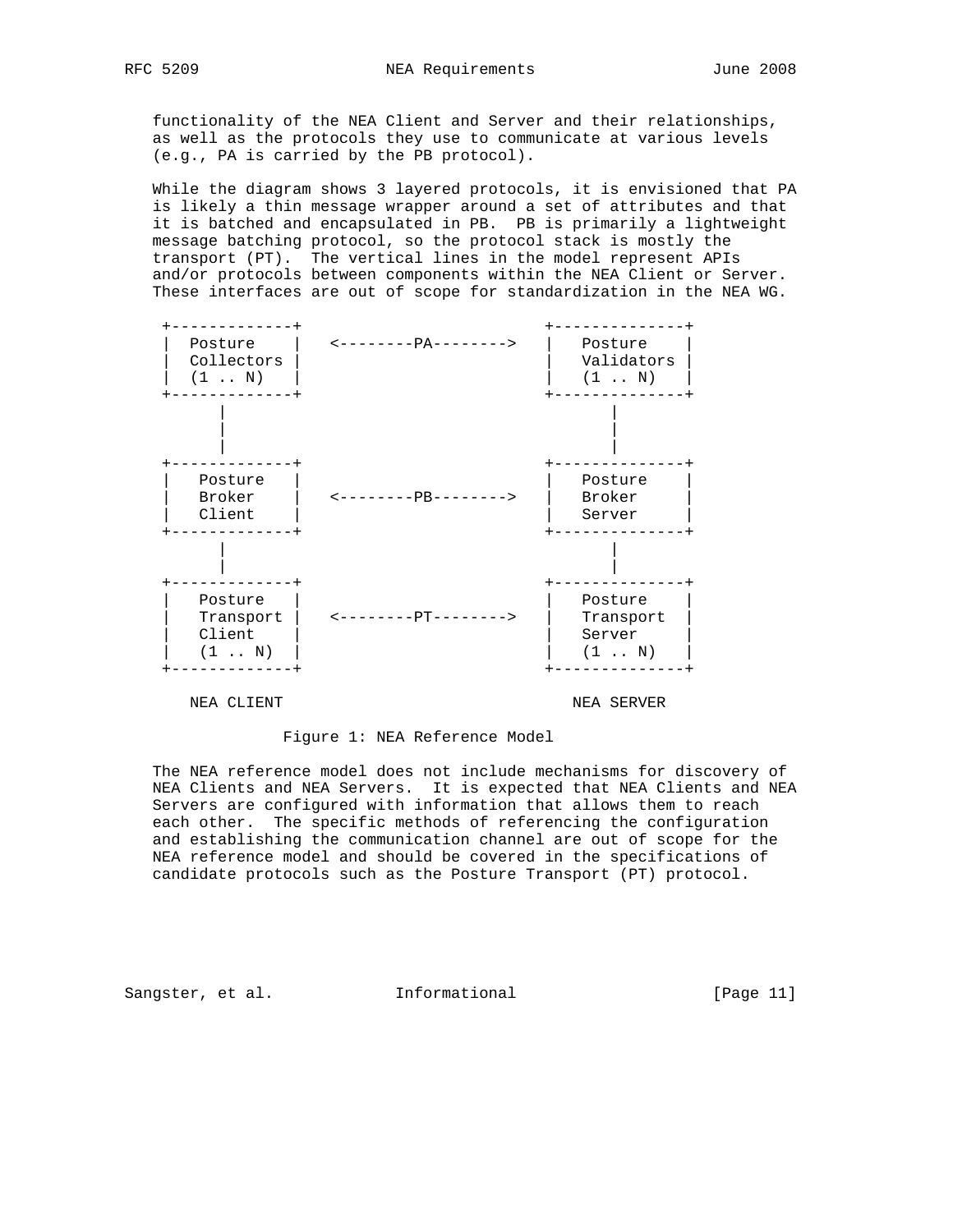# 5.1. NEA Client and Server

5.1.1. NEA Client

 The NEA Client is resident on an endpoint device and comprised of the following functionality:

- o Posture Collector(s)
- o Posture Broker Client
- o Posture Transport Client(s)

 The NEA Client is responsible for responding to requests for attributes describing the configuration of the local operating domain of the client and handling the assessment results including potential remediation instructions for how to conform to policy. A NEA Client is not responsible for reporting on the posture of entities that might exist on the endpoint or over the network that are outside the domain of execution (e.g., in other virtual machine domains) of the NEA Client.

 For example, a network address translation (NAT) device might route communications for many systems behind it, but when the NAT device joins the network, its NEA Client would only report its own (local) posture. Similarly, endpoints with virtualization capabilities might have multiple independent domains of execution (e.g., OS instances). Each NEA Client is only responsible for reporting posture for its domain of execution, but this information might be aggregated by other local mechanisms to represent the posture for multiple domains on the endpoint. Such posture aggregation mechanisms are outside the focus of this specification.

 Endpoints lacking NEA Client software (which is out of NEA scope) or choosing not to provide the attributes required by the NEA Server could be considered non-compliant. The NEA model includes capabilities to enable the endpoint to update its contents in order to become compliant.

5.1.1.1. Posture Collector

 The Posture Collector is responsible for responding to requests for posture information in Request Attributes from the NEA Server. The Posture Collector is also responsible for handling assessment decisions in Result Attributes and remediation instructions in Remediation Attributes. A single NEA Client can have several Posture Collectors capable of collecting standard and/or vendor-specific Posture Attributes for particular features of the endpoint. Typical

Sangster, et al. 1nformational [Page 12]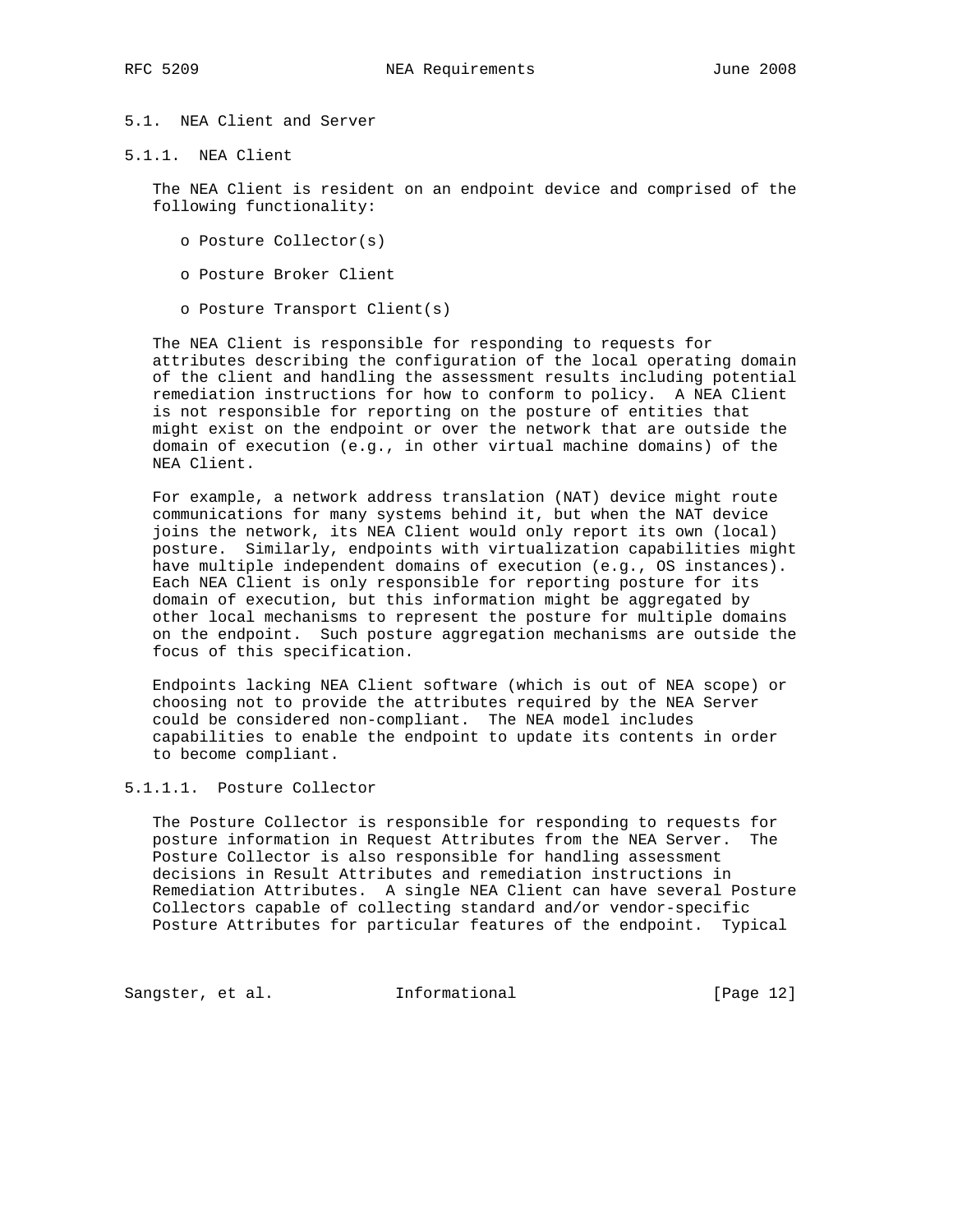examples include Posture Collectors that provide information about Operating System (OS) version and patch levels, anti-virus software, and security mechanisms on the endpoint such as host-based Intrusion Detection System (IDS) or firewall.

 Each Posture Collector will be associated with one or more identifiers that enable it to be specified as the destination in a PA message. The Posture Broker Client uses these identifiers to route messages to this Collector. An identifier might be dynamic (e.g., generated by the Posture Broker Client at run-time during registration) or more static (e.g., pre-assigned to the Posture Collector at install-time and passed to the Posture Broker Client during registration) or a function of the attribute messages the Collector desires to receive (e.g., message type for subscription).

 The NEA model allocates the following responsibilities to the Posture Collector:

- o Consulting with local privacy and security policies that may restrict what information is allowed to be disclosed to a given NEA Server.
- o Receiving Request Attributes from a Posture Validator and performing the local processing required to respond appropriately. This may include:
	- Collecting associated posture information for particular features of the endpoint and returning this information in Posture Attributes.
	- Caching and recognizing the applicability of recently issued attributes containing reusable assertions that might serve to prove compliance and returning this attribute instead of posture information.
- o Receiving attributes containing remediation instructions on how to update functionality on the endpoint. This could require the Collector to interact with the user, owner, and/or a remediation server.
- o Monitoring the posture of (a) particular features(s) on the endpoint for posture changes that require notification to the Posture Broker Client.
- o Providing cryptographic verification of the attributes received from the Validator and offering cryptographic protection to the attributes returned.

Sangster, et al. 1nformational 1999 [Page 13]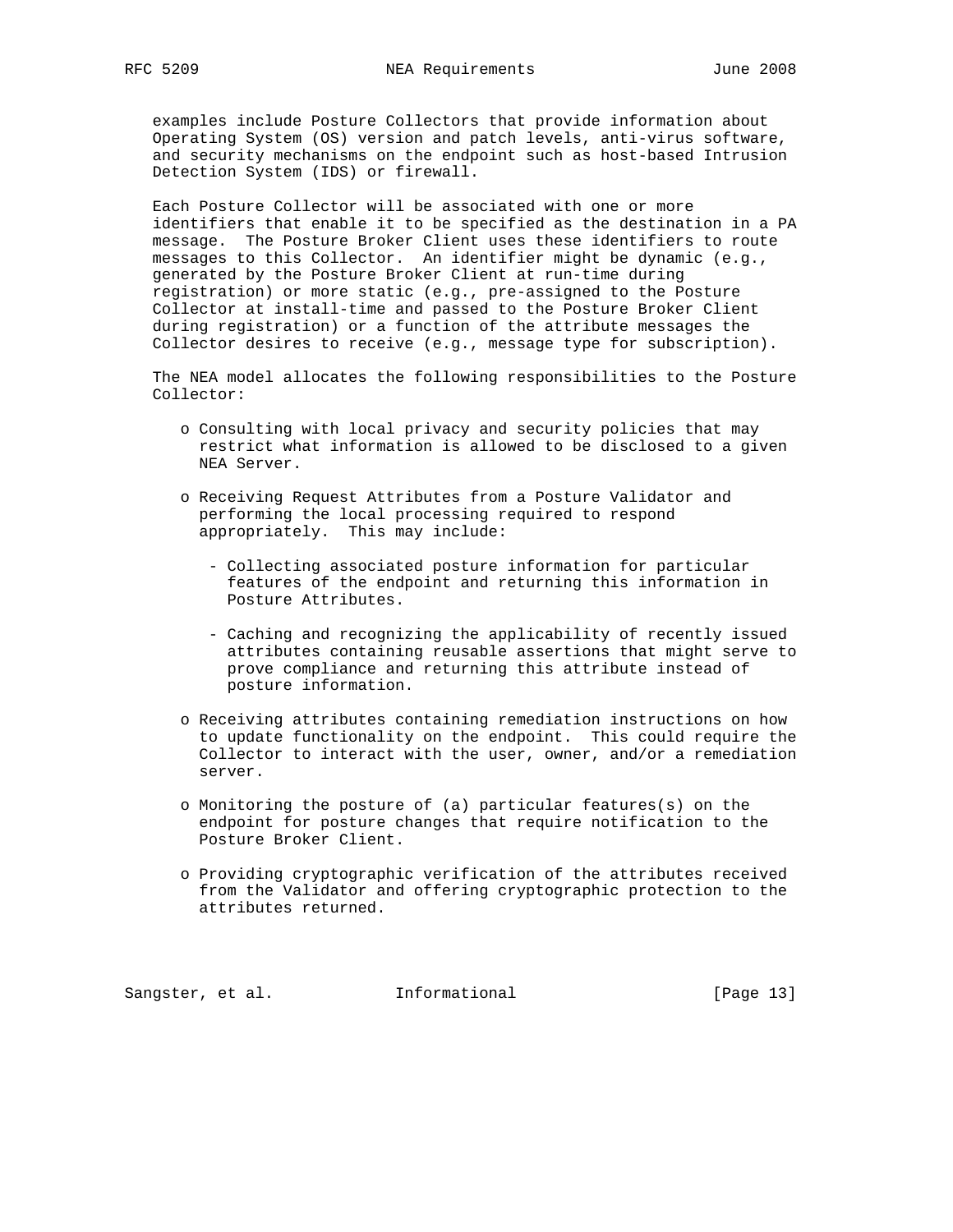The above list describes the model's view of the possible responsibilities of the Posture Collector. Note that this is not a set of requirements for what each Posture Collector implementation must support, nor is it an exhaustive list of all the things a Posture Collector may do.

#### 5.1.1.2. Posture Broker Client

 The Posture Broker Client is both a PA message multiplexer and a de-multiplexer. The Posture Broker Client is responsible for de-multiplexing the PB message received from the NEA Server and distributing each encapsulated PA message to the corresponding Posture Collector(s). The model also allows for the posture information request to be pre-provisioned on the NEA Client to improve performance by allowing the NEA Client to report posture without receiving a request for particular attributes from the NEA Server.

 The Posture Broker Client also multiplexes the responses from the Posture Collector(s) and returns them to the NEA Server. The Posture Broker Client constructs one or more PB messages using the PA message(s) it obtains from the Posture Collector(s) involved in the assessment. The quantity and ordering of Posture Collector responses (PA message(s)) multiplexed into the PB response message(s) can be determined by the Posture Broker Client based on many factors including policy or characteristics of the underlying network transport (e.g., MTU). A particular NEA Client will have one Posture Broker Client.

 The Posture Broker Client also handles the global assessment decision from the Posture Broker Server and may interact with the user to communicate the global assessment decision and aid in any necessary remediation steps.

 The NEA model allocates the following responsibilities to the Posture Broker Client:

- o Maintaining a registry of known Posture Collectors and allowing for Posture Collectors to dynamically register and deregister.
- o Multiplexing and de-multiplexing attribute messages between the NEA Server and the relevant Posture Collectors.
- o Handling posture change notifications from Posture Collectors and triggering reassessment.
- o Providing user notification about the global assessment decision and other user messages sent by the NEA Server.

Sangster, et al. 1nformational 1999 [Page 14]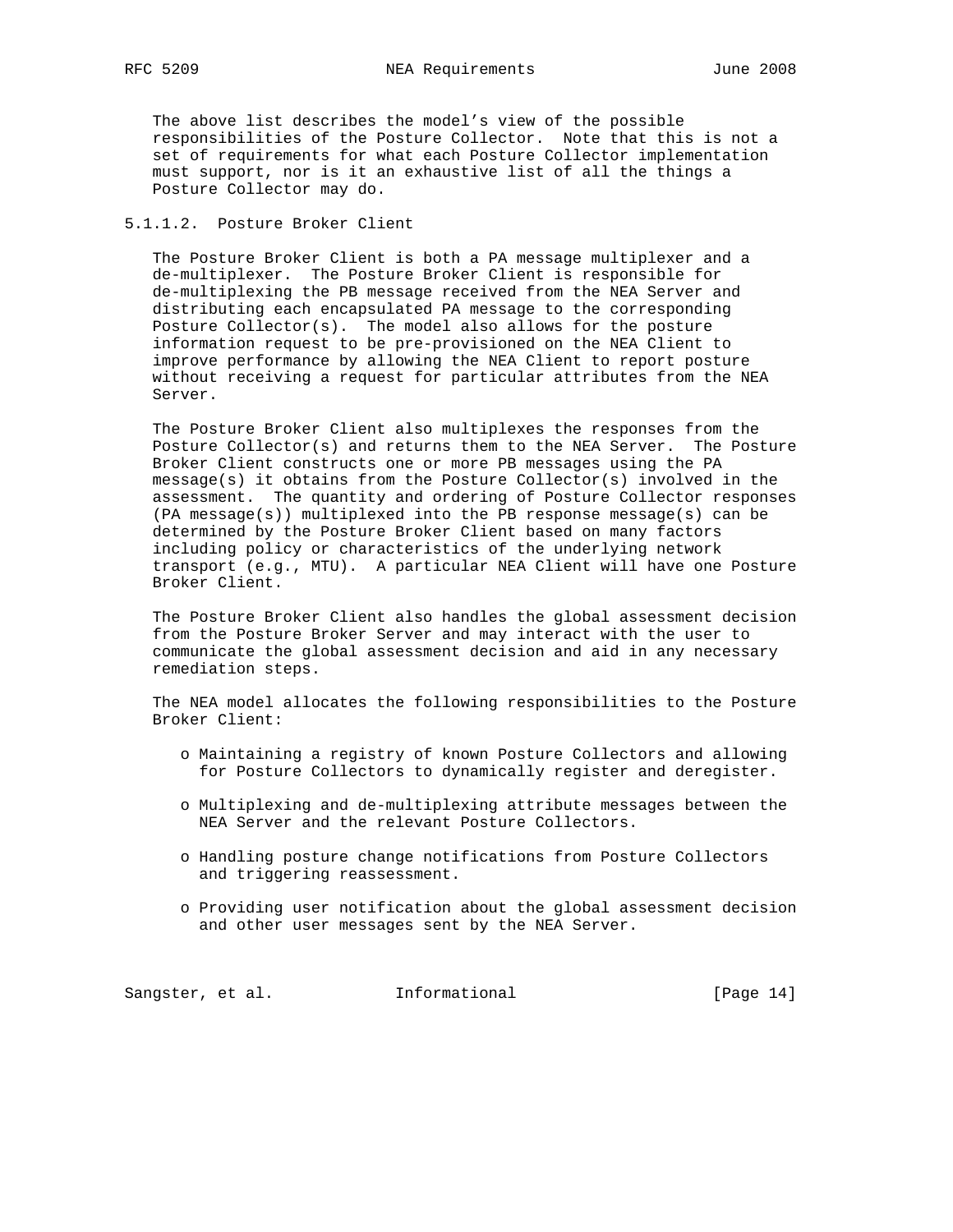## 5.1.1.3. Posture Transport Client

 The Posture Transport Client is responsible for establishing a reliable communication channel with the NEA Server for the message dialog between the NEA Client and NEA Server. There might be more than one Posture Transport Client on a particular NEA Client supporting different transport protocols (e.g., 802.1X, VPN). Certain Posture Transport Clients may be configured with the address of the appropriate Posture Transport Server to use for a particular network.

 The NEA model allocates the following responsibilities to the Posture Transport Client:

- o Initiating and maintaining the communication channel to the NEA Server. The Posture Transport Client hides the details of the underlying carrier that could be a Layer 2 or Layer 3 protocol.
- o Providing cryptographic protection for the message dialog between the NEA Client and NEA Server.

5.1.2. NEA Server

 The NEA Server is typically comprised of the following NEA functionality:

- o Posture Validator(s)
- o Posture Broker Server
- o Posture Transport Server(s)

 The Posture Validators might be located on a separate server from the Posture Broker Server, requiring the Posture Broker Server to deal with both local and remote Posture Validators.

# 5.1.2.1. Posture Validator

 A Posture Validator is responsible for handling Posture Attributes from corresponding Posture Collector(s). A Posture Validator can handle Posture Attributes from one or more Posture Collectors and vice-versa. The Posture Validator performs the posture assessment for one or more features of the endpoint (e.g., anti-virus software) and creates the result and, if necessary, the remediation instructions, or it may choose to request additional attributes from one or more Collectors.

Sangster, et al. **Informational** [Page 15]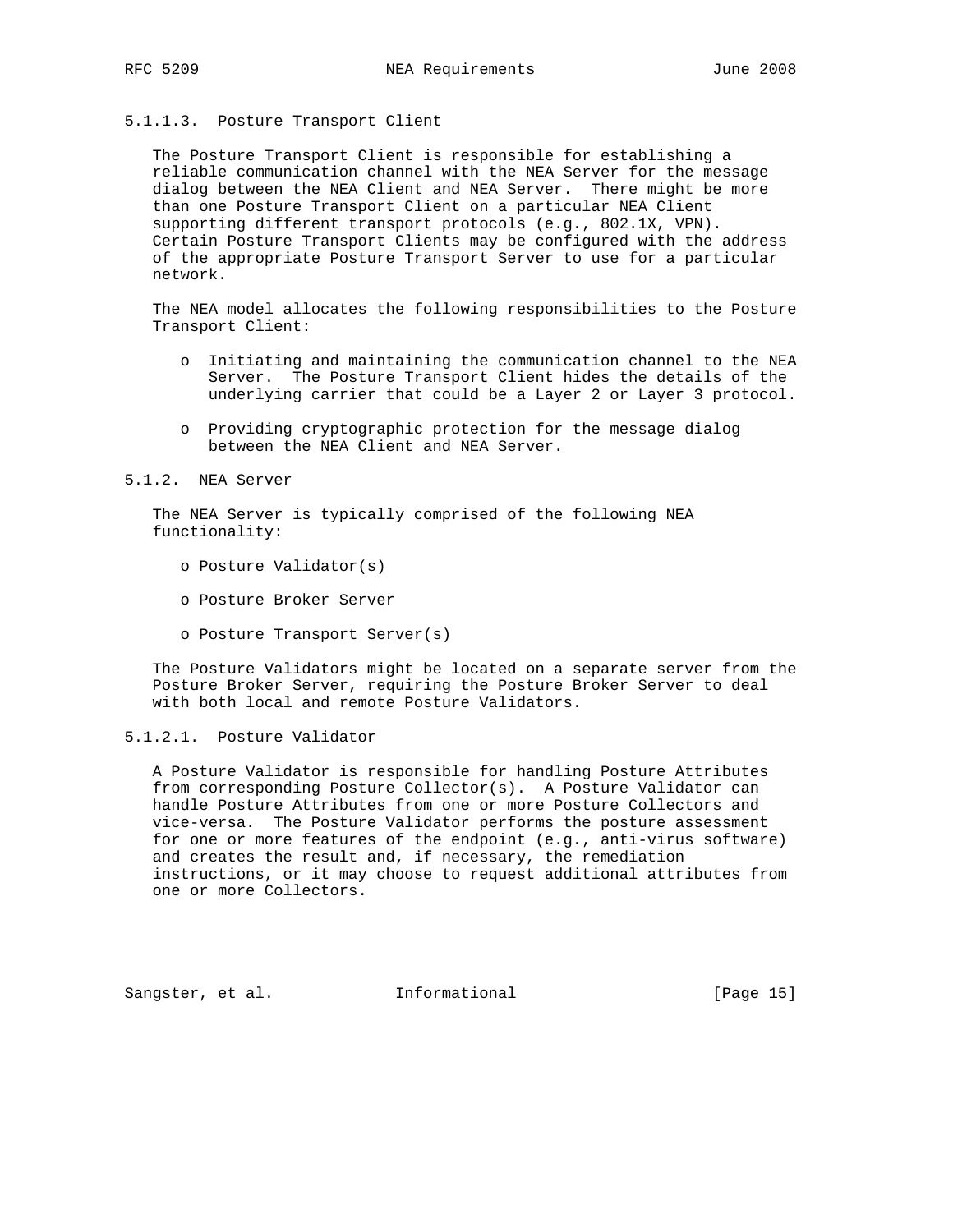Each Posture Validator will be associated with one or more identifiers that enable it to be specified as the destination in a PA message. The Posture Broker Server uses this identifier to route messages to this Validator. This identifier might be dynamic (e.g., generated by the Posture Broker Server at run-time during registration) or more static (e.g., pre-assigned to a Posture Validator at install-time and passed to the Posture Broker Server during registration) or a function of the attribute messages the Validator desires to receive (e.g., message type for subscription).

 Posture Validators can be co-located on the NEA Server or can be hosted on separate servers. A particular NEA Server is likely to need to handle multiple Posture Validators.

 The NEA model allocates the following responsibilities to the Posture Validator:

- o Requesting attributes from a Posture Collector. The request may include:
	- Request Attributes that indicate to the Posture Collector to fetch and provide Posture Attributes for particular functionality on the endpoint.
- o Receiving attributes from the Posture Collector. The response from the Posture Collector may include:
	- Posture Attributes collected for the requested functionality.
	- Assertion Attributes that indicate the compliance result from a prior assessment.
- o Assessing the posture of endpoint features based on the attributes received from the Collector.
- o Communicating the posture assessment result to the Posture Broker Server.
- o Communicating the posture assessment results to the Posture Collector; this attribute message may include:
	- Result Attributes that communicate the posture assessment result.
	- Remediation Attributes that communicate the remediation instructions to the Posture Collector.
- o Monitoring out-of-band updates that trigger reassessment and require notifications to be sent to the Posture Broker Server.

Sangster, et al. 1nformational [Page 16]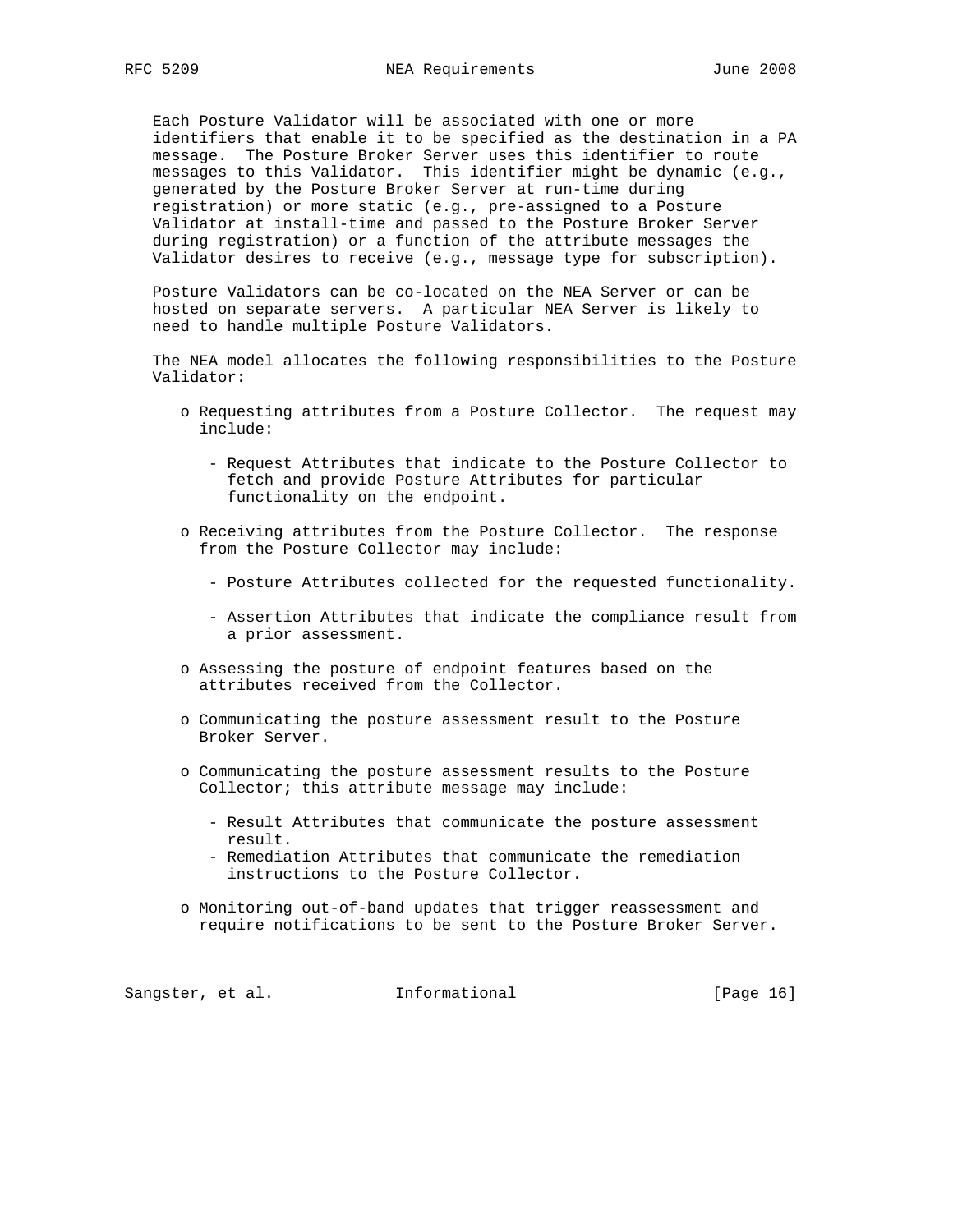o Providing cryptographic protection for attributes sent to the Posture Collector and offering cryptographic verification of the attributes received from the Posture Collector.

 The above list describes the model's view of the possible responsibilities of the Posture Validator. Note that this is not a set of requirements for what each Posture Validator implementation must support, nor is it an exhaustive list of all the things a Posture Validator may do.

#### 5.1.2.2. Posture Broker Server

 The Posture Broker Server acts as a multiplexer and a de-multiplexer for attribute messages. The Posture Broker Server parses the PB messages received from the NEA Client and de-multiplexes them into PA messages that it passes to the associated Posture Validators. The Posture Broker Server multiplexes the PA messages (e.g., messages containing (a) Request Attribute(s) from the relevant Posture Validator(s)) into one or more PB messages and sends them to the NEA Client via the Posture Transport protocol. The quantity and ordering of Posture Validator responses (PA messages) and global assessment decision multiplexed into the PB response message(s) can be determined by the Posture Broker Server based on many factors including policy or characteristics of the underlying network transport (e.g., MTU).

 The Posture Broker Server is also responsible for computing the global assessment decision based on individual posture assessment results from the various Posture Validators. This global assessment decision is sent back to the NEA Client in Result Attributes within a PB message. A particular NEA Server will have one Posture Broker Server, and this Posture Broker Server will handle all the local and remote Posture Validators.

 The NEA model allocates the following responsibilities to the Posture Broker Server:

- o Maintaining a registry of Posture Validators and allowing for Posture Validators to register and deregister.
- o Multiplexing and de-multiplexing posture messages from and to the relevant Posture Validators.
- o Computing the global assessment decision based on posture assessment results from the various Posture Validators and compliance policy. This assessment decision is sent to the Posture Broker Client in a PB message.

Sangster, et al. 1nformational 1999 [Page 17]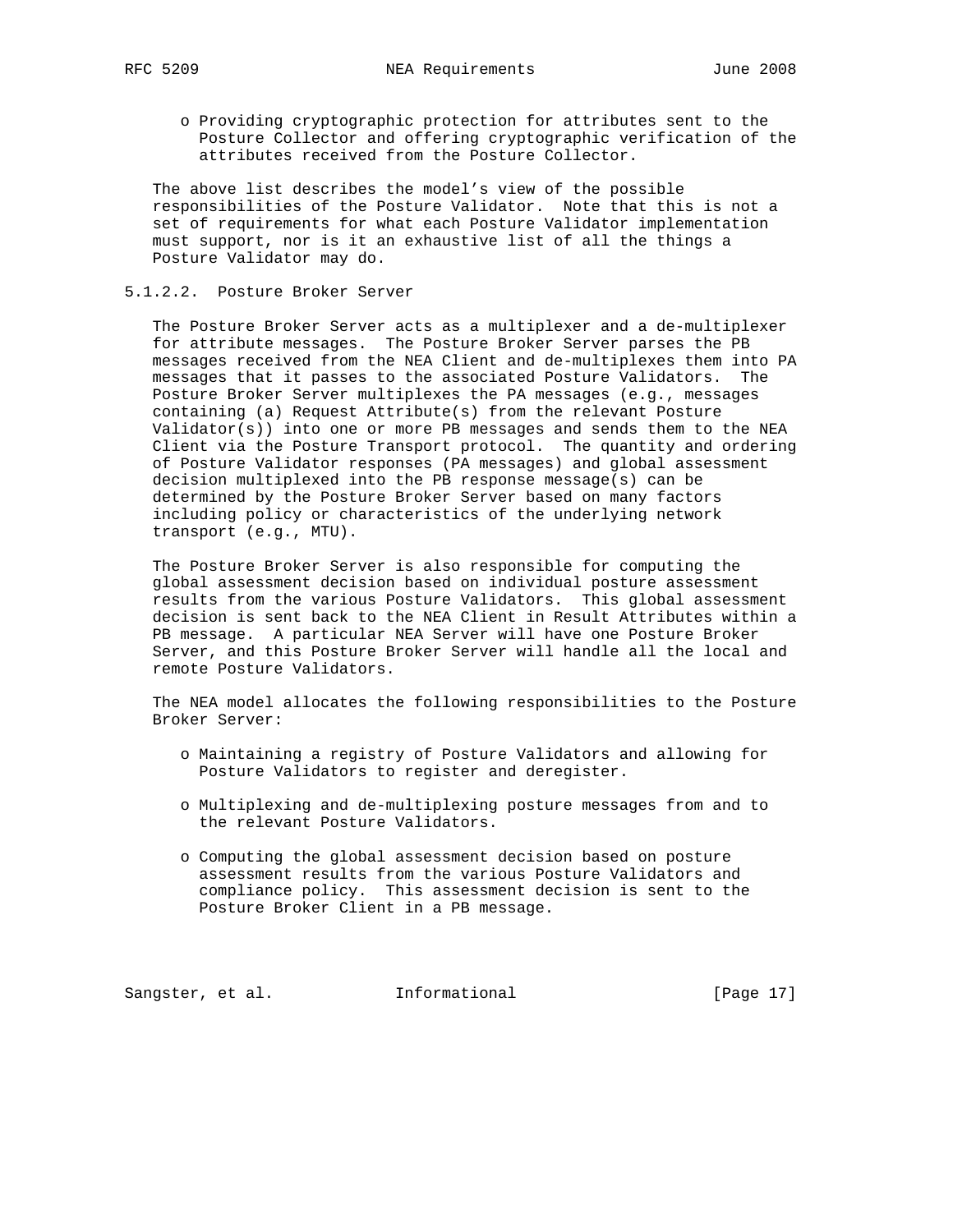#### 5.1.2.3. Posture Transport Server

 The Posture Transport Server is responsible for establishing a reliable communication channel with the NEA Client for the message dialog between the NEA Client and NEA Server. There might be more than one Posture Transport Server on a particular NEA Server to support different transport protocols. A particular Posture Transport Server will typically handle requests from several Posture Transport Clients and may require local configuration describing how to reach the NEA Clients.

 The NEA model allocates the following responsibilities to the Posture Transport Server:

- o Initiating and maintaining a communication channel with, potentially, several NEA Clients.
- o Providing cryptographic protection for the message dialog between the NEA Client and NEA Server.

## 5.2. Protocols

 The NEA reference model includes three layered protocols (PA, PB, and PT) that allow for the exchange of attributes across the network. While these protocols are intended to be used together to fulfill a particular role in the model, they may offer overlapping functionality. For example, each protocol should be capable of protecting its information from attack (see section 8.2 for more information).

#### 5.2.1. Posture Attribute Protocol (PA)

 PA is a protocol that carries one or more attributes between Posture Collectors and their associated Posture Validator. The PA protocol is a message-oriented lightweight wrapper around a set of attributes being exchanged. This wrapper may indicate the purpose of attributes within the message. Some of the types of messages expected include: requests for posture information (Request Attributes), posture information about the endpoint (Posture Attributes), results of an assessment (Result Attributes), reusable compliance assertions (Assertion Attributes), and instructions to remediate non-compliant portions of the endpoint (Remediation Attributes). The PA protocol also provides the requisite encoding and cryptographic protection for the Posture Attributes.

Sangster, et al. 1nformational 1999 [Page 18]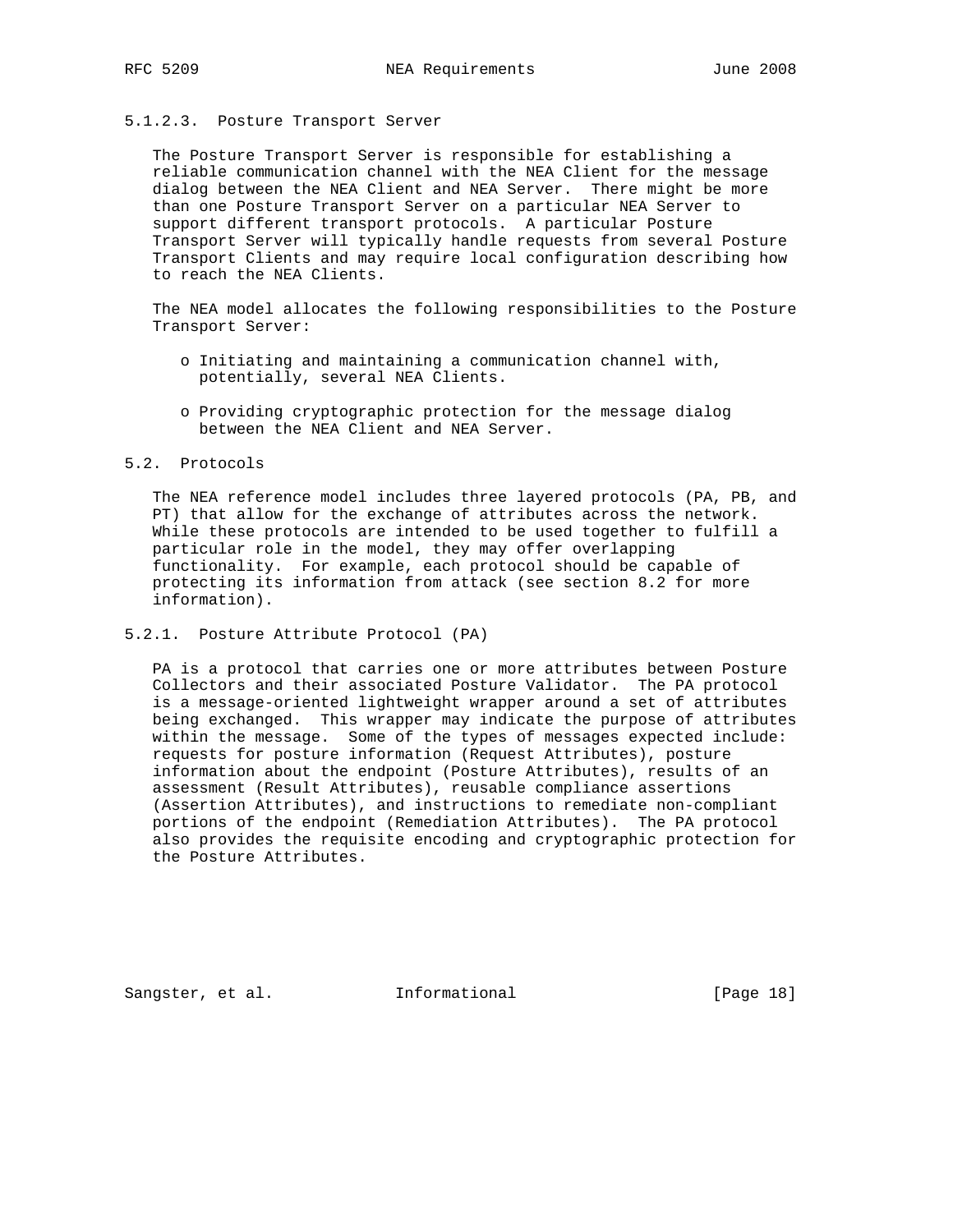## 5.2.2. Posture Broker Protocol (PB)

 PB is a protocol that carries aggregate attribute messages between the Posture Collectors on the NEA Client and the corresponding Posture Validators on the NEA Server involved in a particular assessment. The PB protocol provides a session allowing for message dialogs for every assessment. This PB session is then used to bind multiple Posture Attribute requests and responses from the different Posture Collectors and Posture Validators involved in a particular assessment. The PB protocol may also carry the global assessment decision in the Result Attribute from the Posture Broker Server to the Posture Broker Client. PB may be used to carry additional types of messages for use by the Posture Broker Client and Server (e.g., information about user preferred interface settings such as language).

#### 5.2.3. Posture Transport Protocol (PT)

 PT is a transport protocol between the NEA Client and the NEA Server responsible for carrying the messages generated by the PB protocol. The PT protocol(s) transport(s) PB messages during the network connection request or after network connectivity has been established.

 In scenarios where an initial assessment needs to occur during the network connection, the PT protocol (e.g., EAP within 802.1X) may have constrained use of the network, so deployments may choose to limit the amount and/or size of the attributes exchanged. The NEA Client and NEA Server should be able to detect when a potentially constrained situation exists prior to the assessment based upon properties of the underlying network protocol. Using this information, NEA policy could dictate what aspects of the endpoint to include in the initial assessment and potentially limit the PA message attributes exchanged. This could be followed up by a full reassessment after the endpoint is placed on the network. Alternatively, deployments can choose not to limit their assessment by configuring their network access technology to temporarily grant restricted IP connectivity prior to the assessment and use an unconstrained, high bandwidth IP-based transport during the assessment. Some of the constraints that may exist for protocols involved in the network connection phase include:

- o Limited maximum transmission unit (MTU) size and ability to negotiate larger MTUs,
- o Inability to perform multiple roundtrips,
- o Lack of support for piggybacking attributes for other protocols,

Sangster, et al. 1nformational [Page 19]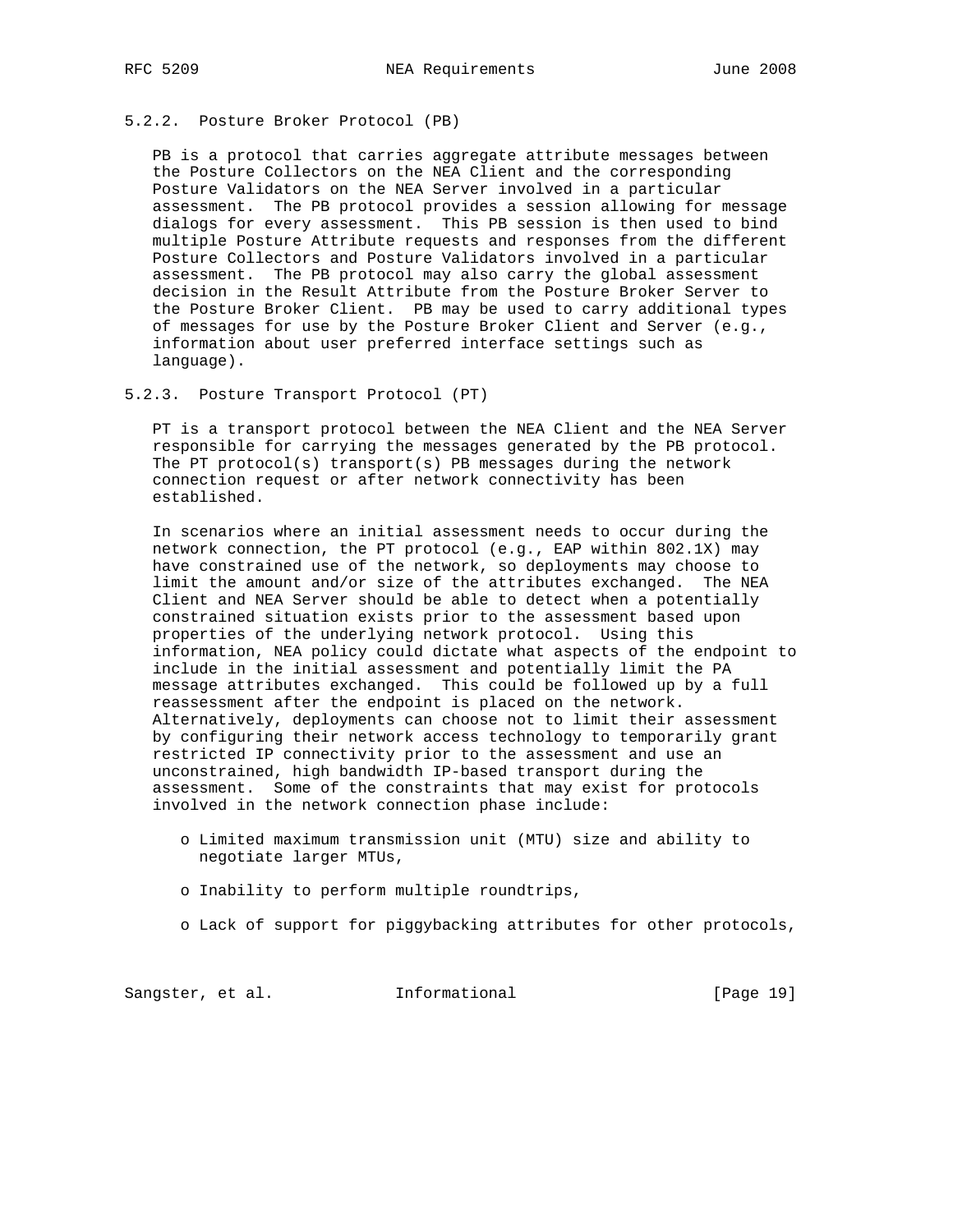- o Low bandwidth or high latency limitations precluding exchanges of large amounts of data,
- o Inability of servers to initiate messages except during the network connection phase.

 The PT protocol selection process needs to consider the impact of selecting a particular PT and set of underlying protocols on the deployment needs of PA and PB. PA and PB will be selected prior to PT so the needs of PA and PB will be known. Certain underlying protocol stacks may be too constrained to support adequate NEA assessments during network connection.

 The PT protocol provides reliable message delivery, mutual authentication, and cryptographic protection for the PB messages as specified by local policy.

## 5.3. Attributes

 The PA protocol is responsible for the exchange of attributes between a Posture Collector and Posture Validator. The PB protocol may also carry the global assessment decision attributes from the Posture Broker Server. Attributes are effectively the reserved word 'nouns' of the posture assessment. The NEA Server is only able to ask for information that has a corresponding attribute, thus bounding what type of posture can be obtained. The NEA WG will define a common (standard) set of attributes that are expected to be widely applicable to Posture Collectors and thus used for maximum interoperability, but Posture Collectors may support additional vendor-specific attributes when necessary.

 Depending on the deployment scenario, the purpose of the attributes exchanged may be different (e.g., posture information vs. asserted compliance). This section discusses the originator and expected situation resulting in the use of each classification of attributes in a PA message. These classifications are not intended to dictate how the NEA WG will specify the attributes when defining the attribute namespace or schema.

Sangster, et al. 1nformational 1999 [Page 20]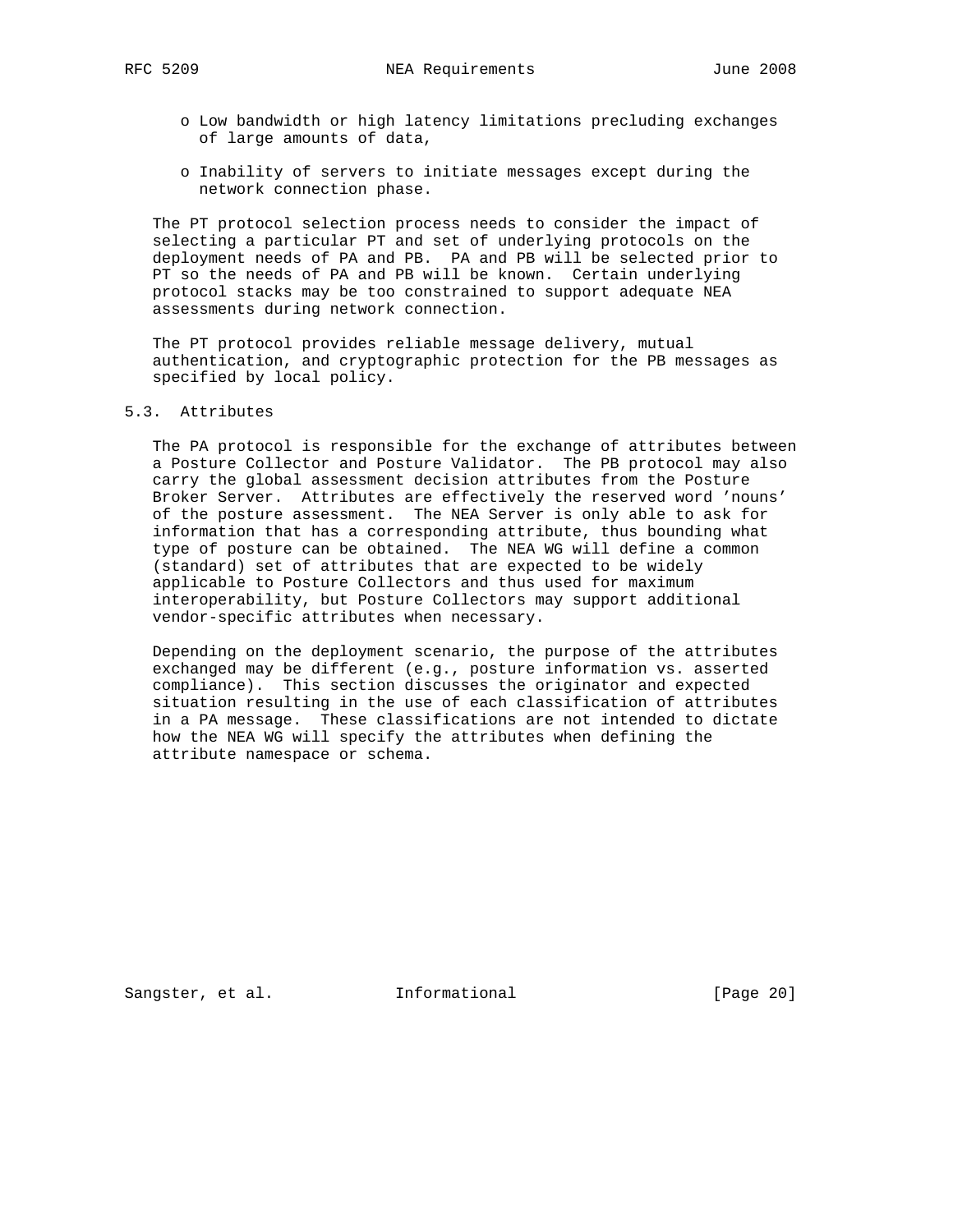#### 5.3.1. Attributes Normally Sent by NEA Client:

- o Posture Attributes Attributes and values sent to report information about a particular aspect (based on semantic of the attribute) of the system. These attributes are typically sent in response to Request Attributes from the NEA Server. For example, a set of Posture Attributes might describe the status of the host-based firewall (e.g., if running, vendor, version). The NEA Server would base its decision on comparing this type of attribute against policy.
- o Assertion Attributes Attributes stating recent prior compliance to policy in hopes of avoiding the need to recollect the posture and send it to the NEA Server. Examples of assertions include (a) NEA Server provided attributes (state) describing a prior evaluation (e.g., opaque to endpoint, signed, time stamped items stating specific results) or (b) NEA Client identity information used by the NEA Server to locate state about prior decisions (e.g., system-bound cookie). These might be returned in lieu of, or in addition to, Posture Attributes.
- 5.3.2. Attributes Normally Sent by NEA Server:
	- o Request Attributes Attributes that define the specific posture information desired by the NEA Server. These attributes might effectively form a template that the Posture Collector fills in (subject to local policy restrictions) with the specific value corresponding to each attribute. The resulting attributes are typically Posture or Assertion Attributes from the NEA Client.
	- o Result Attributes Attributes that contain the decisions of the Posture Validators and/or Posture Broker Server. The level of detail provided may vary from which individual attributes were compliant or not through just the global assessment decision.
	- o Remediation Attributes Attributes that explain to the NEA Client and its user how to update the endpoint to become compliant with the NEA Server policies. These attributes are sent when the global assessment decision was that the endpoint is not currently compliant. Remediation and Result Attributes may both exist within a NEA Server attribute message.
	- o Assertion Attributes Attributes containing NEA Server assertions of compliance to a policy for future use by the NEA Client. See section 5.3.1 for more information.

Sangster, et al. **Informational** [Page 21]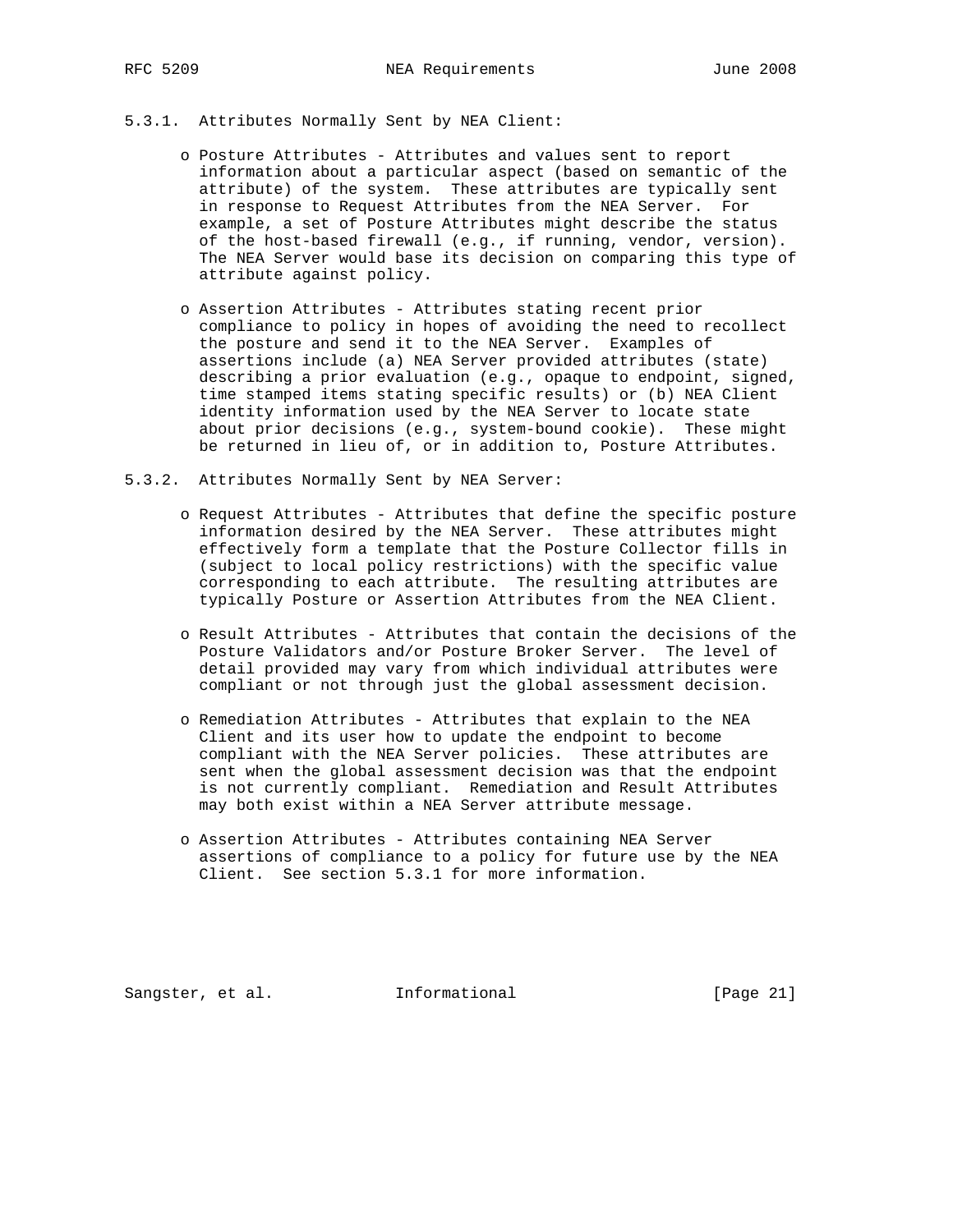## 6. Use Cases

 This section discusses several of the NEA use cases with intent to describe and collectively bound the NEA problem space under consideration. The use cases provide a context and general rationale for the defined requirements. In order to ease understanding of each use case and how it maps to the reference model, each use case will be accompanied by a simple example and a discussion of how this example relates to the NEA protocols. It should be emphasized that the provided examples are not intended to indicate the only approach to addressing the use case but rather are included to ease understanding of how the flows might occur and impact the NEA protocols.

 We broadly classify the use cases into two categories, each with its own set of trigger events:

- o Initial assessment evaluation of the posture of an endpoint that has not recently been assessed and thus is not in possession of any valid proof that it should be considered compliant. This evaluation might be triggered by a request to join a network, a request to use a service, or a desire to understand the posture of a system.
- o Reassessment evaluation of the posture of an endpoint that has previously been assessed. This evaluation could occur for a variety of reasons including the NEA Client or Server recognizing an occurrence affecting the endpoint that might raise the endpoint's risk level. This could be as simple as it having been a long time since the endpoint's prior reassessment.

## 6.1. Initial Assessment

 An initial assessment occurs when a NEA Client or Server event occurs that causes the evaluation of the posture of the endpoint for the first time. Endpoints do not qualify for this category of use case if they have been recently assessed and the NEA Client or Server has maintained state (or proof) that the endpoint is compliant and therefore does not need to have its posture evaluated again.

6.1.1. Triggered by Network Connection or Service Request

 This use case focuses on assessments performed at the time an endpoint attempts to join a network or request use of a service that requires a posture evaluation. This use case is particularly interesting because it allows the NEA Server to evaluate the posture of an endpoint before allowing it access to the network or service.

Sangster, et al. 1nformational [Page 22]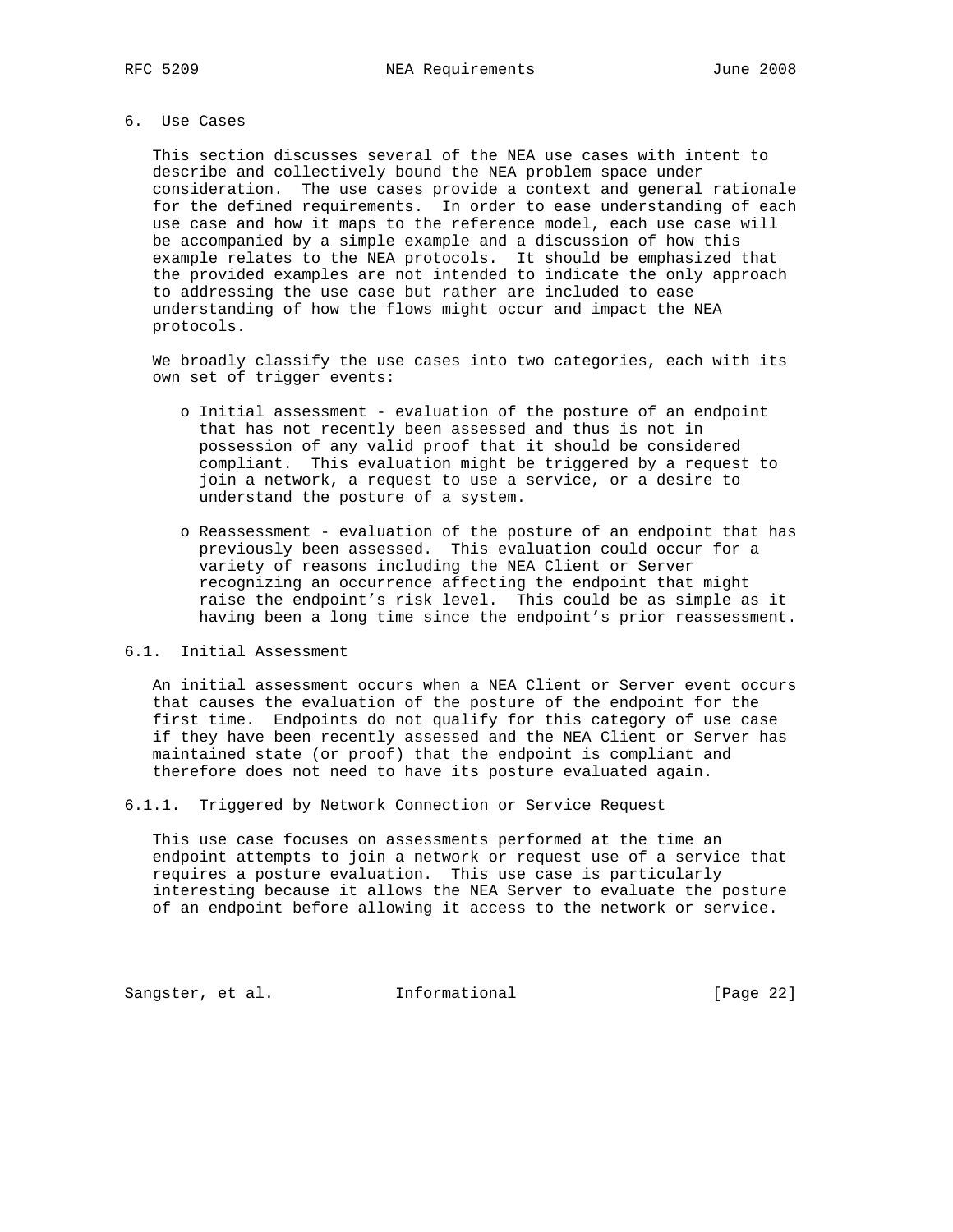This approach could be used to help detect endpoints with known vulnerabilities and facilitate their repair before they are admitted to the network and potentially exposed to threats on the network.

 A variety of types of endpoint actions could result in this class of assessment. For example, an assessment could be triggered by the endpoint trying to access a highly protected network service (e.g., financial or HR application server) where heightened security checking is required. A better known example could include requesting entrance to a network that requires systems to meet compliance policy. This example is discussed in more detail in the following section.

## 6.1.1.1. Example

 An IT employee returning from vacation boots his office desktop computer that generates a request to join the wired enterprise network. The network's security policy requires the system to provide posture information in order to determine whether the desktop's security features are enabled and up to date. The desktop sends its patch, firewall, and anti-virus posture information. The NEA Server determines that the system is lacking a recent security patch designed to fix a serious vulnerability and the system is placed on a restricted access network. The desktop follows the provided remediation instructions to download and install the necessary patch. Later, the desktop requests again to join the network and this time is provided full access to the enterprise network after a full assessment.

#### 6.1.1.2. Possible Flows and Protocol Usage

 The following describes typical message flows through the NEA reference model for this example use case:

- 1. The IT employee's desktop computer connects to the network through an access gateway in the wired enterprise network.
- 2. The Posture Broker Server on the NEA Server is instructed to assess the endpoint joining the wired network.
- 3. Based upon compliance policy, the Posture Broker Server contacts the operating system patch, host-based firewall, and anti-virus Posture Validators to request the necessary posture. Each Posture Validator creates a PA message containing the desired attributes to be requested for assessment from the desktop system.

Sangster, et al. 1nformational 1999 [Page 23]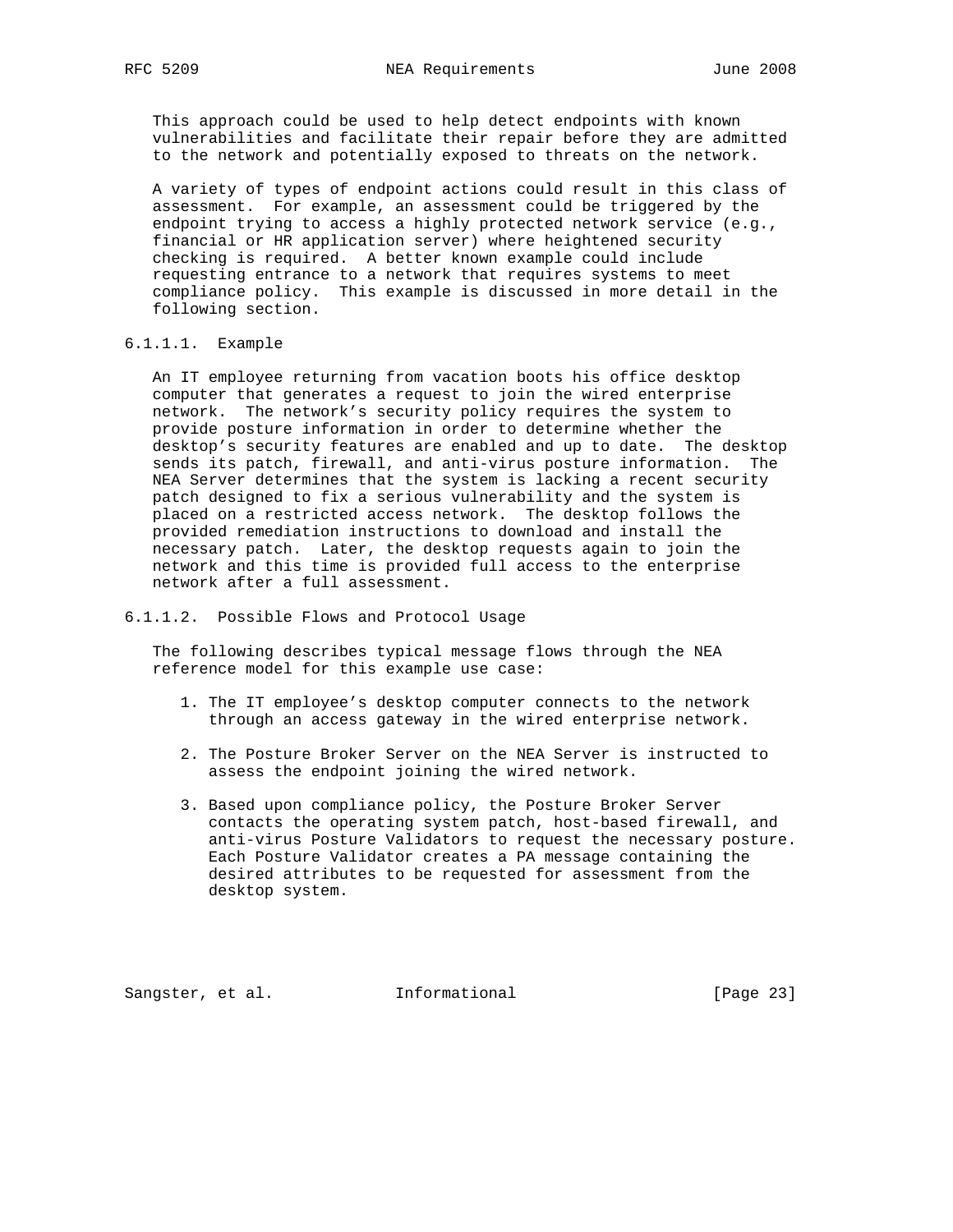- 4. The Posture Broker Server aggregates the PA messages from the Posture Validators into a PB message. The Posture Broker Server passes the PB message to the Posture Transport Server that uses the PT protocol to send the PB message to the NEA Client on the desktop computer.
- 5. The Posture Transport Client receives the message from the NEA Server and passes it to the Posture Broker Client for message delivery.
- 6. The Posture Broker Client de-multiplexes the PB message and delivers the PA messages with the requests for attributes to the firewall, operating system patch, and anti-virus Posture Collectors.
- 7. Each Posture Collector involved consults local privacy policy to determine what information is allowed to be disclosed and then returns the requested attributes that are authorized in a PA message to the Posture Broker Client.
- 8. The Posture Broker Client aggregates these PA messages into a single PB message and sends it to the Posture Broker Server using the Posture Transport Client to Server session.
- 9. The Posture Transport Server provides the PB message to the Posture Broker Server that de-multiplexes the message and sends the appropriate attributes to the corresponding Posture Validator.
- 10. Each Posture Validator compares the values of the attributes it receives with the expected values defined in its policy.
- 11. The anti-virus and firewall Posture Validators return attributes to the Posture Broker Server stating the desktop computer is compliant, but the operating system patch Posture Validator returns non-compliant. The operating system patch Posture Validator creates a PA message that contains attributes with remediation instructions in addition to the attribute indicating non-compliance result.
- 12. The Posture Broker Server aggregates the PA messages and sends them in a PB message to the Posture Broker Client via the Posture Transport Server and Posture Transport Client.

Sangster, et al. 1nformational 1999 [Page 24]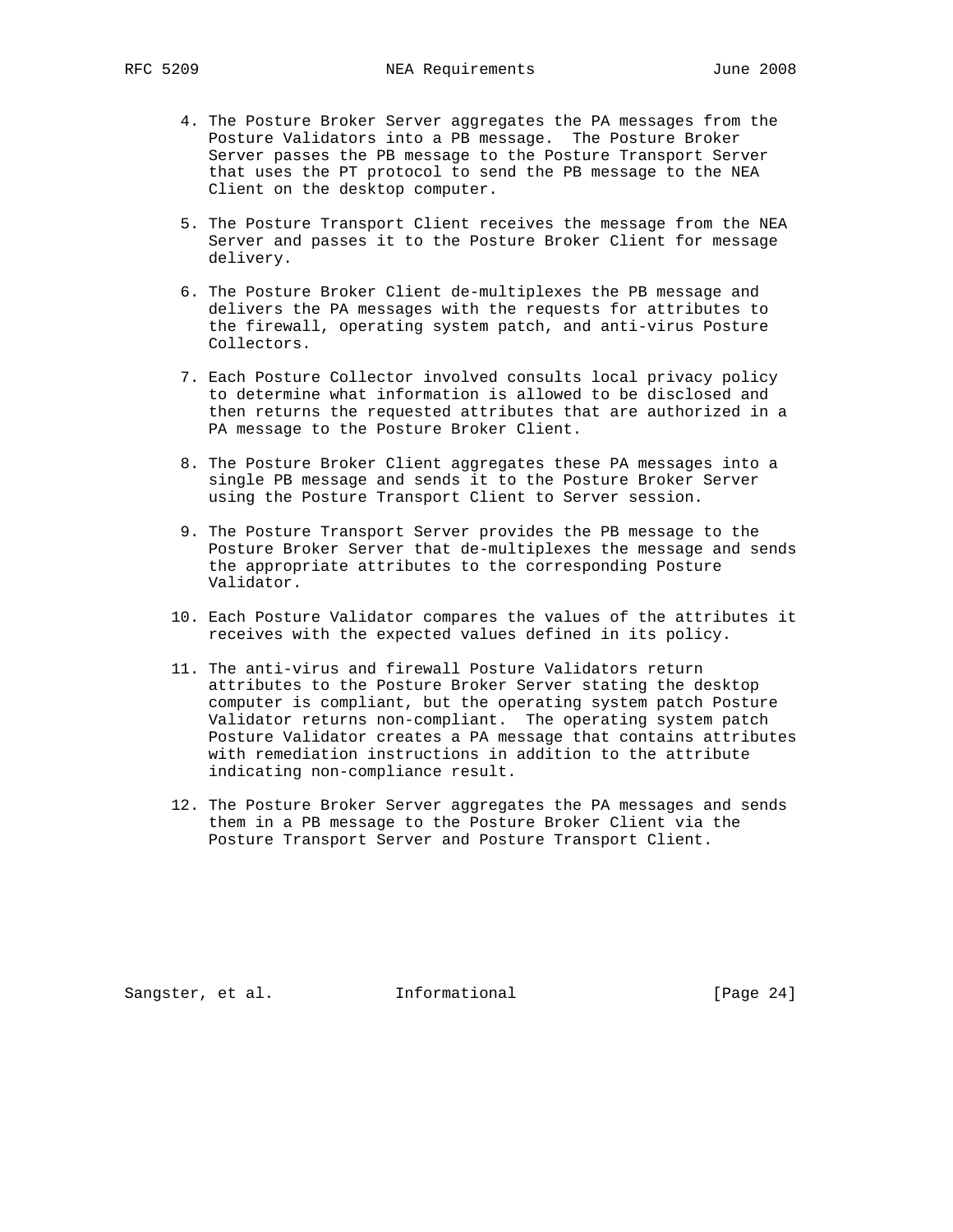- 13. The Posture Broker Client delivers the PA messages with the results from the various Posture Validators to the Posture Collectors including the PA message containing attributes with remediation instructions to the operating system patch Posture Collector. This Posture Collector then interacts with the user to download and install the needed patches, potentially while the endpoint remains quarantined.
- 14. Upon completion of the remediation, the above steps 1-10 are repeated (triggered by the NEA Client repeating its request to join the network).
- 15. This time each involved Posture Validator (including the operating system patch Posture Validator) returns a compliant status and the Posture Broker Server returns a compliant result indicating a global success.
- 16. The Posture Broker Client receives the compliant result and the IT employee's desktop is now on the network.
- 6.1.1.3. Impact on Requirements

 The following are several different aspects of the use case example that potentially need to be factored into the requirements.

- o Posture assessment before endpoint allowed on network
- o Endpoint sends attributes containing posture information
- o NEA Server sends remediation instructions
- o NEA Client causes a reassessment after remediation
- 6.1.2. Triggered by Endpoint

 This use case highlights that an endpoint (possibly at the request of a user) may wish to trigger an assessment of its posture to determine whether its security protective mechanisms are running and up to date.

## 6.1.2.1. Example

 A student goes to the terminal room to work on a project. The terminal room contains shared systems owned by the school that are on the network. These systems have been previously used by other students so their security posture is unknown. The student wishes to check whether a system is currently in compliance with the school's security policies prior to doing work, so she requests a posture

Sangster, et al. 1nformational 1999 [Page 25]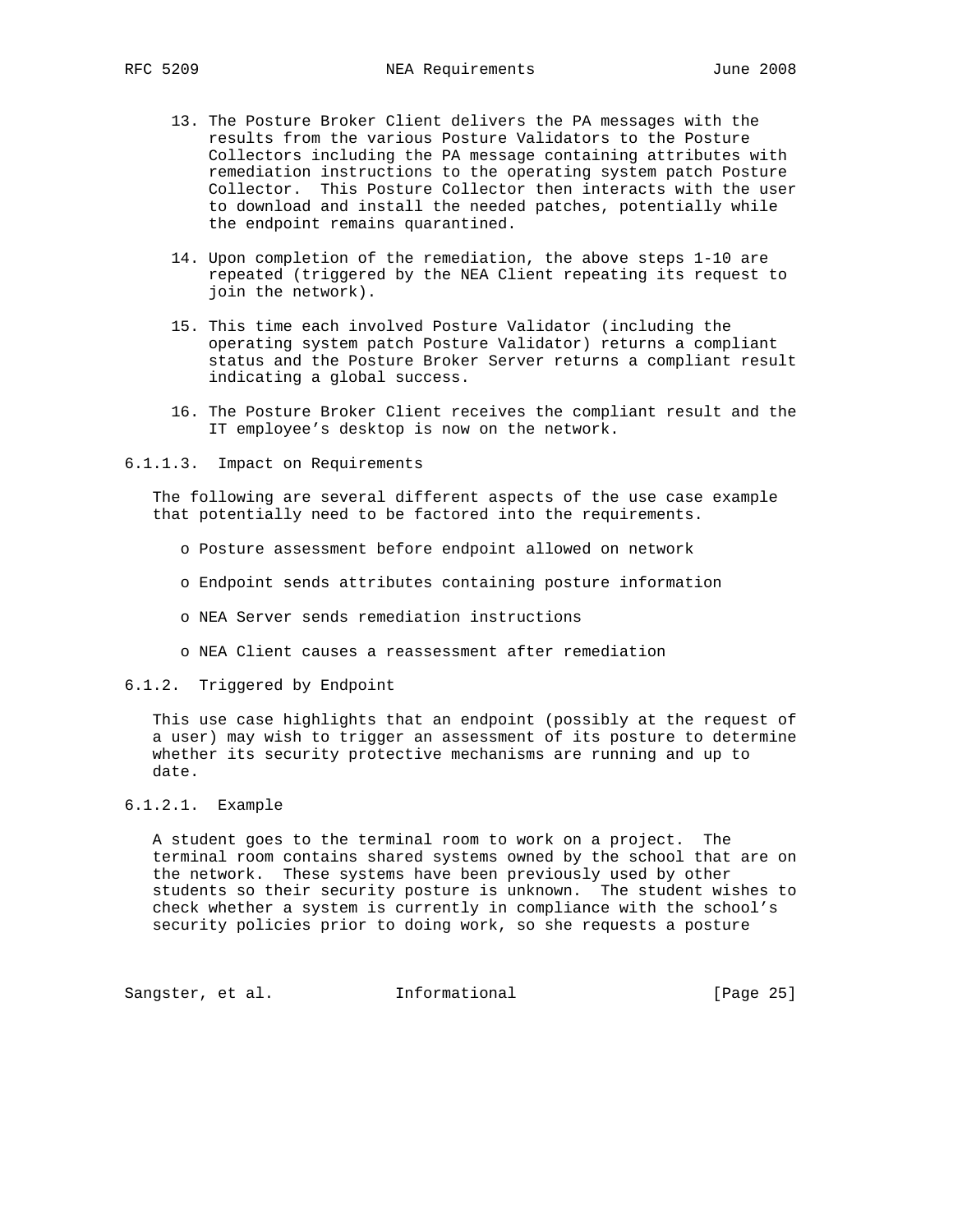assessment. The NEA Server performs an initial assessment of the system and determines it is compliant but the anti-virus protection is not in use. The student receives an advisory response indicating the system's anti-virus software is turned off but that otherwise it complies with the school's policy. The student turns on the anti-virus software, initiates a scan, and upon completion decides to trust the system with her work.

#### 6.1.2.2. Possible Flows and Protocol Usage

 The following describes the message flows through the NEA reference model for the student using a terminal room shared system example:

- 1. Student triggers the Posture Broker Client on the computer system in the terminal room to initiate a posture assessment.
- 2. The Posture Broker Client establishes a session with the Posture Broker Server that causes an assessment to be triggered.
- 3. The Posture Broker Server detects the new session and consults policy to determine that Posture Validators to involve in the assessment. The Posture Broker Server decides to employ several Posture Validators including the anti-virus Posture Validator.
- 4. The Posture Validators involved create PA messages containing requests for particular attributes containing information about the desired terminal room computer based on the school's security policy.
- 5. The Posture Broker Server assembles a PB message including each of the PA messages from the Posture Validators.
- 6. The Posture Transport Server sends the PB message to the Posture Transport Client where it is passed on to the Posture Broker Client.
- 7. The Posture Broker Client on the student's computer de-multiplexes the PA messages and delivers them to the corresponding Posture Collectors.
- 8. The Posture Collectors consult privacy policy to decide what information to share with the Server. If allowable, the Collectors each return a PA message containing the requested posture to the Posture Broker Client.

Sangster, et al. **Informational** [Page 26]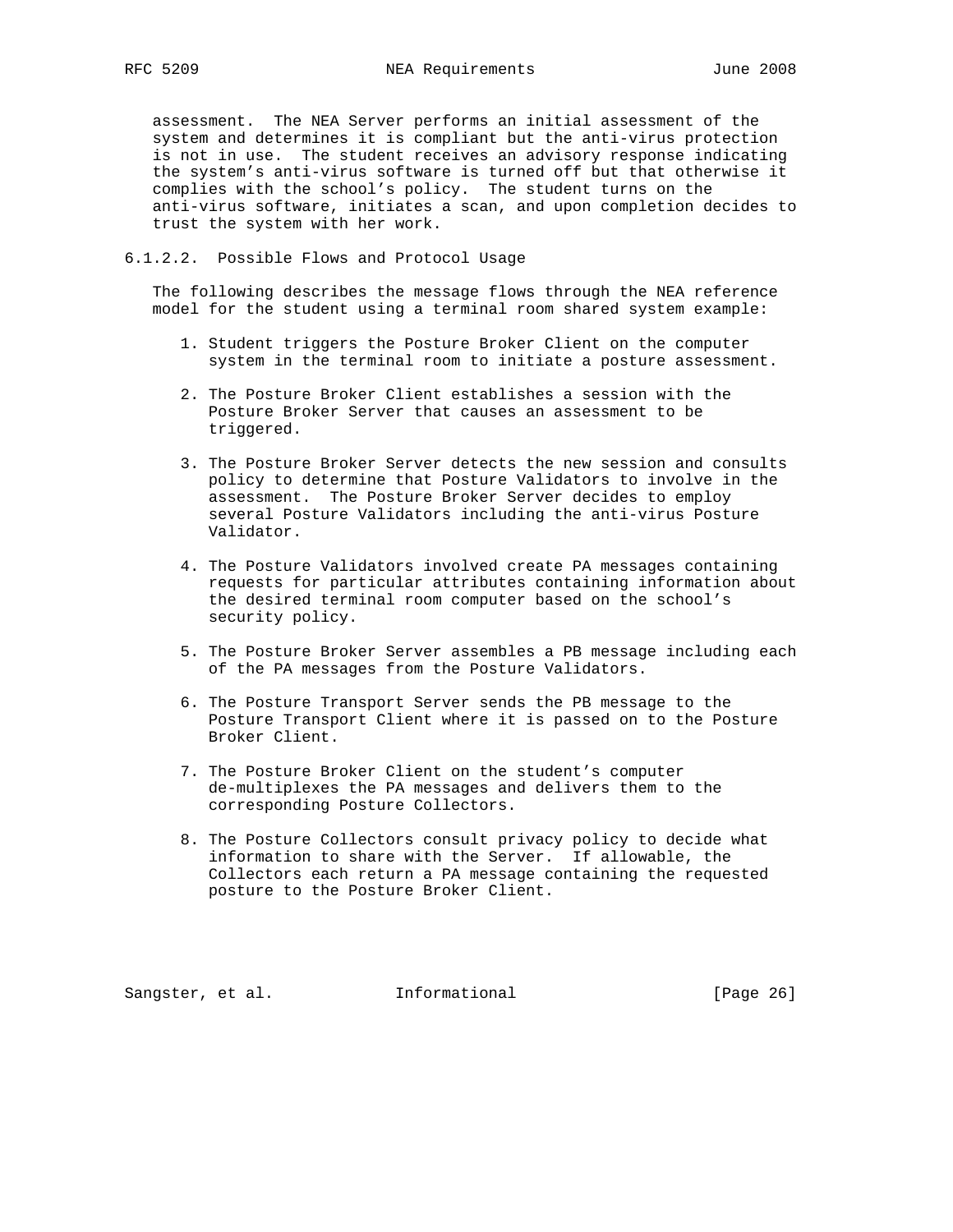- 9. The Posture Broker Client aggregates the returned PA messages into a PB message and hands it to the Posture Transport Client for transmission to the Posture Transport Server.
- 10. The Posture Broker Server separates and distributes the Posture Collector PA messages to the associated Posture Validators.
- 11. The Posture Validators determine whether the attributes containing the posture included in the PA message are compliant with their policies and returns a posture assessment decision to the Posture Broker Server. In this case, the anti-virus Posture Validator returns a PA message indicating a non-compliant result because the anti-virus software is not running and includes attributes describing how to activate the software.
- 12. The Posture Broker Server determines the overall compliance decision based on all of the Validators' assessment results and sends a PB message containing an attribute expressing the global assessment decision and the anti-virus Validator's PA message. In this case, the global assessment decision indicates the system is compliant (despite the anti-virus Validator's result) because the Posture Broker Server policy allowed for the anti-virus to not be running as long as the system was properly patched and running a firewall (which was the case according to the other Posture Validators).
- 13. The Posture Transport Server sends the PB message to the Posture Transport Client that provides the message to the Posture Broker Client.
- 14. The Posture Broker Client on the terminal room computer examines the PB message's global assessment decision attribute and reports to the student that the system was deemed to be compliant, but that an advisory was included.
- 15. The Posture Broker Client provides the PA message with the remediation attributes to the anti-virus Posture Collector that interacts with the user to explain how to turn on anti-virus to improve the local protections.
- 16. The student turns on the anti-virus software and on completion steps 1-10 are repeated.
- 17. This time the anti-virus Posture Validator returns a success status and the Posture Broker Server returns a successful global assessment decision in the PB message.

Sangster, et al. 1nformational [Page 27]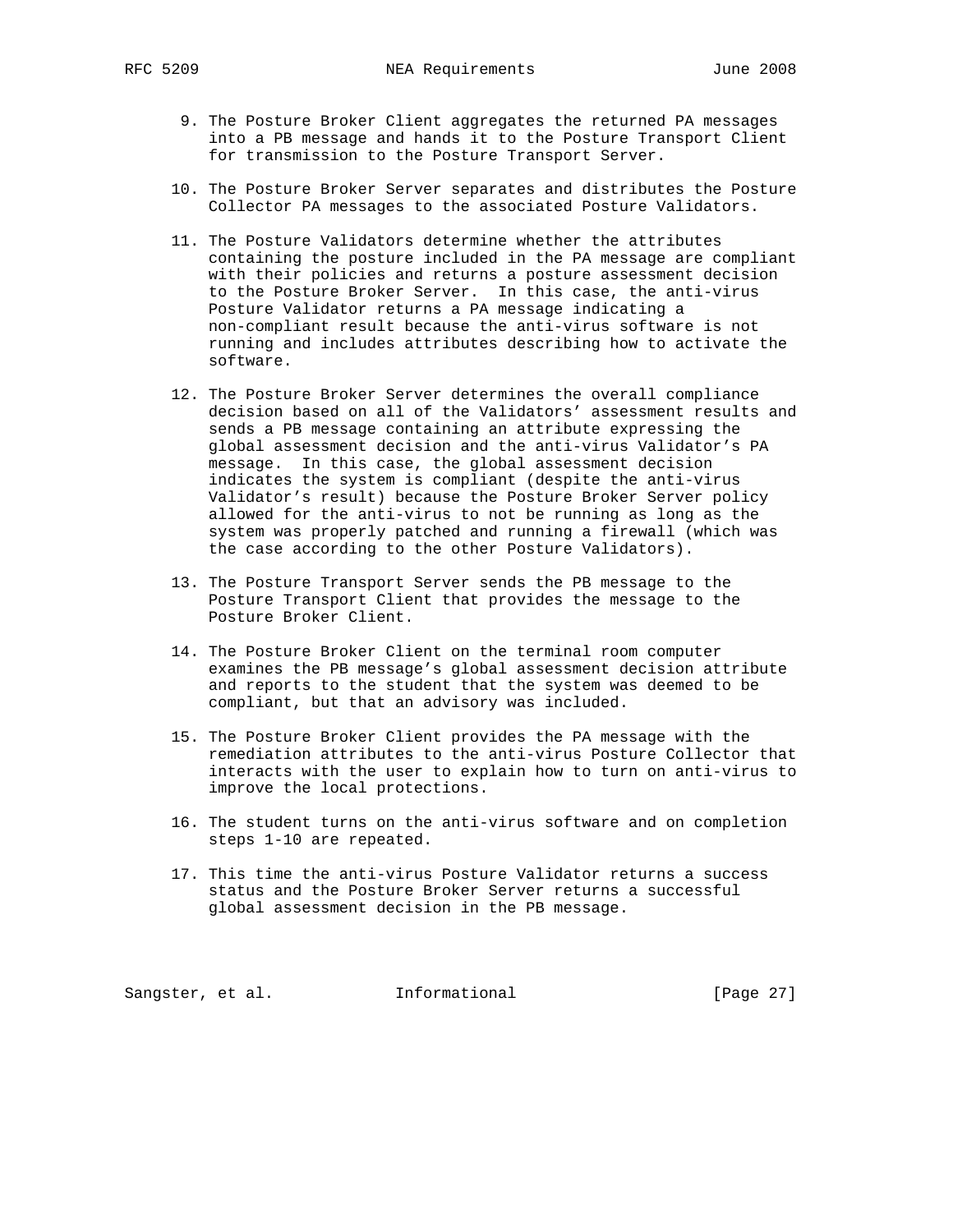- 18. The Posture Broker Client receives the successful global assessment decision in the PB message and the student now uses the computer for her assignment.
- 6.1.2.3. Impact on Requirements

 The following are several different aspects of the use case example that potentially need to be factored into the requirements.

- o Voluntary endpoint requested initial assessment,
- o Successful (compliant) global assessment decision included in PB message with a PA message containing an advisory set of attributes for remediation.
- 6.2. Posture Reassessment

 Reassessment(s) of endpoints can happen anytime after being admitted to the network after a successful initial NEA assessment. These reassessments may be event-based, such as driven by posture changes detected by the NEA Client, or changes detected by network infrastructure such as detection of suspicious behavior or network policy updates on the NEA Server. They may also be periodic (timer driven) to reassess the health of the endpoint.

## 6.2.1. Triggered by NEA Client

 This use case allows for software on the endpoint or a user to determine that a reassessment of the system is required. There are a variety of reasons why such a reassessment might be beneficial including: changes in its previously reported posture, detection of potentially suspicious behavior, or even to enable the system to periodically poll the NEA Server to assess its condition relative to the latest policies.

## 6.2.1.1. Example

 The desktops within a company's HR department have a history of poor security practices and eventual compromise. The HR department administrator decides to deploy software on each desktop to monitor the use of security protective mechanisms to assure their use. One day, an HR person accidentally turns off the desktop firewall. The monitoring process detects the lack of a firewall and contacts the NEA Server to request a reassessment of the firewall compliance. The NEA Server returns a decision that the firewall must be reactivated to stay on the network. The NEA Client explains the decision to the user and how to reactivate the firewall. The HR person restarts the firewall and initiates a request to rejoin the network.

Sangster, et al. 1nformational 1999 [Page 28]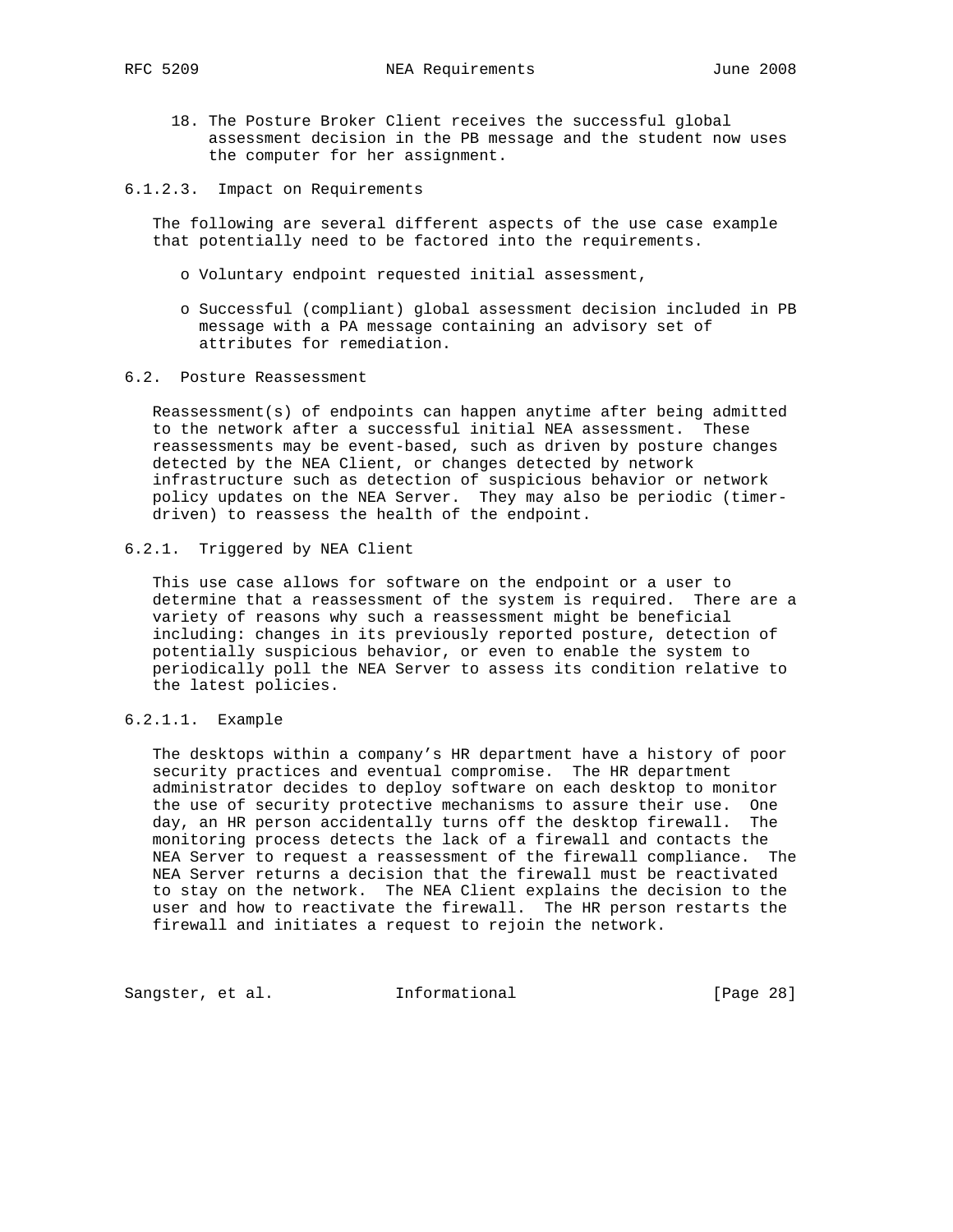## 6.2.1.2. Possible Flows & Protocol Usage

 The following describes the message flows through the NEA reference model for the HR department example:

- 1. The desktop monitoring software that typically might act as a Posture Collector triggers the Posture Broker Client to initiate a posture reassessment. The Posture Broker Client creates a PB message that contains a PA message indicating the desktop firewall has been disabled.
- 2. The Posture Broker Client sends the PB message to the Posture Broker Server.
- 3. The Posture Transport Client sends the PB message to the Posture Transport Server over the PT protocol.
- 4. The Posture Broker Server receives the PB message and forwards the PA message to the firewall Posture Validator for evaluation.
- 5. The firewall Posture Validator determines that the endpoint is no longer compliant because its firewall has been disabled.
- 6. The Posture Validator generates a PA message that contains attributes indicating a non-compliant posture assessment result and remediation instructions for how to reactivate the firewall.
- 7. The Posture Validator communicates the PA message with the posture assessment result to the Posture Broker Server to respond back to the NEA Client.
- 8. The Posture Broker Server generates a PB message including a global assessment decision of non-compliant and the PA message from the firewall Posture Validator.
- 9. The Posture Transport Server transports the PB message to the Posture Transport Client where it is passed to the Posture Broker Client.
- 10. The Posture Broker Client processes the attribute containing the global assessment decision received from the NEA Server and displays the non-compliance messages to the user.

Sangster, et al. **Informational** [Page 29]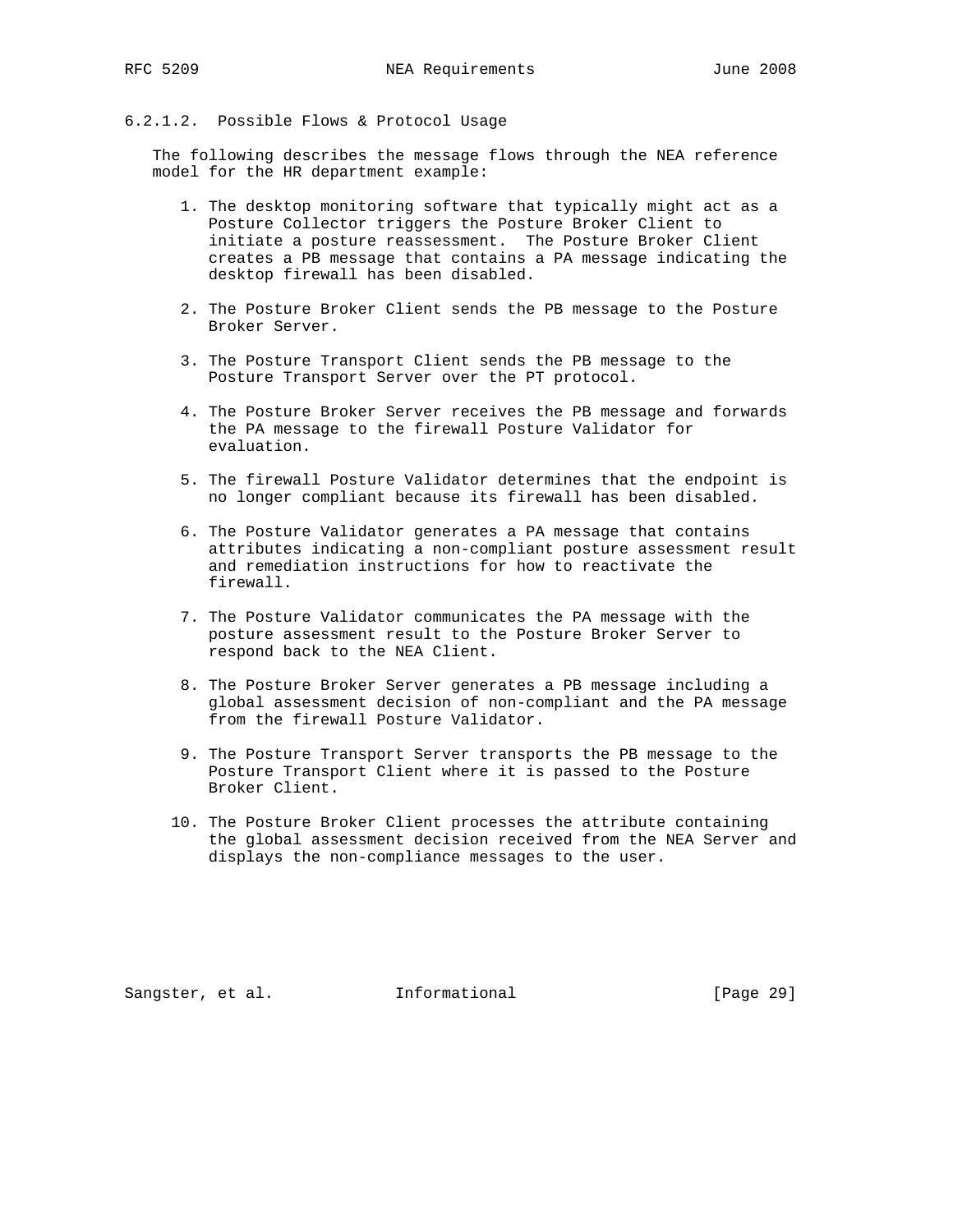- 11. The Posture Broker Client forwards the PA message to the firewall Posture Collector; the Posture Collector displays the remediation instructions for how to enable the desktop firewall.
- 12. The user is prompted to initiate a reassessment after completing the remediation.
- 13. Upon completion of the remediation, the NEA Client reinitiates a request for reassessment and steps 1-4 are repeated. This time the firewall Posture Validator determines the endpoint is compliant and returns a successful posture assessment decision.
- 14. The Posture Broker Server generates a PB message with a global assessment decision of compliant and returns this to the NEA Client.
- 6.2.1.3. Impact on Requirements

 The following are several different aspects of the use case example that potentially need to be factored into the requirements.

- o Voluntary, endpoint (software) initiated posture reassessment request
- o NEA Server requests specific firewall-oriented Posture Attributes
- o NEA Client (firewall Posture Collector) interacts with user to remediate problem
- 6.2.2. Triggered by NEA Server

 In many cases, especially for reassessment, the NEA Server may initiate specific or complete reassessment of one or more endpoints triggered by:

- o Time (periodic)
- o Event occurrence
- o Policy updates

## 6.2.2.1. Example

 An enterprise requires employees on the network to always stay up to date with security critical operating system patches. A marketing employee joins the network and performs an initial assessment. The assessment determines the employee's laptop is compliant. Several

Sangster, et al. 1nformational [Page 30]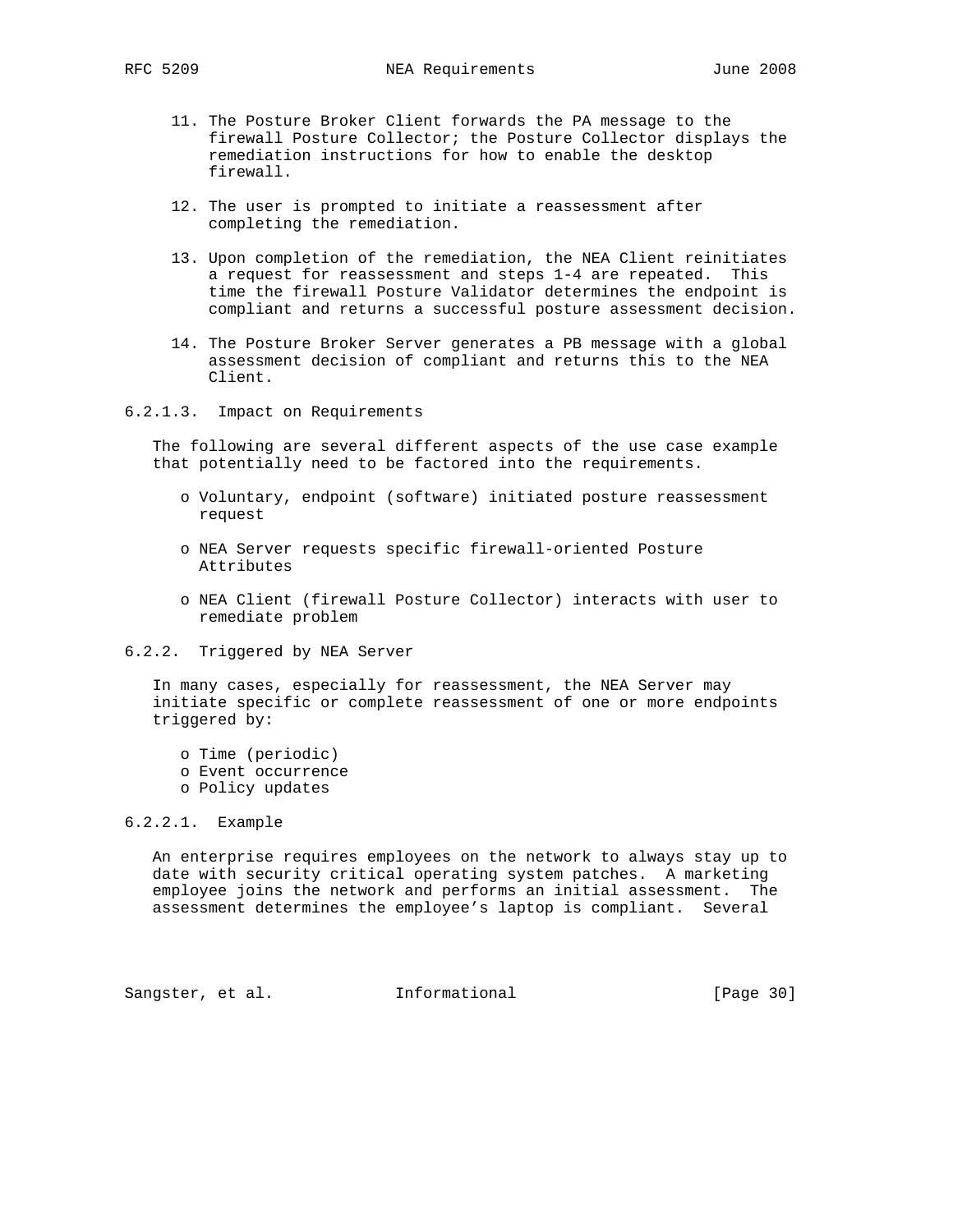hours later, a major operating system vendor releases a set of patches preventing a serious vulnerability that is being exploited on the Internet.

 The enterprise administrators make available the patches and change the network policy to require them to be installed by 5 PM. This policy change causes the NEA Server to request a reassessment to determine which endpoints are impacted and lacking the patches. The marketing employee's laptop is reassessed and determined to need the patches. A remediation advisory is sent and presented to the employee explaining how to obtain the patches and that they must be installed by 5 PM. The marketing employee immediately downloads and installs the patches and obtains an assertion that all patches are now installed.

 At 5 PM, the enterprise performs another reassessment of all impacted endpoints to determine if they are now in compliance. The marketing employee's laptop is reassessed and presents the assertion that it has the patches installed and thus is determined to be compliant.

#### 6.2.2.2. Possible Flows and Protocol Usage

 The following describes the message flows through the NEA reference model for the above example:

- 1. Marketing employee joins network and completes an initial assessment resulting in a compliant decision.
- 2. The Enterprise Administrator configures an operating system patch policy indicating that recent patches are required on all endpoints by 5 PM to prevent serious vulnerabilities.
- 3. The NEA Server's operating system patch Posture Validator becomes aware of this policy change and creates a PA message requesting attributes describing OS patches in use and triggers the Posture Broker Server to initiate a posture reassessment of all endpoints connected to the network.
- 4. The Posture Broker creates a PB message that includes the PA message from the operating system patch Posture Validator.
- 5. The Posture Broker Server gradually establishes a session with each available NEA Client.
- 6. The Posture Broker Server sends the PB message to the Posture Broker Client.

Sangster, et al. **Informational** [Page 31]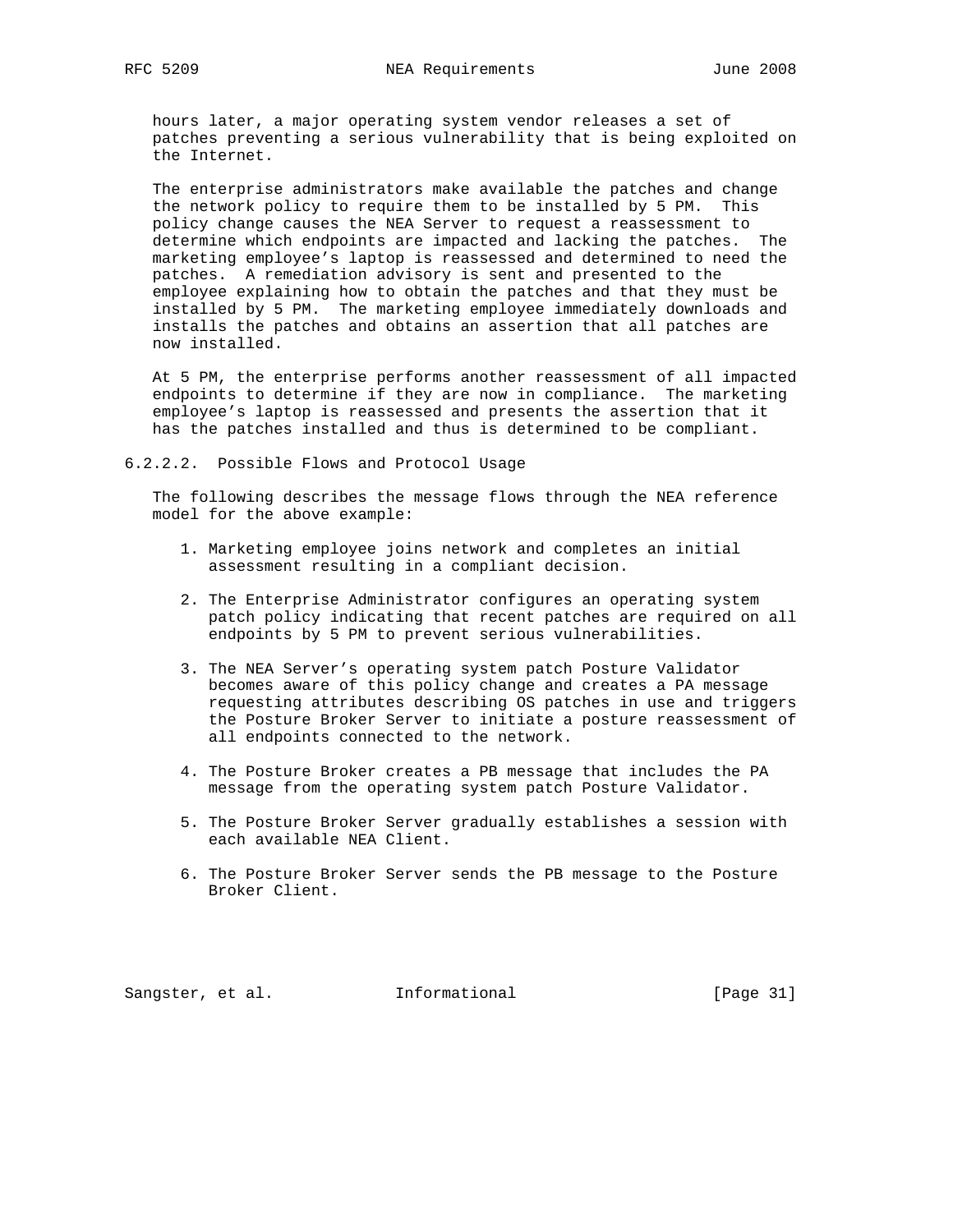- 7. The Posture Transport Server carries the PB message to the Posture Transport Client over the PT protocol.
- 8. The Posture Broker Client receives the PB message and forwards the PA message to the operating system patch Posture Collector.
- 9. The operating system patch Posture Collector determines the OS patches present on the endpoint and if authorized by its disclosure policy creates a PA message containing the patch information attributes.
- 10. The Posture Broker Client sends a PB message that includes the operating system patch PA message.
- 11. The Posture Transport Client transports the PB message to the Posture Transport Server where it is passed to the Posture Broker Server.
- 12. The Posture Broker Server receives the PB message and delivers the PA message to the operating system patch Posture Validator.
- 13. The operating system patch Posture Validator extracts the attributes describing the current OS patches from the PA message and uses the values to determine whether the endpoint is compliant with the new policy. The Posture Validator determines that the endpoint is not compliant since it does not have the new OS patches installed.
- 14. The Posture Validator generates a PA message that includes attributes stating the posture assessment decision is non-compliant and attributes containing the remediation instructions to enable the endpoint to download the required OS patches.
- 15. The Posture Validator communicates the posture assessment result to the Posture Broker Server along with its PA message.
- 16. The Posture Broker Server generates a global assessment decision and sends a PB message with the decision and the operating system patch Posture Validator's PA message.
- 17. The Posture Transport Server transports the PB message to the Posture Transport Client where it is passed to the Posture Broker Client.
- 18. The Posture Broker Client processes the Result Attribute received from the NEA Server and displays the non-compliance decision to the user.

Sangster, et al. 1nformational [Page 32]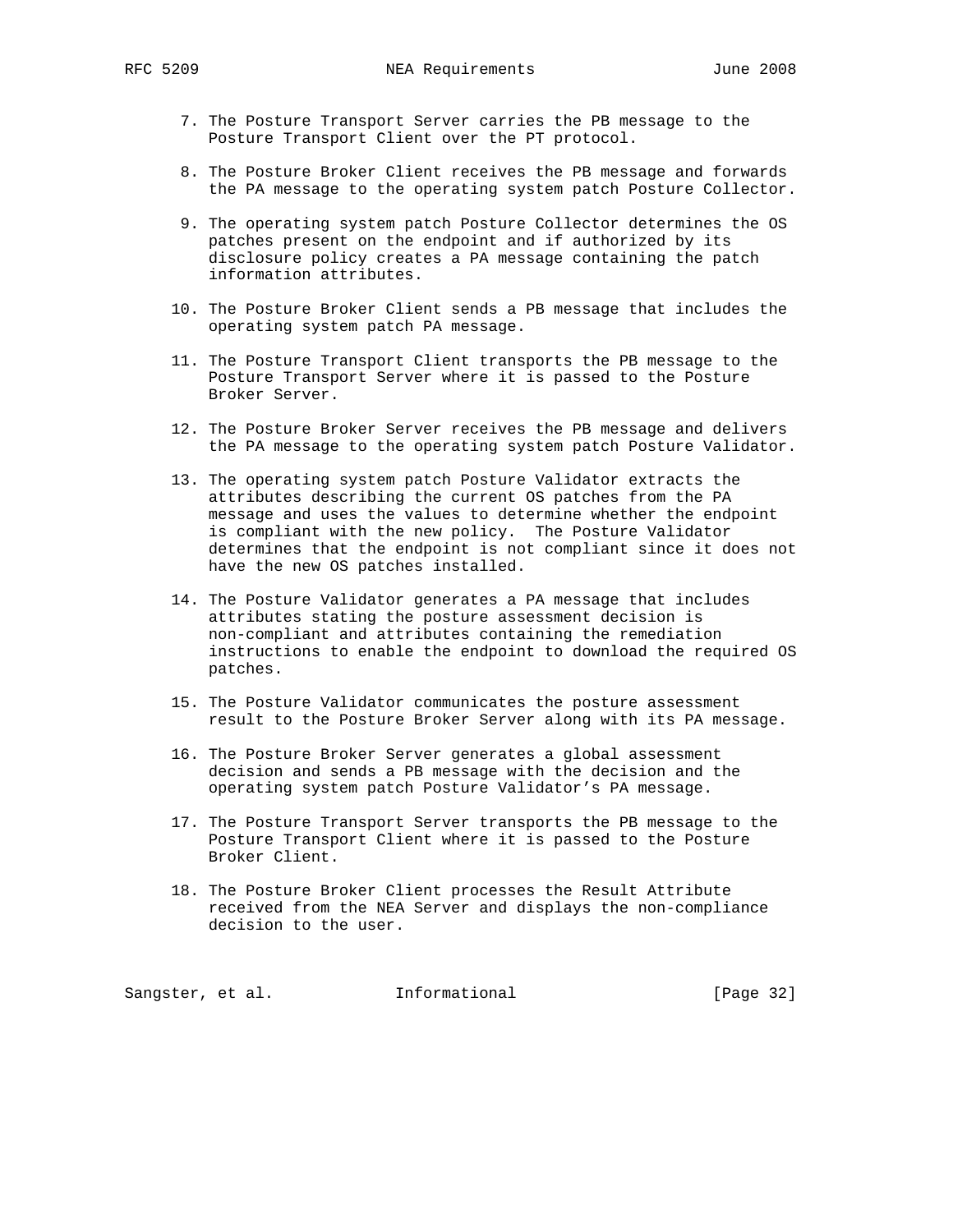- 19. The Posture Broker Client forwards the PA message containing the remediation instructions to the operating system patch Posture Collector; the Posture Collector guides the user with instructions on how to become compliant that include downloading the appropriate OS patches to prevent the vulnerability.
- 20. The marketing employee installs the required patches and now is in compliance.
- 21. The NEA Client triggers a reassessment of the operating system patches that causes a repeat of many of the steps above. This time, in step 13 the operating system patch Posture Validator determines the marketing employee's laptop is compliant. It returns a reusable (e.g., signed and dated) set of attributes that assert OS patch compliance to the latest policy. These OS patch compliance assertions can be used in a future PA message from the operating system patch Collector instead of determining and providing the specific patch set posture as before.
- 22. This time when the operating system patch Posture Collector receives the PA message that contains reusable attributes asserting compliance, it caches those attributes for future use.
- 23. Later at 5 PM, the NEA Server triggers a gradual reassessment to determine compliance to the patch advisory. When the operating system patch Posture Collector receives the request for posture information (like in step 9 above) it returns the cached set of assertions (instead of specific OS patch information) to indicate that the patches have been installed instead of determining all the patches that have been installed on the system.
- 24. When the operating system patch Posture Validator receives the PA message containing the assertions, it is able to determine that they are authentic and acceptable assertions instead of specific posture. It returns a posture assessment decision of compliant thus allowing the laptop to remain on the network.

6.2.2.3. Impact on Requirements

 The following are several different aspects of the use case example that potentially need to be factored into the requirements.

 o Server-initiated reassessment required due to urgent patch availability

Sangster, et al. 1nformational [Page 33]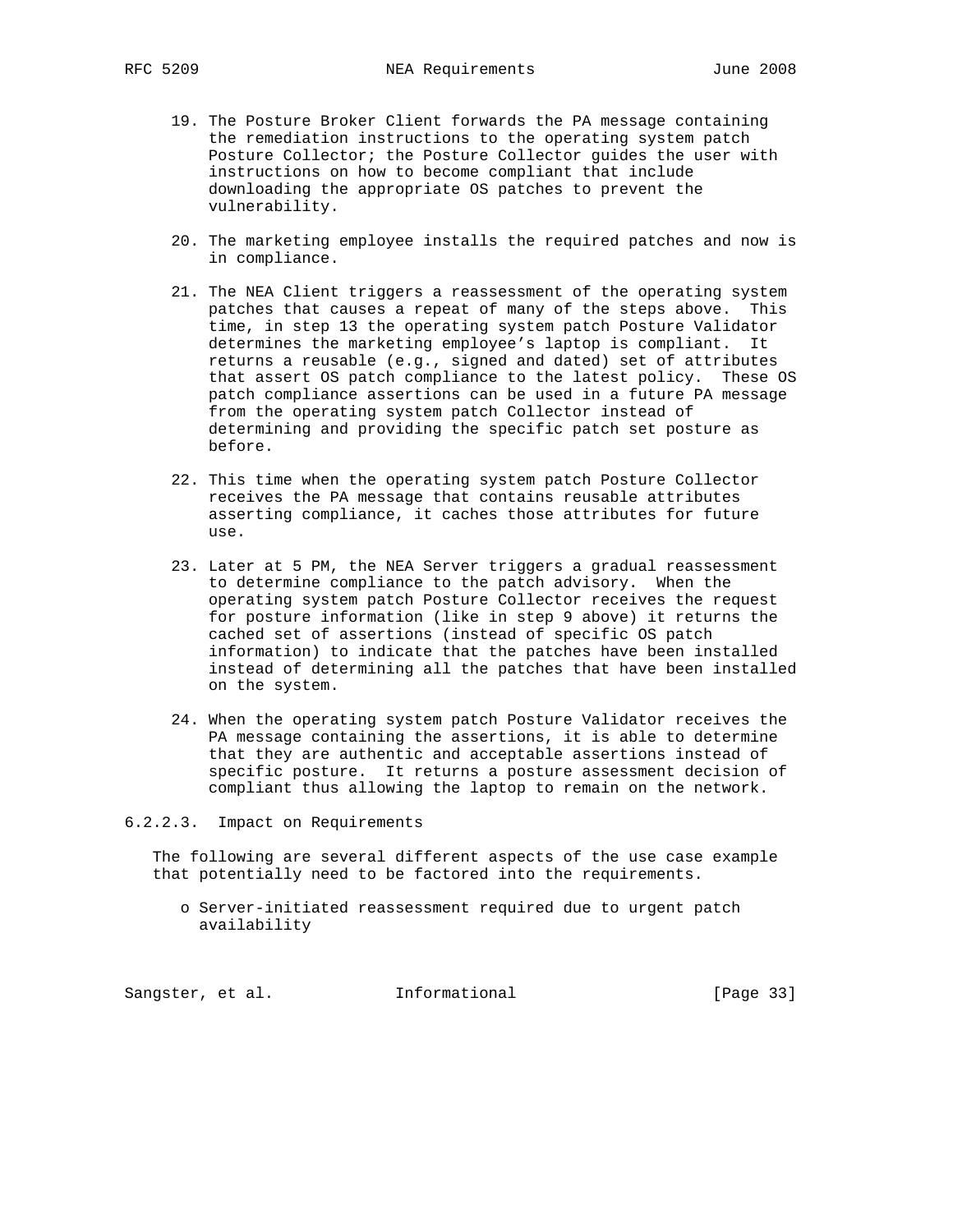- o NEA Client submits reusable assertion attributes instead of posture that patch is installed
- o NEA Server capable of recognizing previously issued assertion attributes are sufficient instead of posture

#### 7. Requirements

 This section describes the requirements that will be used by the NEA WG to assess and compare candidate protocols for PA, PB, and PT. These requirements frequently express features that a candidate protocol must be capable of offering so that a deployer can decide whether to make use of that feature. This section does not state requirements about what features of each protocol must be used during a deployment.

 For example, a requirement (MUST, SHOULD, or MAY) might exist for cryptographic security protections to be available from each protocol but this does not require that a deployer make use of all or even any of them should they deem their environment to offer other protections that are sufficient.

7.1. Common Protocol Requirements

 The following are the common requirements that apply to the PA, PB, and PT protocols in the NEA reference model:

- C-1 NEA protocols MUST support multiple round trips between the NEA Client and NEA Server in a single assessment.
- C-2 NEA protocols SHOULD provide a way for both the NEA Client and the NEA Server to initiate a posture assessment or reassessment as needed.
- C-3 NEA protocols including security capabilities MUST be capable of protecting against active and passive attacks by intermediaries and endpoints including prevention from replay based attacks.
- C-4 The PA and PB protocols MUST be capable of operating over any PT protocol. For example, the PB protocol must provide a transport independent interface allowing the PA protocol to operate without change across a variety of network protocol environments (e.g., EAP/802.1X, TLS, and Internet Key Exchange Protocol version 2 (IKEv2)).

Sangster, et al. **Informational** [Page 34]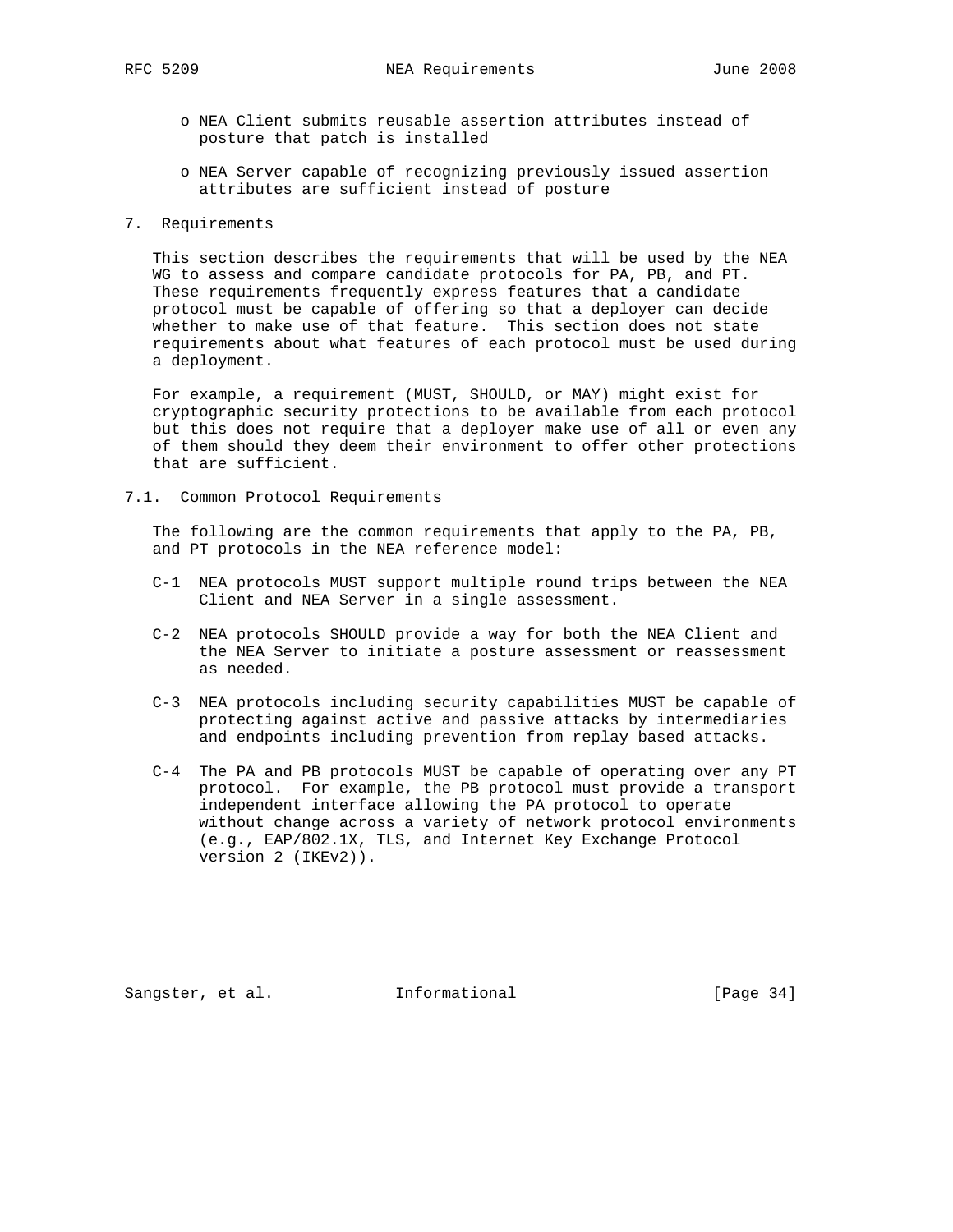- C-5 The selection process for NEA protocols MUST evaluate and prefer the reuse of existing open standards that meet the requirements before defining new ones. The goal of NEA is not to create additional alternative protocols where acceptable solutions already exist.
- C-6 NEA protocols MUST be highly scalable; the protocols MUST support many Posture Collectors on a large number of NEA Clients to be assessed by numerous Posture Validators residing on multiple NEA Servers.
- C-7 The protocols MUST support efficient transport of a large number of attribute messages between the NEA Client and the NEA Server.
- C-8 NEA protocols MUST operate efficiently over low bandwidth or high latency links.
- C-9 For any strings intended for display to a user, the protocols MUST support adapting these strings to the user's language preferences.
- C-10 NEA protocols MUST support encoding of strings in UTF-8 format [UTF8].
- C-11 Due to the potentially different transport characteristics provided by the underlying candidate PT protocols, the NEA Client and NEA Server MUST be capable of becoming aware of and adapting to the limitations of the available PT protocol. For example, some PT protocol characteristics that might impact the operation of PA and PB include restrictions on: which end can initiate a NEA connection, maximum data size in a message or full assessment, upper bound on number of roundtrips, and ordering (duplex) of messages exchanged. The selection process for the PT protocols MUST consider the limitations the candidate PT protocol would impose upon the PA and PB protocols.
- 7.2. Posture Attribute (PA) Protocol Requirements

 The Posture Attribute (PA) protocol defines the transport and data model to carry posture and validation information between a particular Posture Collector associated with the NEA Client and a Posture Validator associated with a NEA Server. The PA protocol carries collections of standard attributes and vendor-specific attributes. The PA protocol itself is carried inside the PB protocol.

Sangster, et al. **Informational** [Page 35]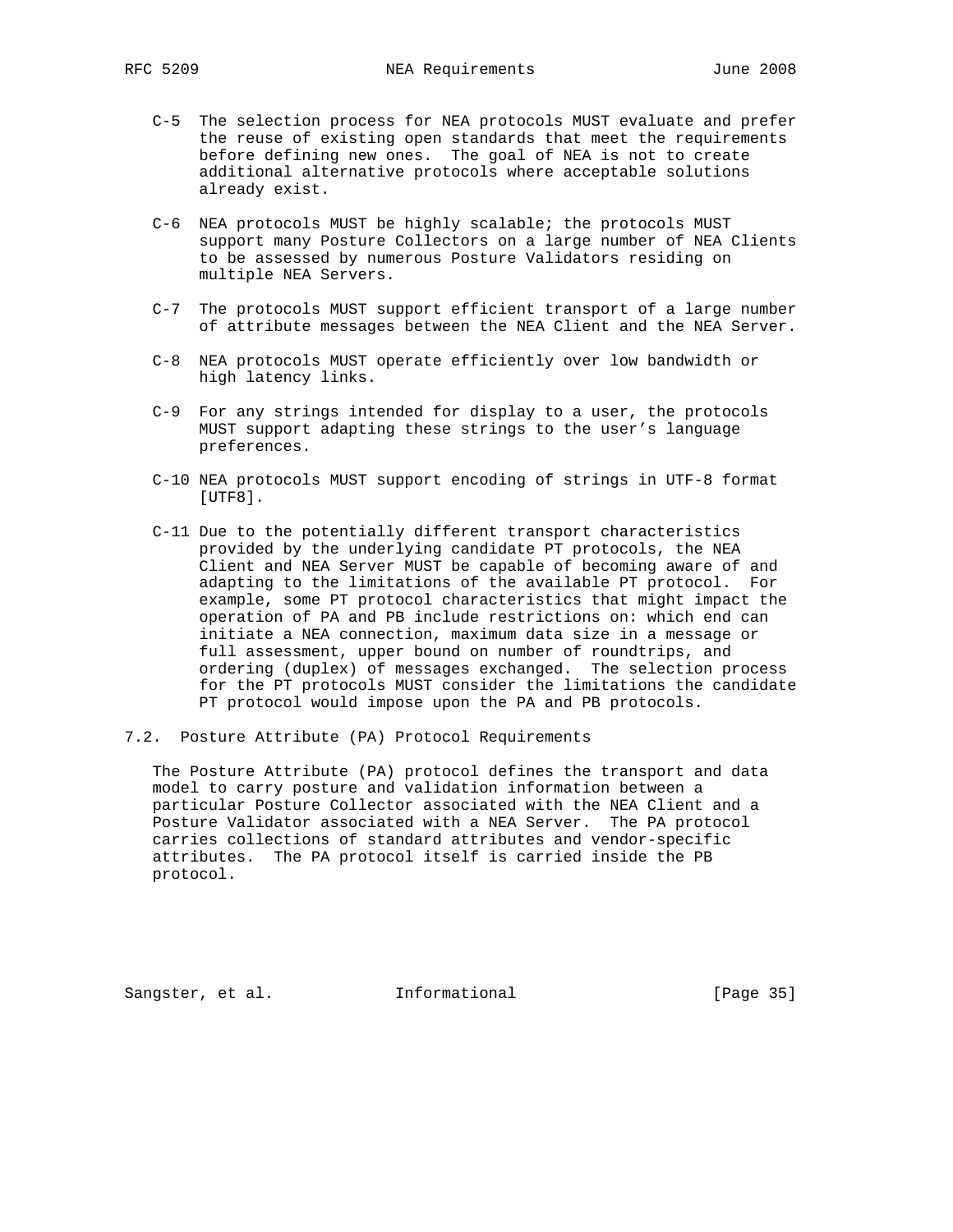The following requirements define the desired properties that form the basis for comparison and evaluation of candidate PA protocols. These requirements do not mandate the use of these properties, but merely that the candidate protocols are capable of offering the property if it should be needed.

- PA-1 The PA protocol MUST support communication of an extensible set of NEA standards defined attributes. These attributes will be distinguishable from non-standard attributes.
- PA-2 The PA protocol MUST support communication of an extensible set of vendor-specific attributes. These attributes will be segmented into uniquely identified vendor-specific namespaces.
- PA-3 The PA protocol MUST enable a Posture Validator to make one or more requests for attributes from a Posture Collector within a single assessment. This enables the Posture Validator to reassess the posture of a particular endpoint feature or to request additional posture including from other parts of the endpoint.
- PA-4 The PA protocol MUST be capable of returning attributes from a Posture Validator to a Posture Collector. For example, this might enable the Posture Collector to learn the specific reason for a failed assessment and to aid in remediation and notification of the system owner.
- PA-5 The PA protocol SHOULD provide authentication, integrity, and confidentiality protection for attributes communicated between a Posture Collector and Posture Validator. This enables end-to-end security across a NEA deployment that might involve traversal of several systems or trust boundaries.
- PA-6 The PA protocol MUST be capable of carrying attributes that contain non-binary and binary data including encrypted content.
- 7.3. Posture Broker (PB) Protocol Requirements

 The PB protocol supports multiplexing of Posture Attribute messages (based on PA protocol) between the Posture Collectors on the NEA Client to and from the Posture Validators on the NEA Server (in either direction).

 The PB protocol carries the global assessment decision made by the Posture Broker Server, taking into account the results of the Posture Validators involved in the assessment, to the Posture Broker Client.

Sangster, et al. **Informational** [Page 36]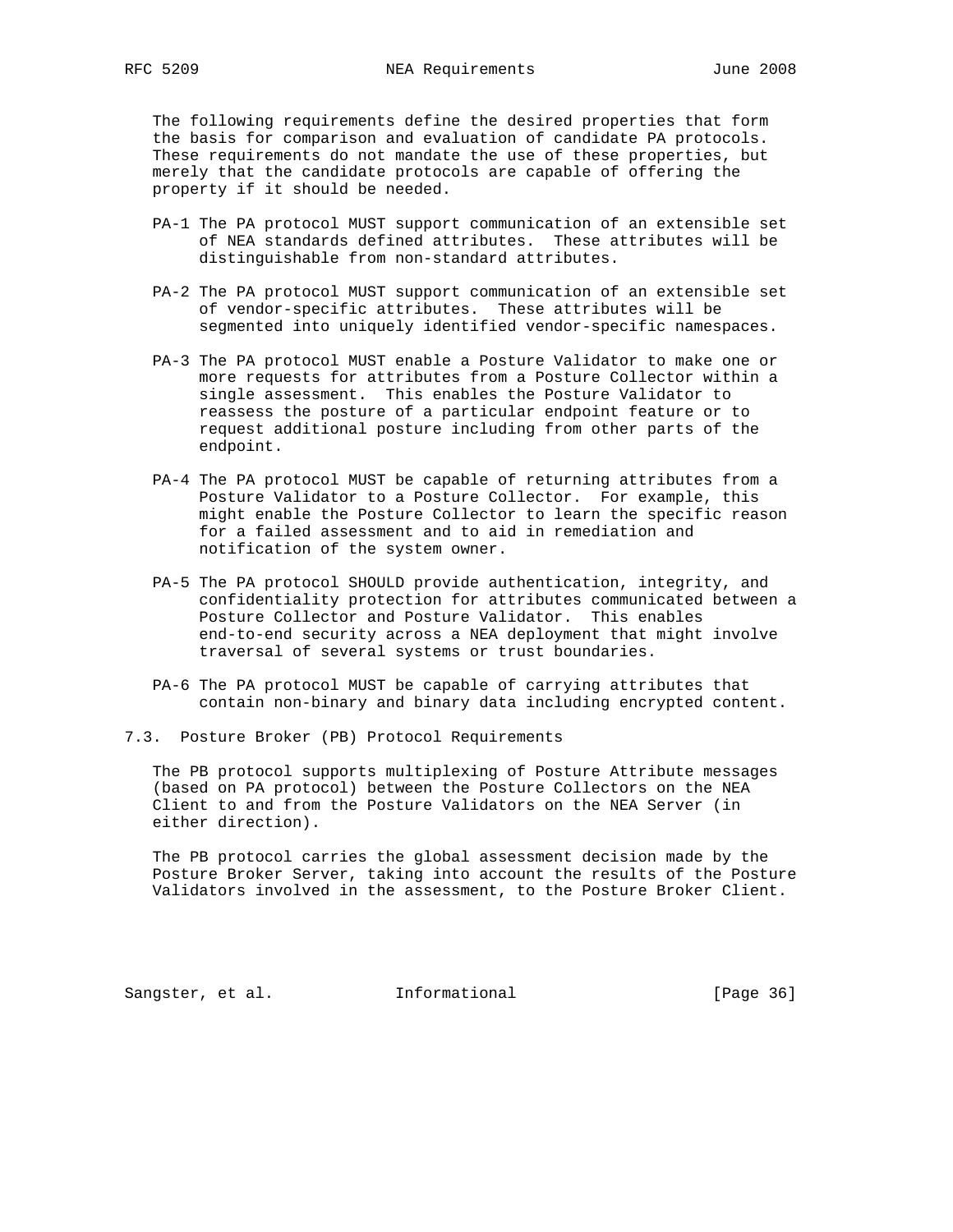The PB protocol also aggregates and transports advisories and notifications such as remediation instructions (e.g., patch references) from one or more Posture Validators.

The requirements for the PB protocol are:

- PB-1 The PB protocol MUST be capable of carrying attributes from the Posture Broker Server to the Posture Broker Client. This enables the Posture Broker Client to learn the posture assessment decision and if appropriate to aid in remediation and notification of the endpoint owner.
- PB-2 The PB protocol MUST NOT interpret the contents of PA messages being carried, i.e., the data it is carrying must be opaque to it.
- PB-3 The PB protocol MUST carry unique identifiers that are used by the Posture Brokers to route (deliver) PA messages between Posture Collectors and Posture Validators. Such message routing should facilitate dynamic registration or deregistration of Posture Collectors and Validators. For example, a dynamically registered anti-virus Posture Validator should be able to subscribe to receive messages from its respective anti-virus Posture Collector on NEA Clients.
- PB-4 The PB protocol MUST be capable of supporting a half-duplex PT protocol. However this does not preclude PB from operating full-duplex when running over a full-duplex PT.
- PB-5 The PB protocol MAY support authentication, integrity and confidentiality protection for the attribute messages it carries between a Posture Broker Client and Posture Broker Server. This provides security protection for a message dialog of the groupings of attribute messages exchanged between the Posture Broker Client and Posture Broker Server. Such protection is orthogonal to PA protections (which are end to end) and allows for simpler Posture Collector and Validators to be implemented, and for consolidation of cryptographic operations possibly improving scalability and manageability.
- PB-6 The PB protocol MUST support grouping of attribute messages optimize transport of messages and minimize round trips.

Sangster, et al. 1nformational 1999 [Page 37]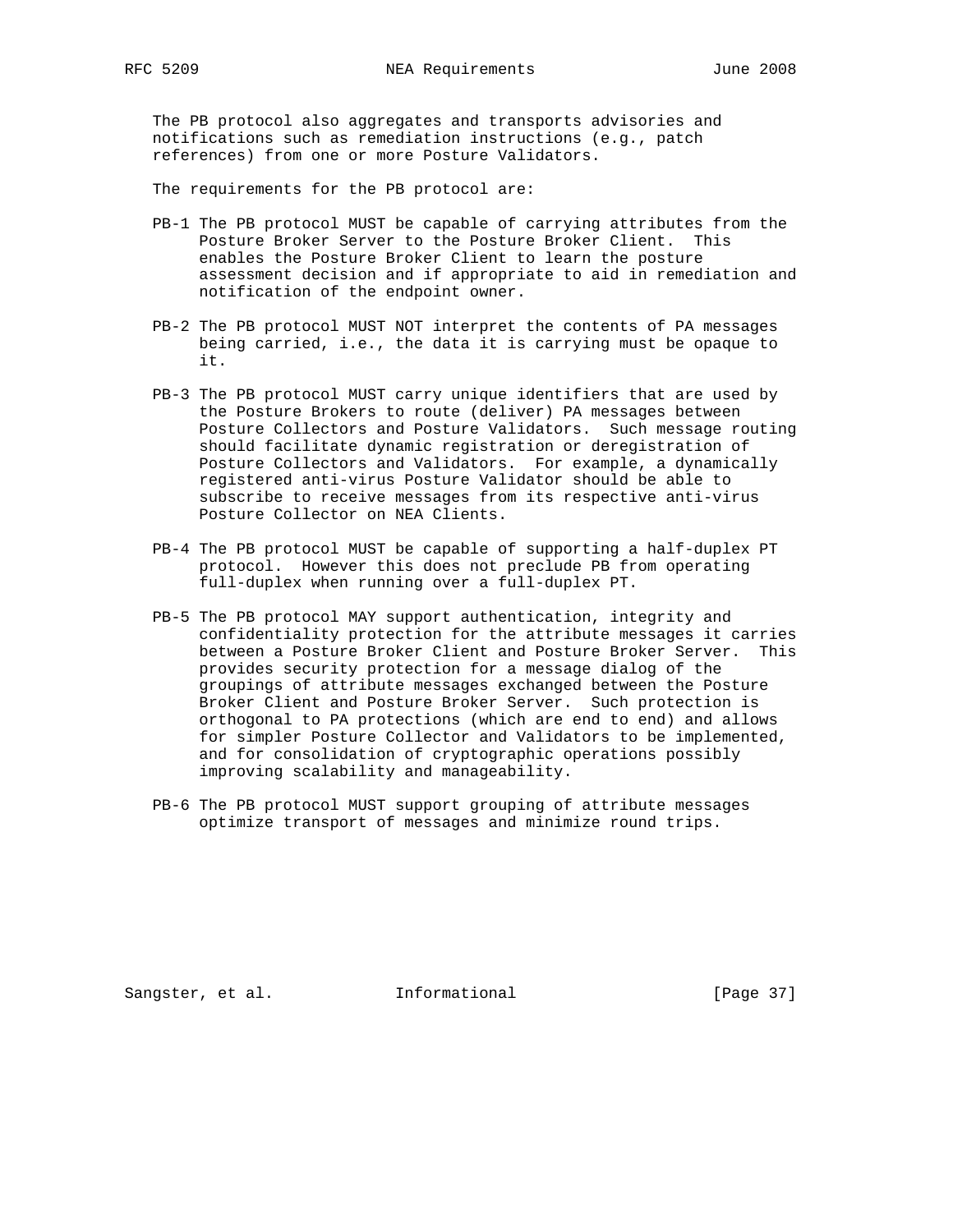7.4. Posture Transport (PT) Protocol Requirements

 The Posture Transport (PT) protocol carries PB protocol messages between the Posture Transport Client and the Posture Transport Server. PT is responsible for providing a protected transport for the PB protocol. The PT protocol may itself be transported by one or more concatenated sessions using lower layer protocols, such as 802.1X, RADIUS [RADIUS], TLS, or IKE.

 This section defines the requirements that candidate PT protocols must be capable of supporting.

- PT-1 The PT protocol MUST NOT interpret the contents of PB messages being transported, i.e., the data it is carrying must be opaque to it.
- PT-2 The PT protocol MUST be capable of supporting mutual authentication, integrity, confidentiality, and replay protection of the PB messages between the Posture Transport Client and the Posture Transport Server.
- PT-3 The PT protocol MUST provide reliable delivery for the PB protocol. This includes the ability to perform fragmentation and reassembly, detect duplicates, and reorder to provide in-sequence delivery, as required.
- PT-4 The PT protocol SHOULD be able to run over existing network access protocols such as 802.1X and IKEv2.
- PT-5 The PT protocol SHOULD be able to run between a NEA Client and NEA Server over TCP or UDP (similar to Lightweight Directory Access Protocol (LDAP)).
- 8. Security Considerations

 This document defines the functional requirements for the PA, PB, and PT protocols used for Network Endpoint Assessment. As such, it does not define a specific protocol stack or set of technologies, so this section will highlight security issues that may apply to NEA in general or to particular aspects of the NEA reference model.

 Note that while a number of topics are outside the scope of the NEA WG and thus this specification (see section 3.1), it is important that those mechanisms are protected from attack. For example, the methods of triggering an assessment or reassessment are out of scope but should be appropriately protected from attack (e.g., an attacker hiding the event indicating a NEA Server policy change has occurred).

Sangster, et al. 1nformational 1999 [Page 38]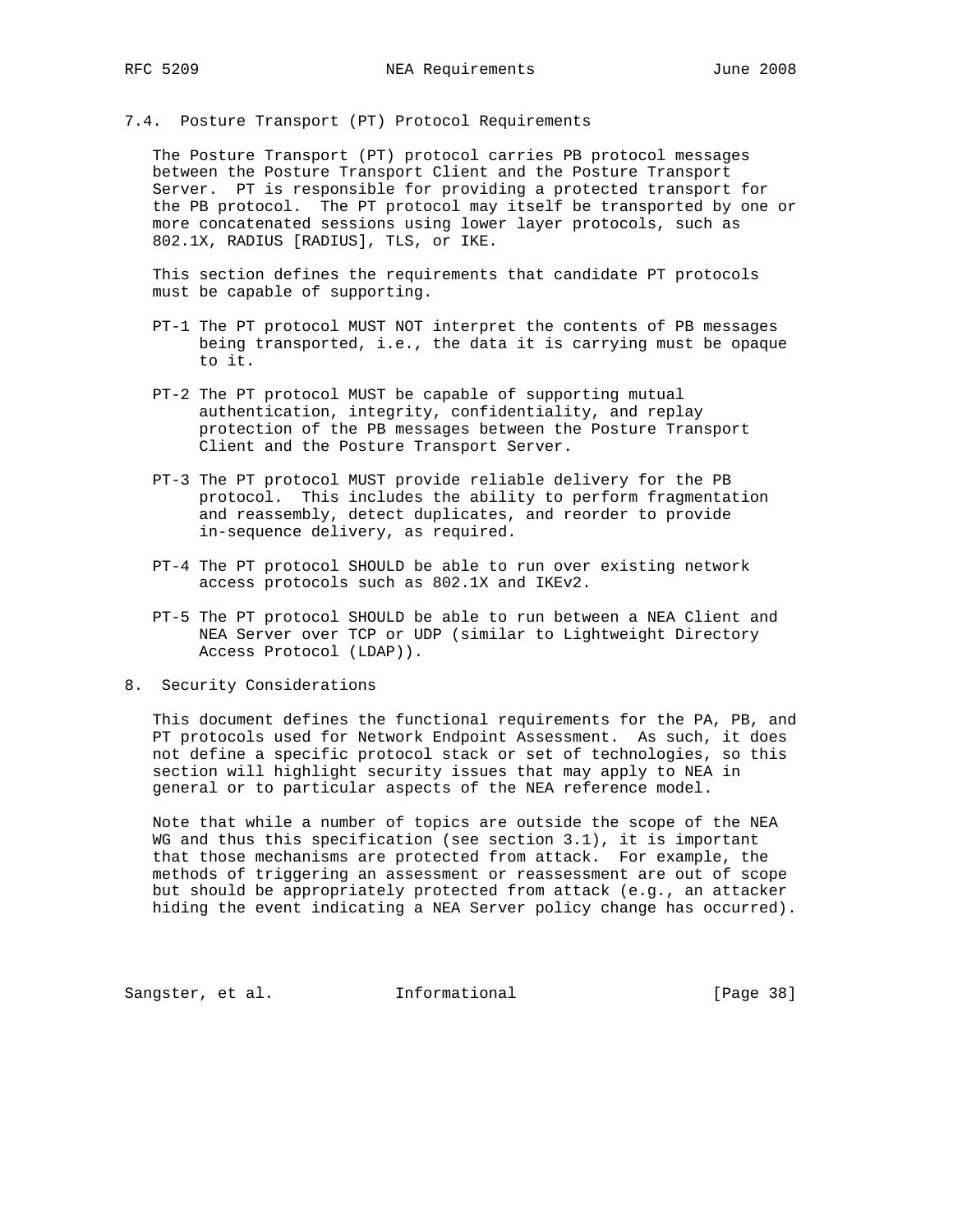NEA intends to facilitate detection and corrective actions for cooperating endpoints to become compliant with network compliance policies. For example, it is envisioned that these policies will allow deployers to detect out-of-date, inactive, or absent security mechanisms on the endpoint that might leave it more vulnerable to known attacks. If an endpoint is more vulnerable to compromise, then it is riskier to have this endpoint present on the network with other valuable assets. By proactively assessing cooperating endpoints before their entrance to the network, deployers can improve their resilience to attack prior to network access. Similarly, reassessments of cooperating endpoints on the network may be helpful in assuring that security mechanisms remain in use and are up to date with the latest policies.

 NEA fully recognizes that not all endpoints will be cooperating by providing their valid posture (or any posture at all). This might occur if malware is influencing the NEA Client or policies, and thus a trustworthy assessment isn't possible. Such a situation could result in the admission of an endpoint that introduces threats to the network and other endpoints despite passing the NEA compliance assessment.

## 8.1. Trust

 Network Endpoint Assessment involves assessing the posture of endpoints entering or already on the network against compliance policies to assure they are adequately protected. Therefore, there must be an implied distrusting of endpoints until there is reason to believe (based on posture information) that they are protected from threats addressed by compliance policy and can be trusted to not propagate those threats to other endpoints. On the network provider side, the NEA Client normally is expected to trust the network infrastructure systems to not misuse any disclosed posture information (see section 9) and any remediation instructions provided to the endpoint. The NEA Client normally also needs to trust that the NEA Server will only request information required to determine whether the endpoint is safe to access the network assets.

 Between the NEA Client and Server there exists a network that is not assumed to be trustworthy. Therefore, little about the network is implicitly trusted beyond its willingness and ability to transport the exchanged messages in a timely manner. The amount of trust given to each component of the NEA reference model is deployment specific. The NEA WG intends to provide security mechanisms to reduce the amount of trust that must be assumed by a deployer. The following sections will discuss each area in more detail.

Sangster, et al. 1nformational [Page 39]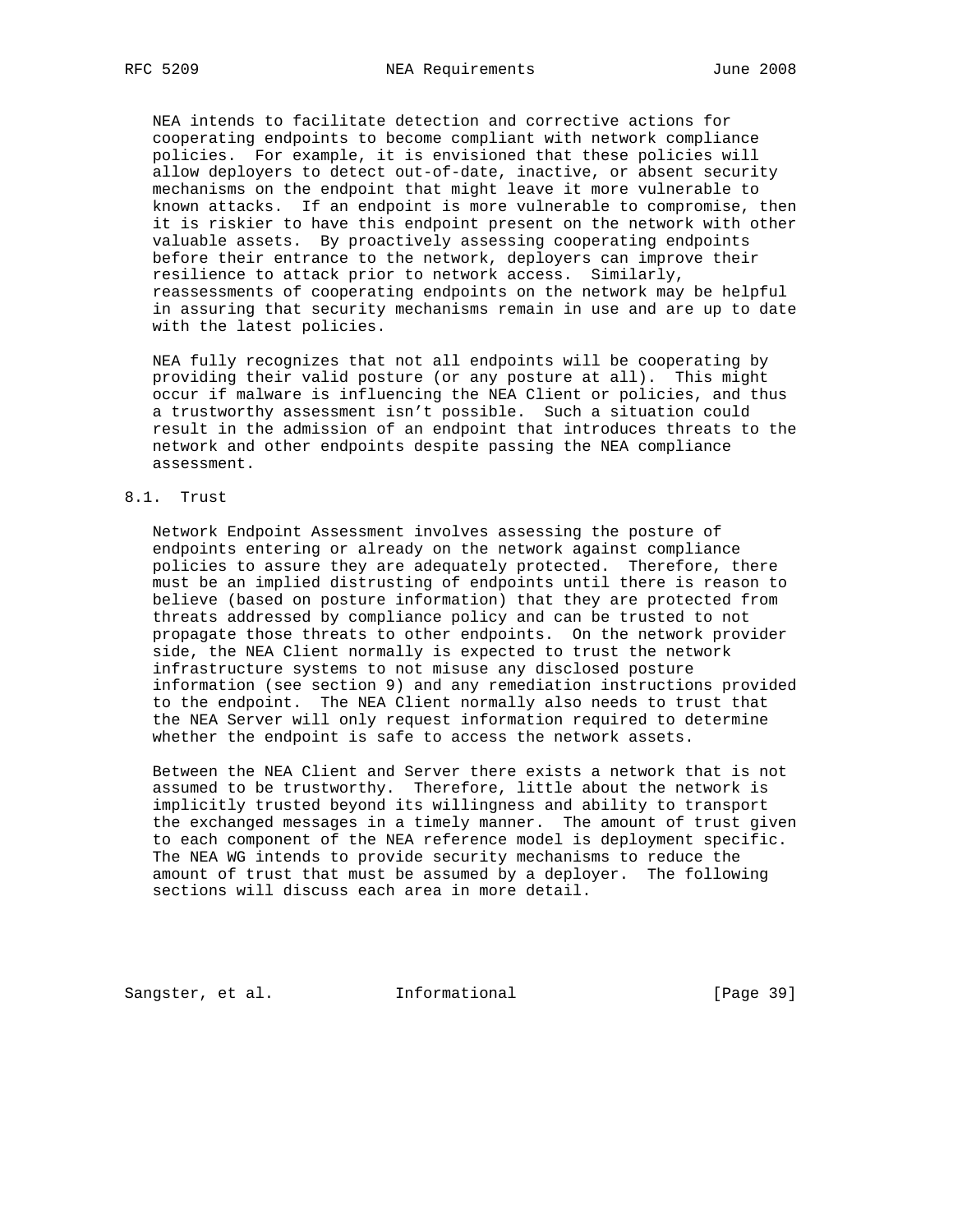## 8.1.1. Endpoint

 For NEA to properly operate, the endpoint needs to be trusted to accurately represent the requested security posture of the endpoint to the NEA Server. By NEA WG charter, the NEA reference model does not explicitly specify how to detect or prevent lying endpoints that intentionally misrepresent their posture. Similarly, the detection of malware (e.g., root kits) that are able to trick the Posture Collectors into returning incorrect information is the subject for research and standardization outside the IETF (e.g., Trusted Computing Group [TCG]) and is not specifically addressed by the model. However, if such mechanisms are used in a deployment, the NEA reference model should be able to accommodate these technologies by allowing them to communicate over PA to Posture Validators or work orthogonally to protect the NEA Client from attack and assure the ability of Posture Collectors to view the actual posture.

 Besides having to trust the integrity of the NEA Client and its ability to accurately collect and report Posture Attributes about the endpoint, we try to limit other assumed trust. Most of the usage models for NEA expect the posture information to be sent to the NEA Server for evaluation and decision making. When PA and/or PT level security protections are used, the endpoint needs to trust the integrity and potentially confidentiality of the trust anchor information (e.g., public key certificates) used by the Posture Collector and/or Posture Transport Client. However, NEA implementations may choose to send or pre-provision some policies to the endpoint for evaluation that would assume more trust in the endpoint. In this case, the NEA Server must trust the endpoint's policy storage, evaluation, and reporting mechanisms to not falsify the results of the posture evaluation.

 Generally the endpoint should not trust network communications (e.g., inbound connection requests) unless this trust has been specifically authorized by the user or owner defined policy or action. The NEA reference model assumes the entire NEA Client is local to the endpoint. Unsolicited communications originating from the network should be inspected by normal host-based security protective mechanisms (e.g., firewalls, security protocols, Intrusion Detection/Prevention System (IDS/IPS), etc.). Communications associated with a NEA assessment or reassessment requires some level of trust particularly when initiated by the NEA Server (reassessment). The degree of trust can be limited by use of strong security protections on the messages as dictated by the network deployer and the endpoint user/owner policy.

Sangster, et al. 1nformational [Page 40]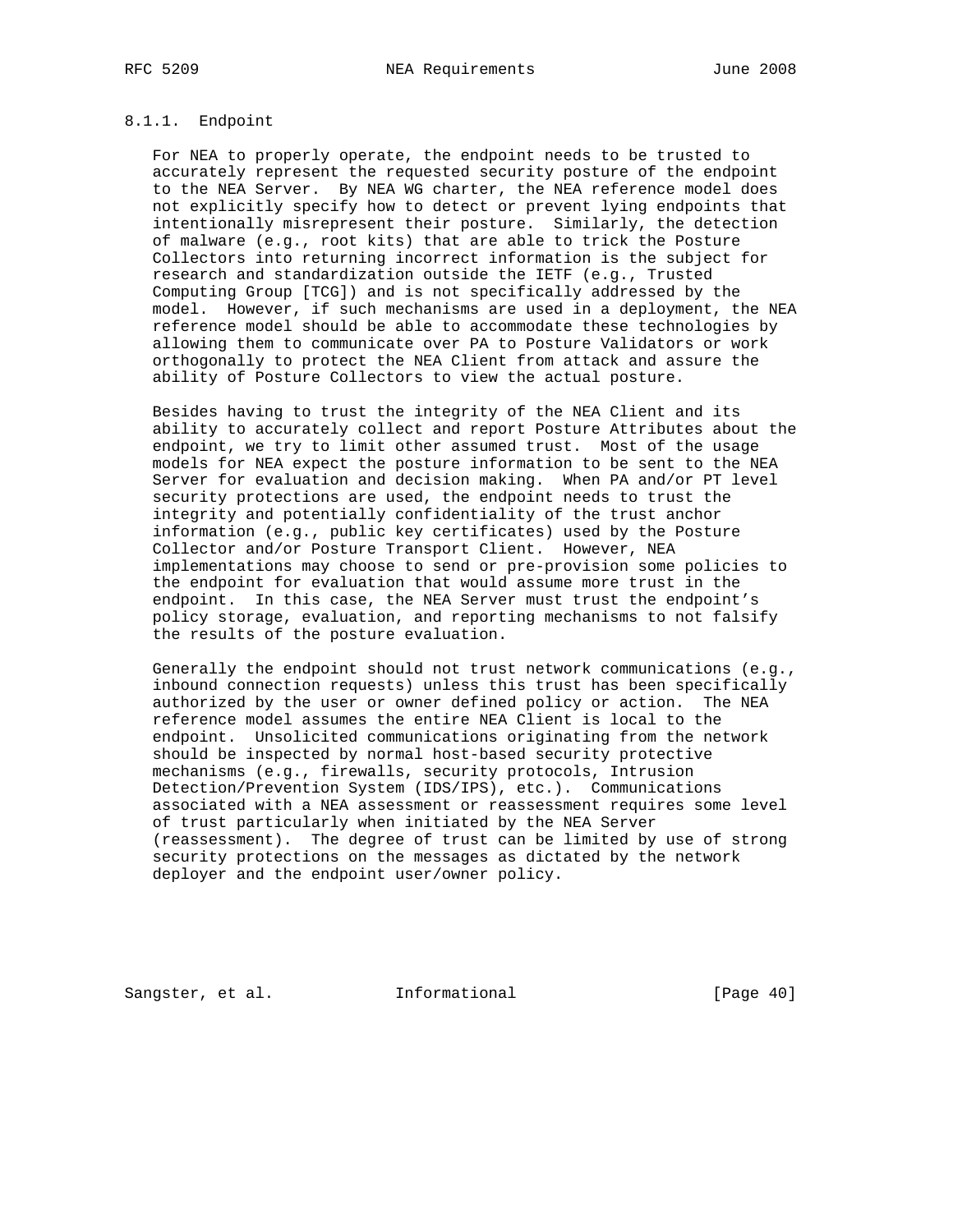# 8.1.2. Network Communications

 Between the NEA Client and Server, there may exist a variety of types of devices to facilitate the communication path. Some of the devices may serve as intermediaries (e.g., simple L2 switches) so they may have the opportunity to observe and change the message dialogs.

 The intermediary devices may fall into a few major categories that impact our degree of trust in their operation. First, some intermediary devices may act as message forwarders or carriers for PT (e.g., L2 switches, L3 routers). For these devices we trust them not to drop the messages or actively attempt to disrupt (e.g., denial of service (DoS)) the NEA deployment.

 Second, some intermediary devices may be part of the access control layer of the network and as such, we trust them to enforce policies including remediation, isolation, and access controls given to them as a result on a NEA assessment. These devices may also fill other types of roles described in this section.

 Third, some devices may act as a termination point or proxy for the PT carrier protocol. Frequently, it is expected that the carrier protocol for PT will terminate on the NEA Client and Server so will be co-resident with the PT endpoints. If this expectation is not present in a deployment, we must trust the termination device to accurately proxy the PT messages without alteration into the next carrier protocol (e.g., if inner EAP method messages are transitioned from an EAP [EAP] tunnel to a RADIUS session).

 Fourth, many networks include infrastructure such as IDS/IPS devices that monitor and take corrective action when suspicious behavior is observed on the network. These devices may have a relationship with the NEA Server that is not within scope for this specification. Devices trusted by the NEA Server to provide security information that might affect the NEA Server's decisions are trusted to operate properly and not cause the NEA Server to make incorrect decisions.

 Finally, other types of intermediary devices may exist on the network between the NEA Client and Server that are present to service other network functions beside NEA. These devices might be capable of passively eavesdropping on the network, archiving information for future purposes (e.g., replay or privacy invasion), or more actively attacking the NEA protocols. Because these devices do not play a role in facilitating NEA, it is essential that NEA deployers not be forced to trust them for NEA to reliably operate. Therefore, it is required that NEA protocols offer security protections to assure these devices can't steal, alter, spoof or otherwise damage the reliability of the message dialogs.

Sangster, et al. 1nformational [Page 41]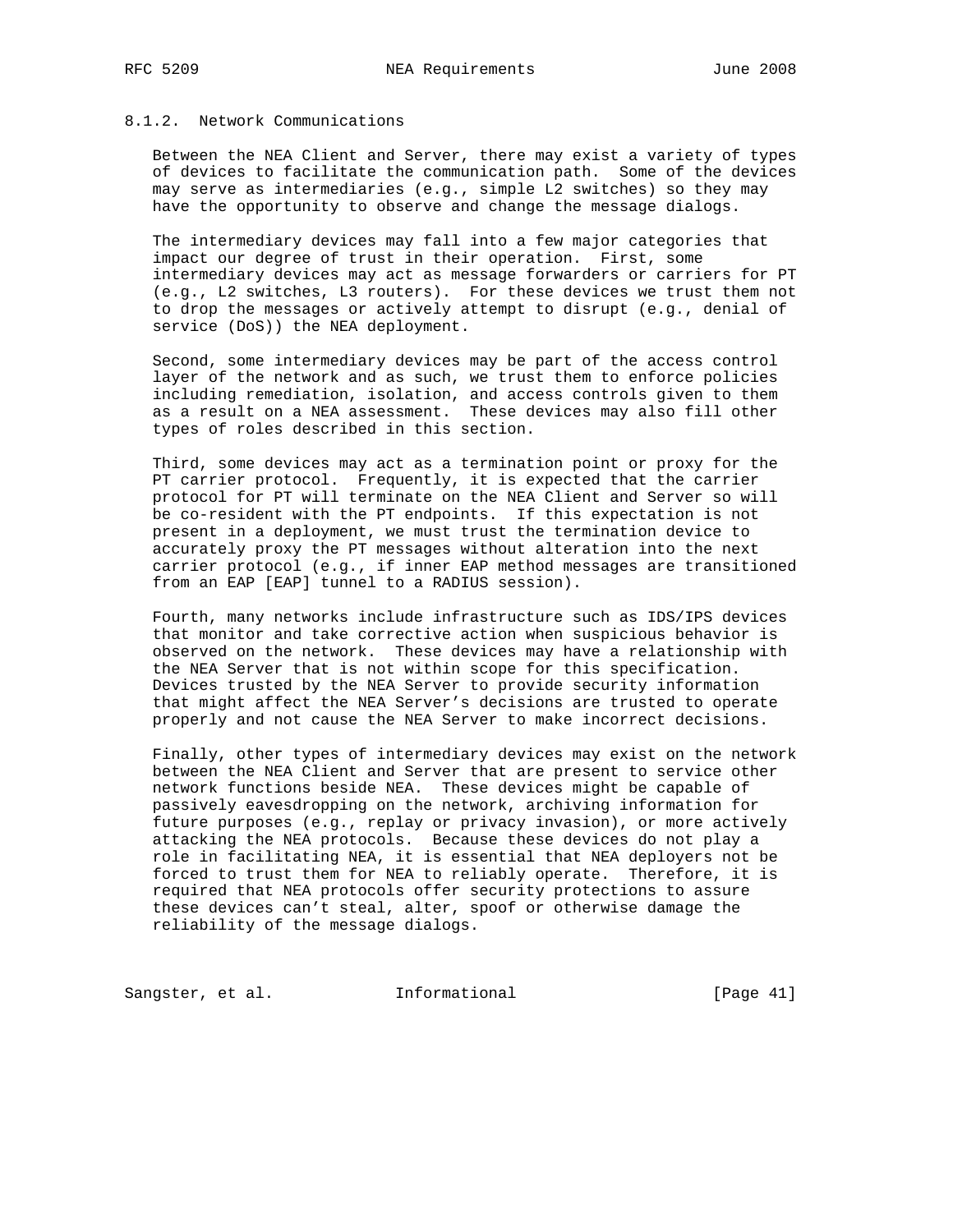#### 8.1.3. NEA Server

 The NEA Server (including potentially remote systems providing posture validation services) is generally trusted to apply the specified assessment policies and must be protected from compromise. It is essential that NEA Server deployments properly safeguard these systems from a variety of attacks from the network and endpoints to assure their proper operation.

 While there is a need to trust the NEA Server operation to some degree, rigorous security architecture, analysis, monitoring, and review should assure its network footprint and internal workings are protected from attack. The network footprint would include communications over the network that might be subject to attack such as policy provisioning from the policy authoring systems and general security and system management protocols. Some examples of internal workings include protections from malware attacking the intra-NEA Server communications, NEA Server internal logic, or policy stores (particularly those that would change the resulting decisions or enforcements). The NEA Server needs to trust the underlying NEA and lower layer network protocols to properly behave and safeguard the exchanged messages with the endpoint. The NEA reference model does not attempt to address integrity protection of the operating system or other software supporting the NEA Server.

 One interesting example is where some components of the NEA Server physically reside in different systems. This might occur when a Posture Validator (or a remote backend server used by a local Posture Validator) exists on another system from the Posture Broker Server. Similarly, the Posture Broker Server might exist on a separate system from the Posture Transport Server. When there is a physical separation, the communications between the remote components of the NEA Server must ensure that the PB session and PA message dialogs are resistant to active and passive attacks, in particular, guarded against eavesdropping, forgery and replay. Similarly, the Posture Validators may also wish to minimize their trust in the Posture Broker Server beyond its ability to properly send and deliver PA messages. The Posture Validators could employ end-to-end PA security to verify the authenticity and protect the integrity and/or confidentiality of the PA messages exchanged.

 When PA security is used, each Posture Validator must be able to trust the integrity and potentially confidentiality of its trust anchor policies.

Sangster, et al. **Informational** [Page 42]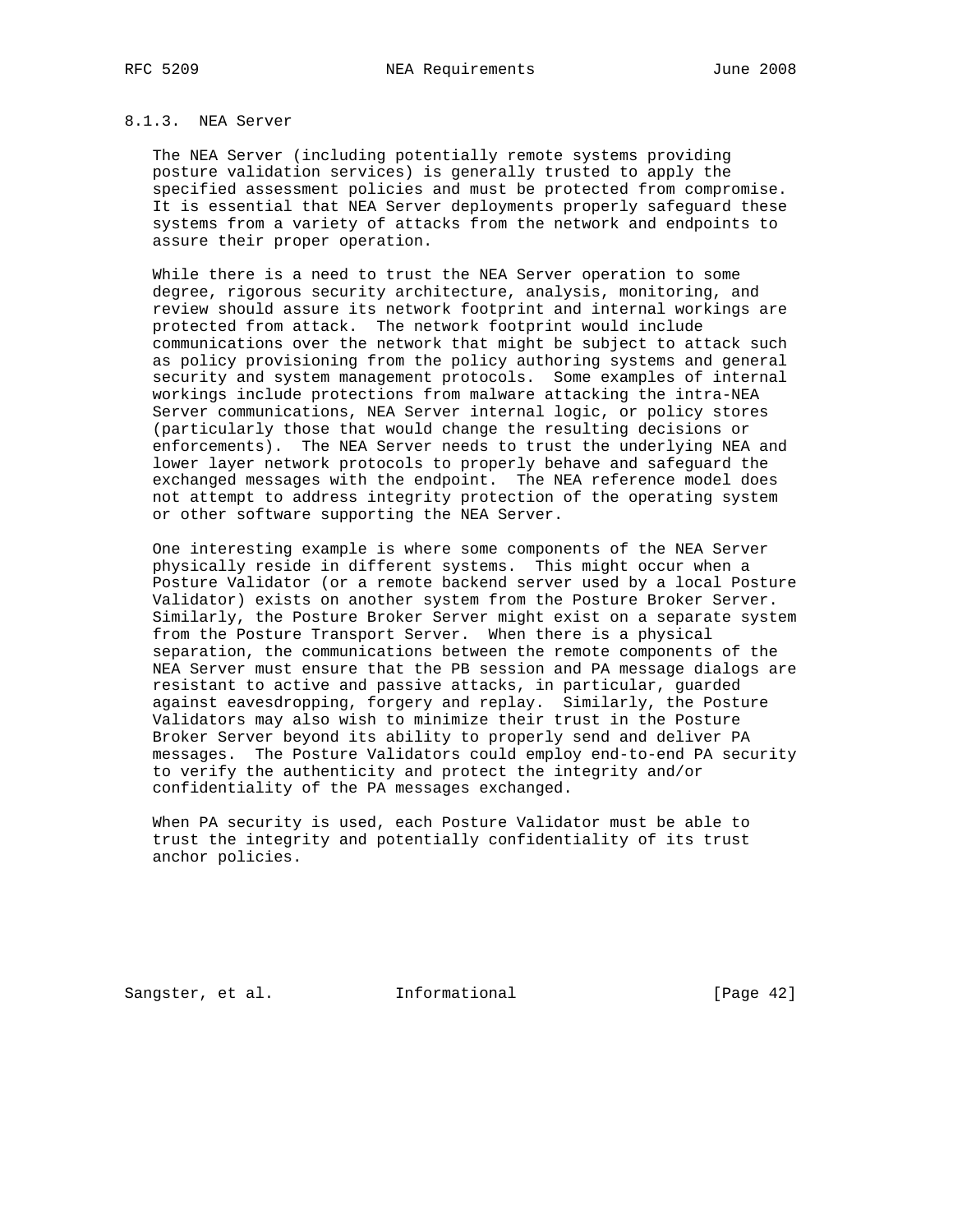## 8.2. Protection Mechanisms at Multiple Layers

 Inherent in the requirements is a desire for NEA candidate protocols throughout the reference model to be capable of providing strong security mechanisms as dictated by the particular deployment. In some cases, these mechanisms may appear to provide overlapping or redundant protections. These apparent overlaps may be used in combination to offer a defense in depth approach to security. However, because of the layering of the protocols, each set of protections offers slightly different benefits and levels of granularity.

 For example, a deployer may wish to encrypt traffic at the PT layer to protect against some forms of traffic analysis or interception by an eavesdropper. Additionally, the deployer may also selectively encrypt messages containing the posture of an endpoint to achieve end-to-end confidentiality to its corresponding Posture Validator. In particular, this might be desired when the Posture Validator is not co-located with the NEA Server so the information will traverse additional network segments after the PT protections have been enforced or so that the Posture Validator can authenticate the corresponding Posture Collector (or vice versa).

 Different use cases and environments for the NEA technologies will likely influence the selection of the strength and security mechanisms employed during an assessment. The goal of the NEA requirements is to encourage the selection of technologies and protocols that are capable of providing the necessary protections for a wide variety of types of assessment.

# 8.3. Relevant Classes of Attack

 A variety of attacks are possible against the NEA protocols and assessment technologies. This section does not include a full security analysis, but wishes to highlight a few attacks that influenced the requirement definition and should be considered by deployers selecting use of protective mechanisms within the NEA reference model.

 As discussed, there are a variety of protective mechanisms included in the requirements for candidate NEA protocols. Different use cases and environments may cause deployers to decide not to use some of these mechanisms; however, this should be done with an understanding that the deployment may become vulnerable to some classes of attack. As always, a balance of risk vs. performance, usability, manageability, and other factors should be taken into account.

Sangster, et al. 1nformational [Page 43]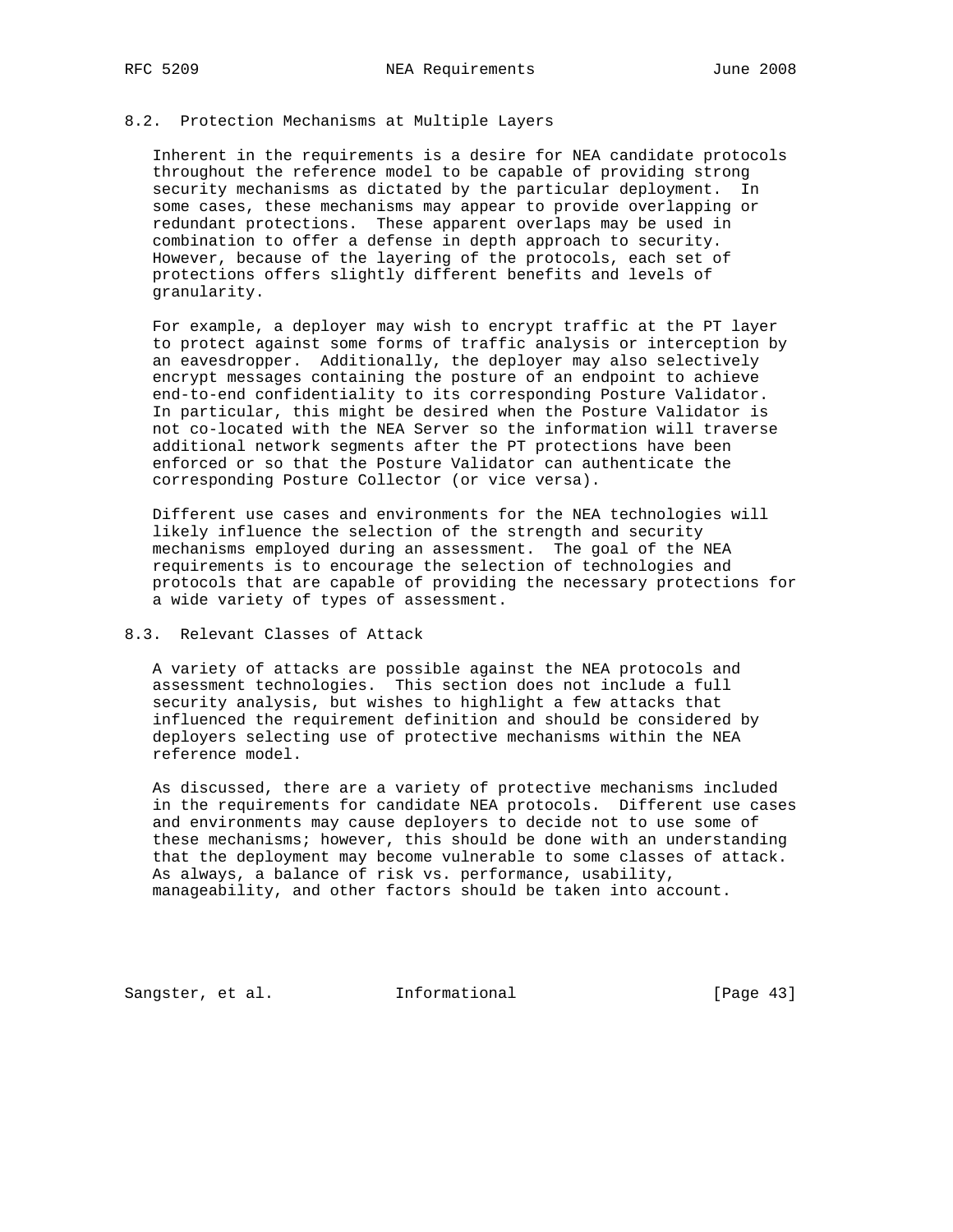The following types of attacks are applicable to network protocols defined in the reference model and thus should be considered by deployers.

## 8.3.1. Man-in-the-Middle (MITM)

 MITM attacks against a network protocol exist when a third party can insert itself between two communicating entities without detection and gain benefit from involvement in their message dialog. For example, a malware infested system might wish to join the network replaying posture observed from a clean endpoint entering the network. This might occur by the system inserting itself into and actively proxying an assessment message dialog. The impact of the damage caused by the MITM can be limited or prevented by selection of appropriate protocol protective mechanisms.

 For example, the requirement for PT to be capable of supporting mutual authentication prior to any endpoint assessment message dialogs prevents the attacker from inserting itself as an active participant (proxy) within the communications without detection (assuming the attacker lacks credentials convincing either party it is legitimate). Reusable credentials should not be exposed on the network to assure the MITM doesn't have a way to impersonate either party. The PT requirement for confidentiality-protected (encrypted) communications linked to the above authentication prevents a passive MITM from eavesdropping by observing the message dialog and keeping a record of the conformant posture values for future use. The PT requirement for replay prevention stops a passive MITM from later establishing a new session (or hijacking an existing session) and replaying previously observed message dialogs.

 If a non-compliant, active MITM is able to trick a clean endpoint to give up its posture information, and the MITM has legitimate credentials, it might be able to appear to a NEA Server as having compliant posture when it does not. For example, a non-compliant MITM could connect and authenticate to a NEA Server and as the NEA Server requests posture information, the MITM could request the same posture from the clean endpoint. If the clean endpoint trusts the MITM to perform a reassessment and is willing to share the requested posture, the MITM could obtain the needed posture from the clean endpoint and send it to the NEA Server. In order to address this form of MITM attack, the NEA protocols would need to offer a strong (cryptographic) binding between the posture information and the authenticated session to the NEA Server so the NEA Server knows the posture originated from the endpoint that authenticated. Such a strong binding between the posture's origin and the authenticating endpoint may be feasible so should be preferred by the NEA WG.

Sangster, et al. 1nformational [Page 44]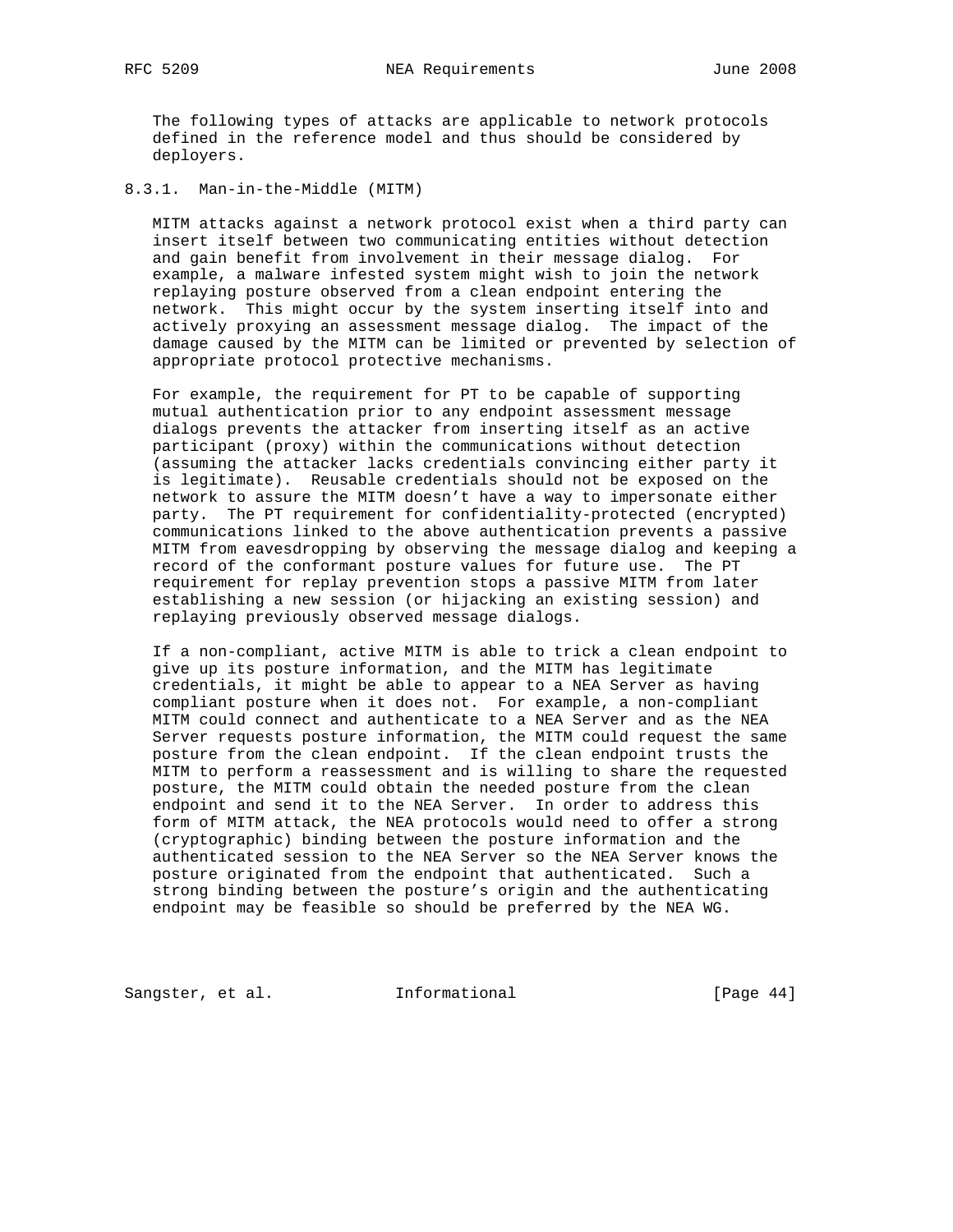#### 8.3.2. Message Modification

 Without message integrity protection, an attacker capable of intercepting a message might be capable of modifying its contents and causing an incorrect decision to be made. For example, the attacker might change the Posture Attributes to always reflect incorrect values and thus prevent a compliant system from joining the network. Unless the NEA Server could detect this change, the attacker could prevent admission to large numbers of clean systems. Conversely, the attacker could allow a malware infested machine to be admitted by changing the sent Posture Attributes to reflect compliant values, thus hiding the malware from the Posture Validator. The attacker could also infect compliant endpoints by sending malicious remediation instructions that, when performed, would introduce malware on the endpoint or deactivate security mechanisms.

 In order to protect against such attacks, the PT includes a requirement for strong integrity protection (e.g., including a protected hash like a Hashed Message Authentication Code (HMAC) [HMAC] of the message) so any change to a message would be detected. PA includes a similar requirement to enable end-to-end integrity protection of the attributes, extending the protection all the way to the Posture Validator even if it is located on another system behind the NEA Server.

 It is important that integrity protection schemes leverage fresh secret information (not known by the attacker) that is bound to the authenticated session such as an HMAC using a derived fresh secret associated with the session. Inclusion of freshness information allows the parties to protect against some forms of message replay attacks using secret information from prior sessions.

#### 8.3.3. Message Replay or Attribute Theft

 An attacker might listen to the network, recording message dialogs or attributes from a compliant endpoint for later reuse to the same NEA Server or just to build an inventory of software running on other systems watching for known vulnerabilities. The NEA Server needs to be capable of detecting the replay of posture and/or the model must assure that the eavesdropper cannot obtain the information in the first place. For this reason, the PT protocol is required to provide confidentiality and replay prevention.

 The cryptographic protection from disclosure of the PT, PB, or PA messages prevents the passive listener from observing the exchanged messages and thus prevents theft of the information for future use. However, an active attacker might be able to replay the encrypted message if there is no strong link to the originating party or

Sangster, et al. 1nformational 1999 [Page 45]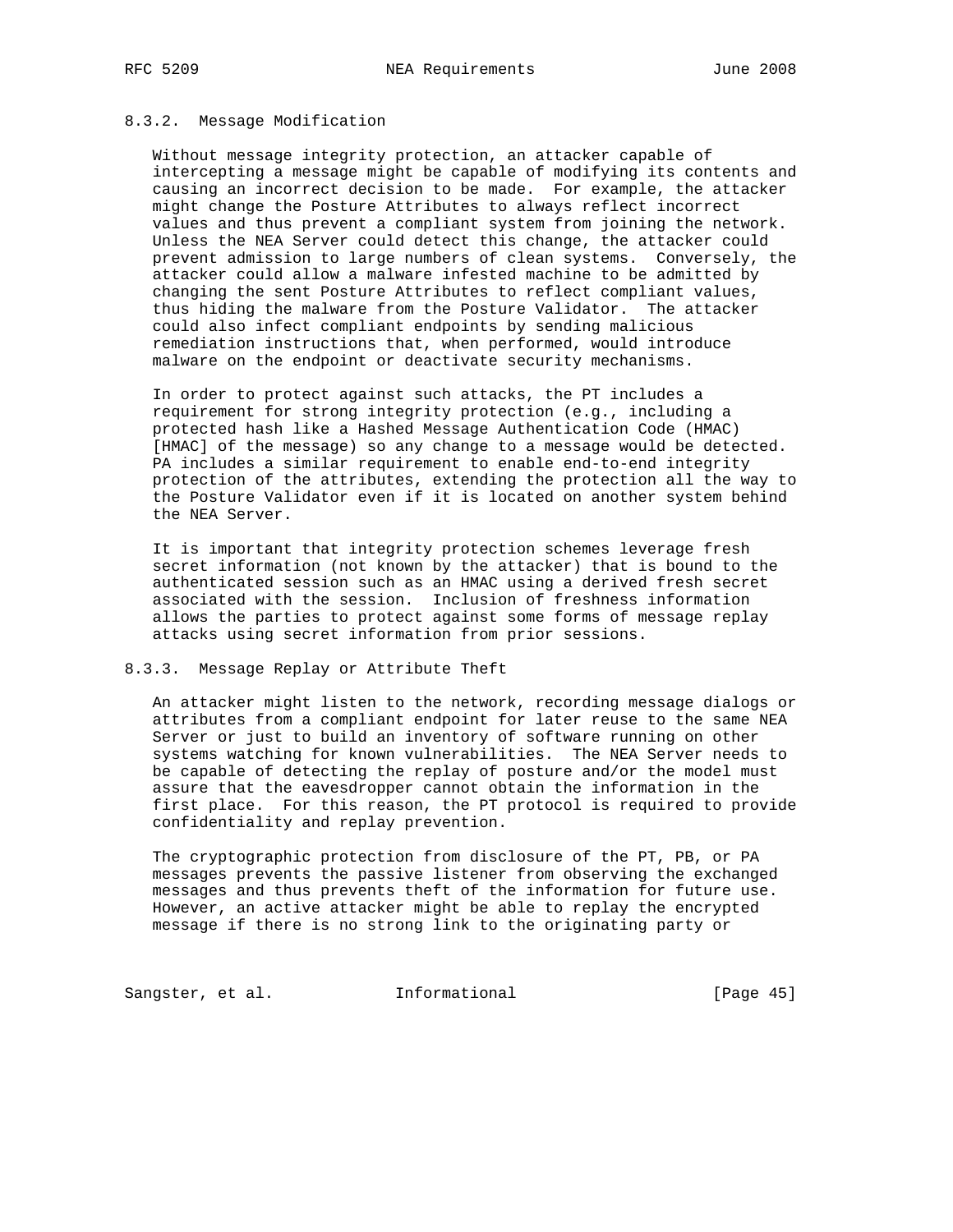session. By linking the encrypted message dialog to the authentication event and leveraging per-transaction freshness and keying exchanges, this prevents a replay of the encrypted transaction.

## 8.3.4. Other Types of Attack

 This section doesn't claim to present an exhaustive list of attacks against the NEA reference model. Several types of attack will become easier to understand and analyze once the NEA WG has created specifications describing the specific selected technologies and protocols to be used within NEA. One such area is Denial of Service (DoS). At this point in time, it is not practical to try to define all of the potential exposures present within the NEA protocols, so such an analysis should be included in the Security Considerations sections of the selected NEA protocols.

 However, it is important that the NEA Server be resilient to DoS attacks as an outage might affect large numbers of endpoints wishing to join or remain on the network. The NEA reference model expects that the PT protocol would have some amount of DoS resilience and that the PA and PB protocols would need to build upon that base with their own protections. To help narrow the window of attack by unauthenticated parties, it is envisioned that NEA Servers would employ PT protocols that enable an early mutual authentication of the requesting endpoint as one technique for filtering out attacks.

 Attacks occurring after the authentication would at least come from sources possessing valid credentials and could potentially be held accountable. Similarly, NEA protocols should offer strong replay protection to prevent DoS-based attacks based on replayed sessions and messages. Posture assessment should be strongly linked with the Posture Transport authentications that occurred to assure the posture came from the authenticated party. Cryptographic mechanisms and other potentially resource intensive operations should be used sparingly until the validity of the request can be established. This and other resource/protocol based attacks can be evaluated once the NEA technologies and their cryptographic use have been selected.

#### 9. Privacy Considerations

 While there are a number of beneficial uses of the NEA technology for organizations that own and operate networks offering services to similarly owned endpoints, these same technologies might enhance the potential for abuse and invasion of personal privacy if misused. This section will discuss a few of the potential privacy concerns raised by the deployment of this technology and offer some guidance to implementers.

Sangster, et al. 1nformational [Page 46]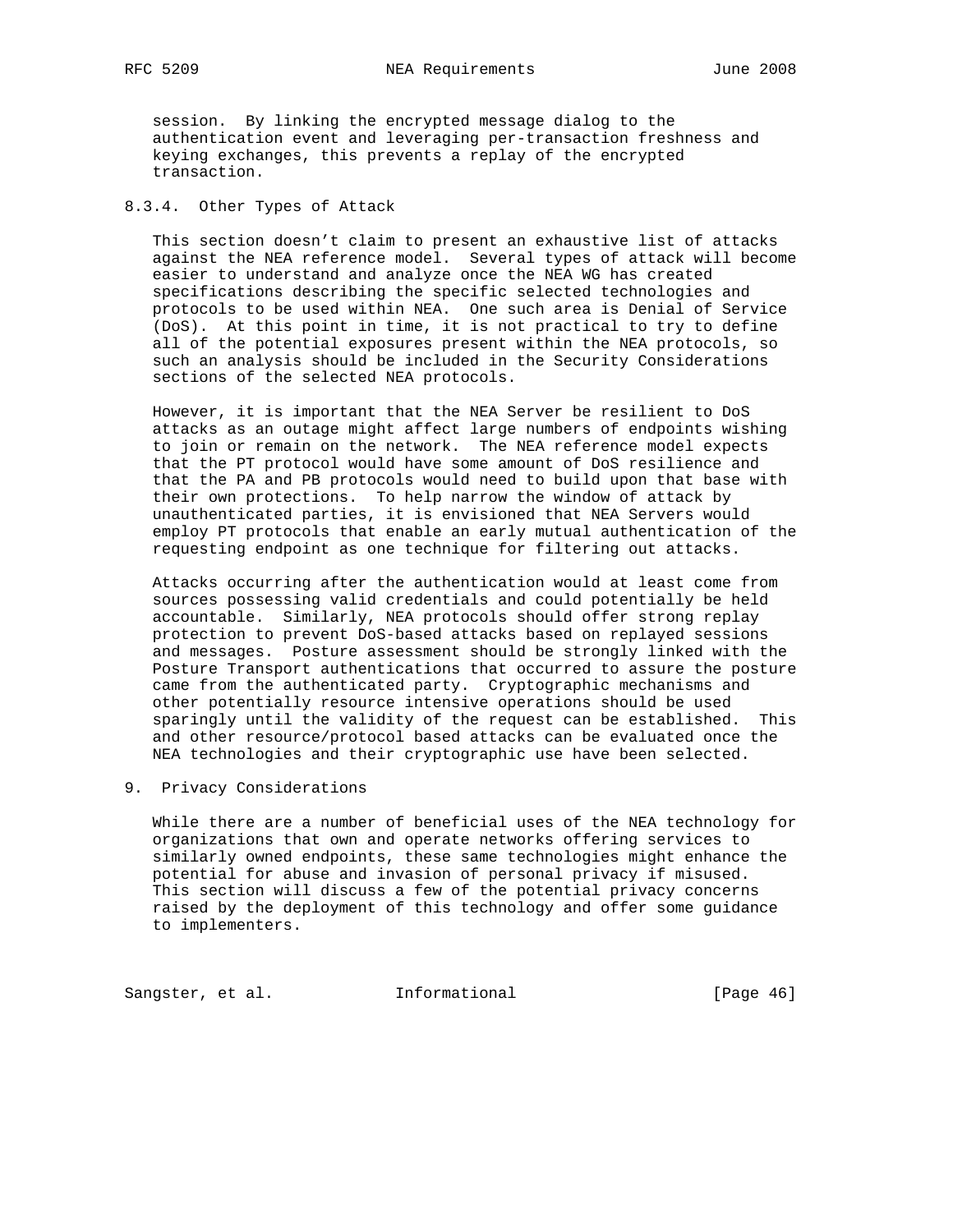The NEA technology enables greater visibility into the configuration of an endpoint from the network. Such transparency enables the network to take into consideration the strength of the endpoint's security mechanisms when making access control decisions to network resources. However, this transparency could also be used to enforce restrictive policies to the detriment of the user by limiting their choice of software or prying into past or present uses of the endpoint.

 The scope of the NEA WG was limited to specifying protocols targeting the use cases where the endpoints and network are owned by the same party or the endpoint owner has established a clear expectation of disclosure/compliance with the network owner. This is a familiar model for governments, institutions, and a wide variety of enterprises that provide endpoints to their employees to perform their jobs. In many of these situations, the endpoint is purchased and owned by the enterprise and they often reserve the right to audit and possibly dictate the allowable uses of the device. The NEA technologies allow them to automate the inspection of the contents of an endpoint and this information may be linked to the access control mechanisms on the network to limit endpoint use should the endpoint not meet minimal compliance levels.

 In these environments, the level of personal privacy the employee enjoys may be significantly reduced subject to local laws and customs. However, in situations where the endpoint is owned by the user or where local laws protect the rights of the user even when using endpoints owned by another party, it is critical that the NEA implementation enable the user to control what endpoint information is shared with the network. Such controls imposed by the user might prevent or limit their ability to access certain networks or protected resources, but this must be a user choice.

#### 9.1. Implementer Considerations

 The NEA WG is not defining NEA Client policy content standards nor defining requirements on aspects of an implementation outside of the network protocols; however, the following guidance is provided to encourage privacy friendly implementations for broader use than just the enterprise-oriented setting described above.

 NEA Client implementations are encouraged to offer an opt-in policy to users prior to sharing their endpoint's posture information. The opt-in mechanism should be on a per-user, per-NEA Server basis so each user can control which networks can access any posture information on their system. For those networks that are allowed to assess the endpoint, the user should be able to specify granular restrictions on what particular types and specific attributes Posture

Sangster, et al. 1nformational [Page 47]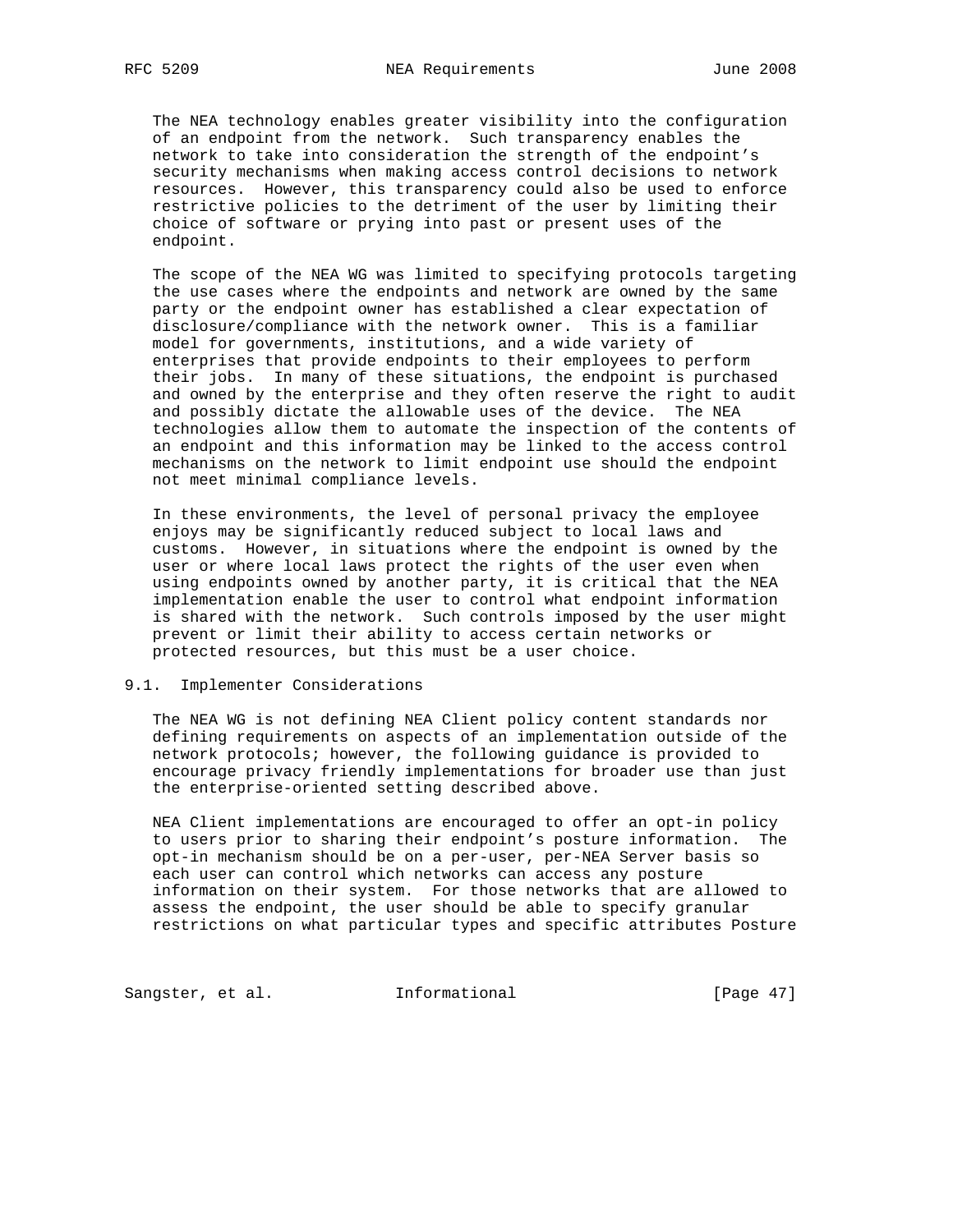Collectors are allowed to disclose. Posture Validator implementations are discouraged from having the default behavior of using wild carded requests for posture potentially leading to overexposure of information (see section 9.2). Instead Posture Validators, by default, should only request the specific attributes that are required to perform their assessment.

 Requests for attributes that are not explicitly allowed (or specifically disallowed) to be shared should result in a user notification and/or log record so the user can assess whether the service is doing something undesirable or whether the user is willing to share this additional information in order to gain access. Some products might consider policy-driven support for prompting the user for authorization with a specific description of the posture information being requested prior to sending it to the NEA Server.

 It is envisioned that the owner of the endpoint is able to specify disclosure policies that may override or influence the user's policies on the attributes visible to the network. If the owner disclosure policy allows for broader posture availability than the user policy, the implementation should provide a feedback mechanism to the user so they understand the situation and can choose whether to use the endpoint in those circumstances.

 In such a system, it is important that the user's policy authoring interface is easy to understand and clearly articulates the current disclosure policy of the system including any influences from the owner policy. Users should be able to understand what posture is available to the network and the general impact of this information being known. In order to minimize the list of restrictions enumerated, use of a conservative default disclosure policy such as "that which is not explicitly authorized for disclosure is not allowed" might make sense to avoid unintentional leakage of information.

 NEA Server implementations should provide newly subscribing endpoints with a disclosure statement that clearly states:

- o What information is required
- o How this information will be used and protected
- o What local privacy policies are applicable

 This information will empower subscribing users to decide whether the disclosure of this information is acceptable considering local laws and customs.

Sangster, et al. 1nformational [Page 48]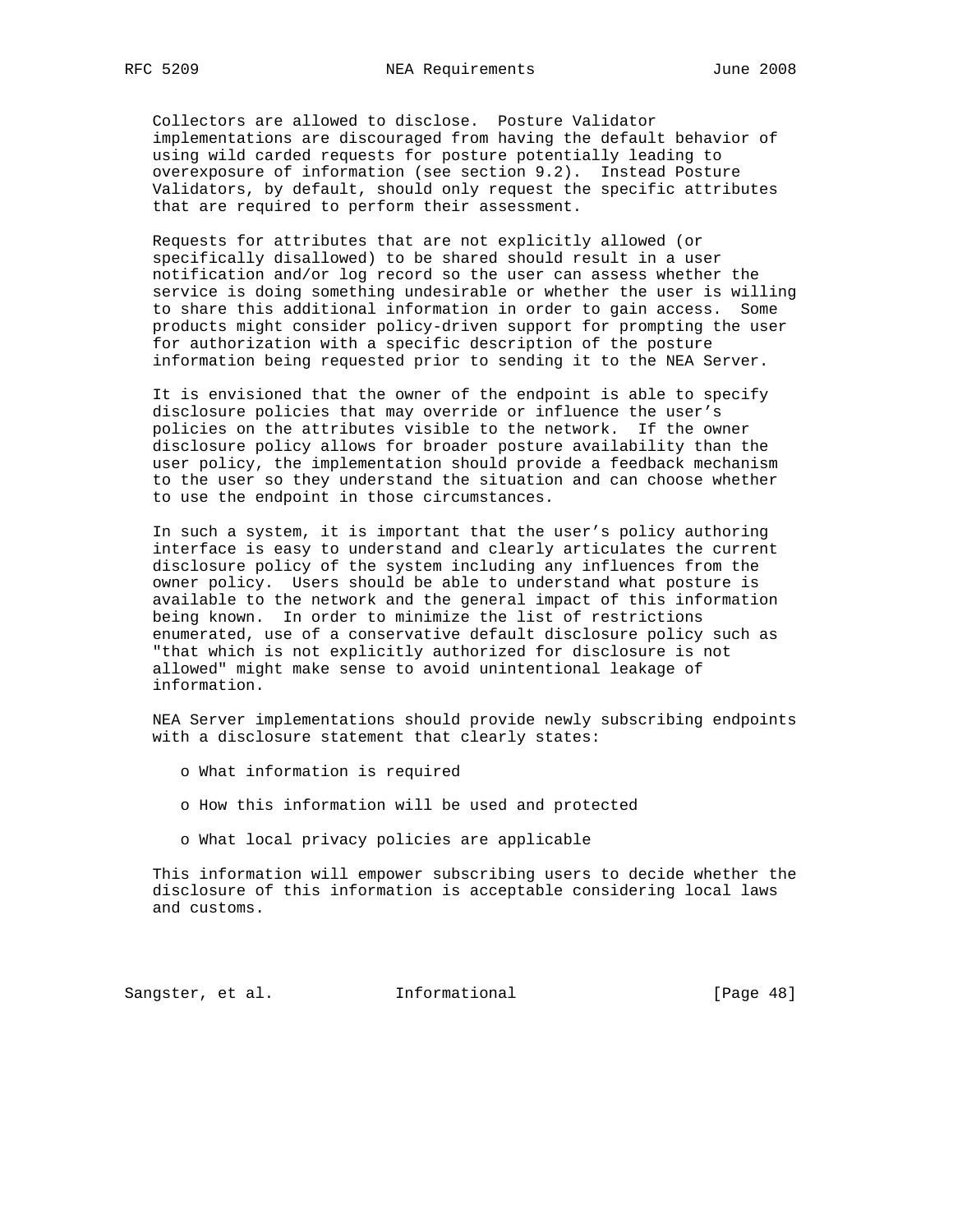## 9.2. Minimizing Attribute Disclosure

 One important issue in the design of the NEA reference model and protocols is enabling endpoints to disclose minimal information required to establish compliance with network policies. There are several models that could be considered as to how the disclosed attribute set is established. Each model has privacy related benefits and issues that should be considered by product developers. This section summarizes three potential models for how attribute disclosure might be provided within NEA products and some privacy implications potentially associated with each model.

 The first model is easy to implement and deploy but has privacy and potentially latency and scalability implications. This approach effectively defaults the local policy to send all known NEA Posture Attributes when an assessment occurs. While this might simplify deployment, it exposes a lot of information that is potentially not relevant to the security assessment of the system and may introduce privacy issues. For example, is it really important that the enterprise know whether Firefox is being used on a system instead of other browsers during the security posture assessment?

 The second model involves an out-of-band provisioning of the disclosure policy to all endpoints. This model may involve the enterprise establishing policy that a particular list of attributes must be provided when a NEA exchange occurs. Endpoint privacy policy may filter this attribute list, but such changes could cause the endpoint not to be given network or resource access. This model simplifies the network exchange as the endpoint always sends the filtered list of attributes when challenged by a particular network. However, this approach requires an out-of-band management protocol to establish and manage the NEA disclosure policies of all systems.

 The third model avoids the need for pre-provisioning of a disclosure policy by allowing the NEA Server to specifically request what attributes are required. This is somewhat analogous to the policy being provisioned during the NEA exchanges so is much easier to manage. This model allows for the NEA Server to iteratively ask for attributes based on the values of prior attributes. Note, even in this model the NEA protocols are not expected to be a general purpose query language, but rather allow the NEA Server to request specific attributes as only the defined attributes are possible to request. For example, an enterprise might ask about the OS version in the initial message dialog and after learning the system is running Linux ask for a different set of attributes specific to Linux than it would if the endpoint was a Windows system. It is envisioned that this

Sangster, et al. 1nformational [Page 49]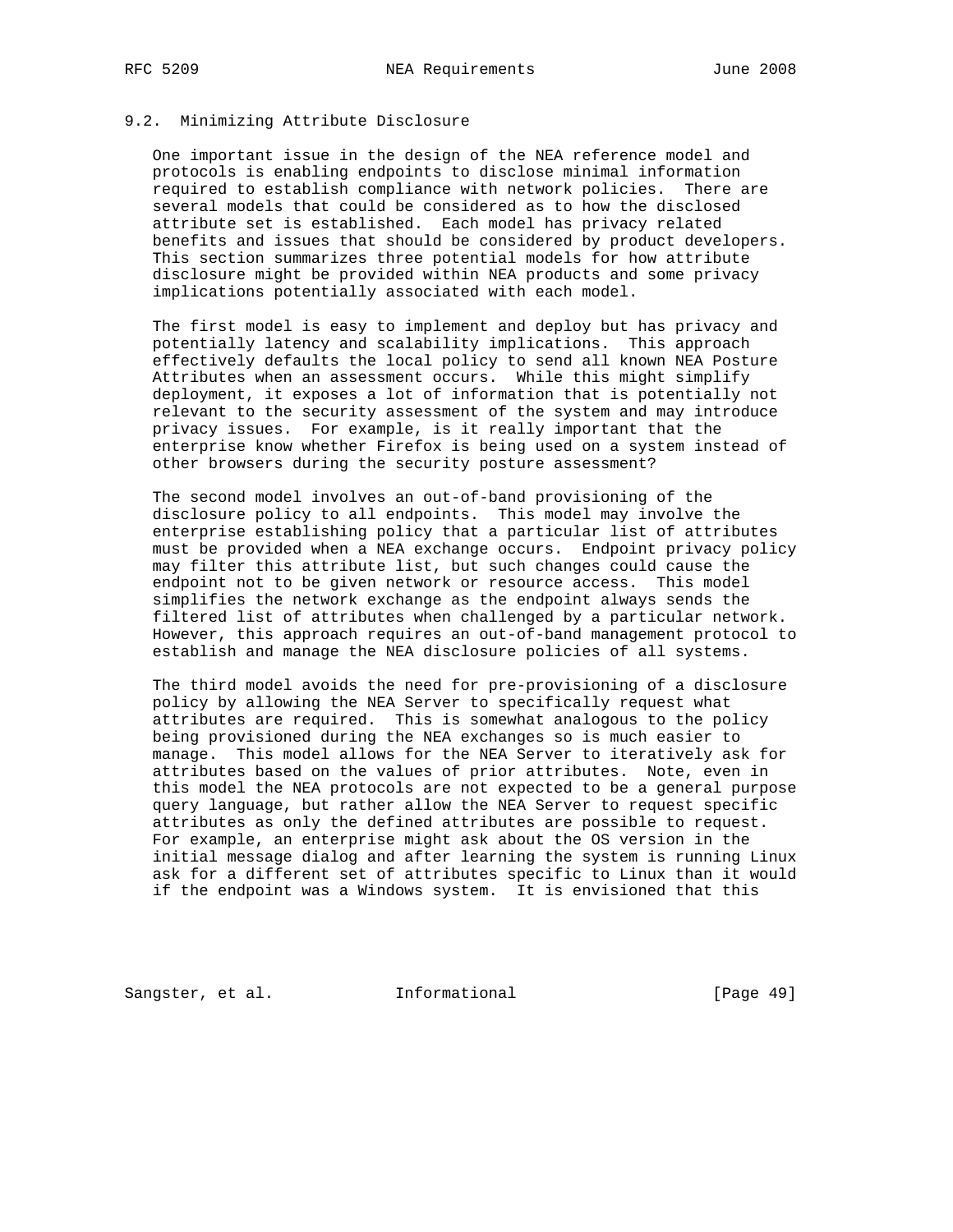approach might minimize the set of attributes sent over the network if the assessment is of a complex system (such as trying to understand what patches are missing from an OS).

 In each model, the user could create a set of per-network privacy filter policies enforced by the NEA Client to prevent the disclosure of attributes felt to be personal in nature or not relevant to a particular network. Such filters would protect the privacy of the user but might result in the user not being allowed access to the desired asset (or network) or being provided limited access.

- 10. References
- 10.1. Normative References
	- [UTF8] Yergeau, F., "UTF-8, a transformation format of ISO 10646", STD 63, RFC 3629, November 2003.
- 10.2. Informative References
	- [802.1X] IEEE Standards for Local and Metropolitan Area Networks: Port based Network Access Control, IEEE Std 802.1X-2001, June 2001.
	- [CNAC] Cisco, Cisco's Network Admission Control Main Web Site, http://www.cisco.com/go/nac
	- [EAP] Aboba, B., Blunk, L., Vollbrecht, J., Carlson, J., and H. Levkowetz, Ed., "Extensible Authentication Protocol (EAP)", RFC 3748, June 2004.
	- [HMAC] Krawczyk, H., Bellare, M., and R. Canetti, "HMAC: Keyed- Hashing for Message Authentication", RFC 2104, February 1997.
	- [IPSEC] Kent, S. and K. Seo, "Security Architecture for the Internet Protocol", RFC 4301, December 2005.
	- [NAP] Microsoft, Network Access Protection Main Web Site, http://www.microsoft.com/nap
	- [RADIUS] Rigney, C., Willens, S., Rubens, A., and W. Simpson, "Remote Authentication Dial In User Service (RADIUS)", RFC 2865, June 2000.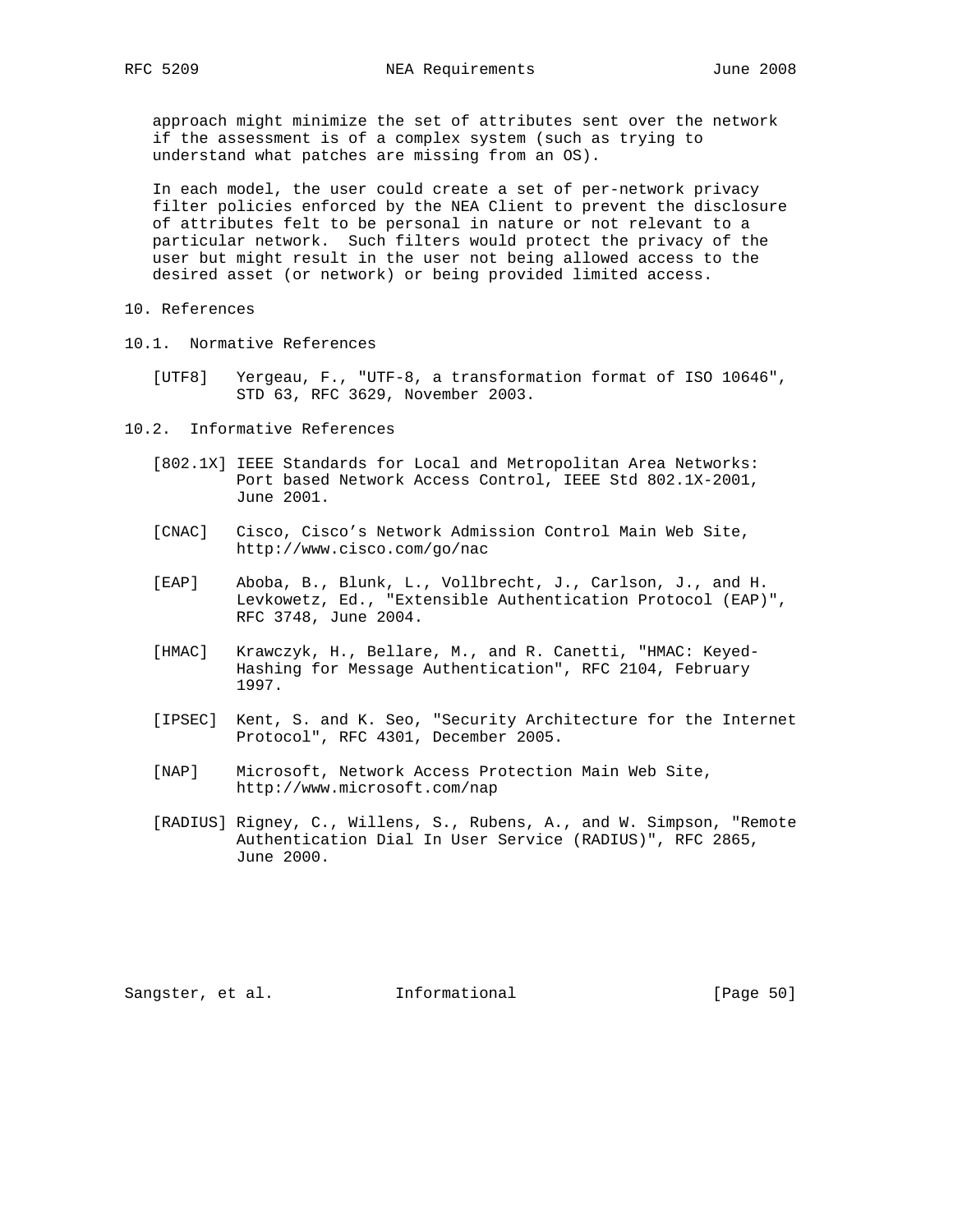- [TLS] Dierks, T. and E. Rescorla, "The Transport Layer Security (TLS) Protocol Version 1.1", RFC 4346, April 2006.
	- [TCG] Trusted Computing Group, Main TCG Web Site, http://www.trustedcomputinggroup.org/
	- [TNC] Trusted Computing Group, Trusted Network Connect Main Web Site, https://www.trustedcomputinggroup.org/groups/network/
- 11. Acknowledgments

 The authors of this document would like to acknowledge the NEA Working Group members who have contributed to previous requirements and problem statement documents that influenced the direction of this specification: Kevin Amorin, Parvez Anandam, Diana Arroyo, Uri Blumenthal, Alan DeKok, Lauren Giroux, Steve Hanna, Thomas Hardjono, Tim Polk, Ravi Sahita, Joe Salowey, Chris Salter, Mauricio Sanchez, Yaron Sheffer, Jeff Six, Susan Thompson, Gary Tomlinson, John Vollbrecht, Nancy Winget, Han Yin, and Hao Zhou.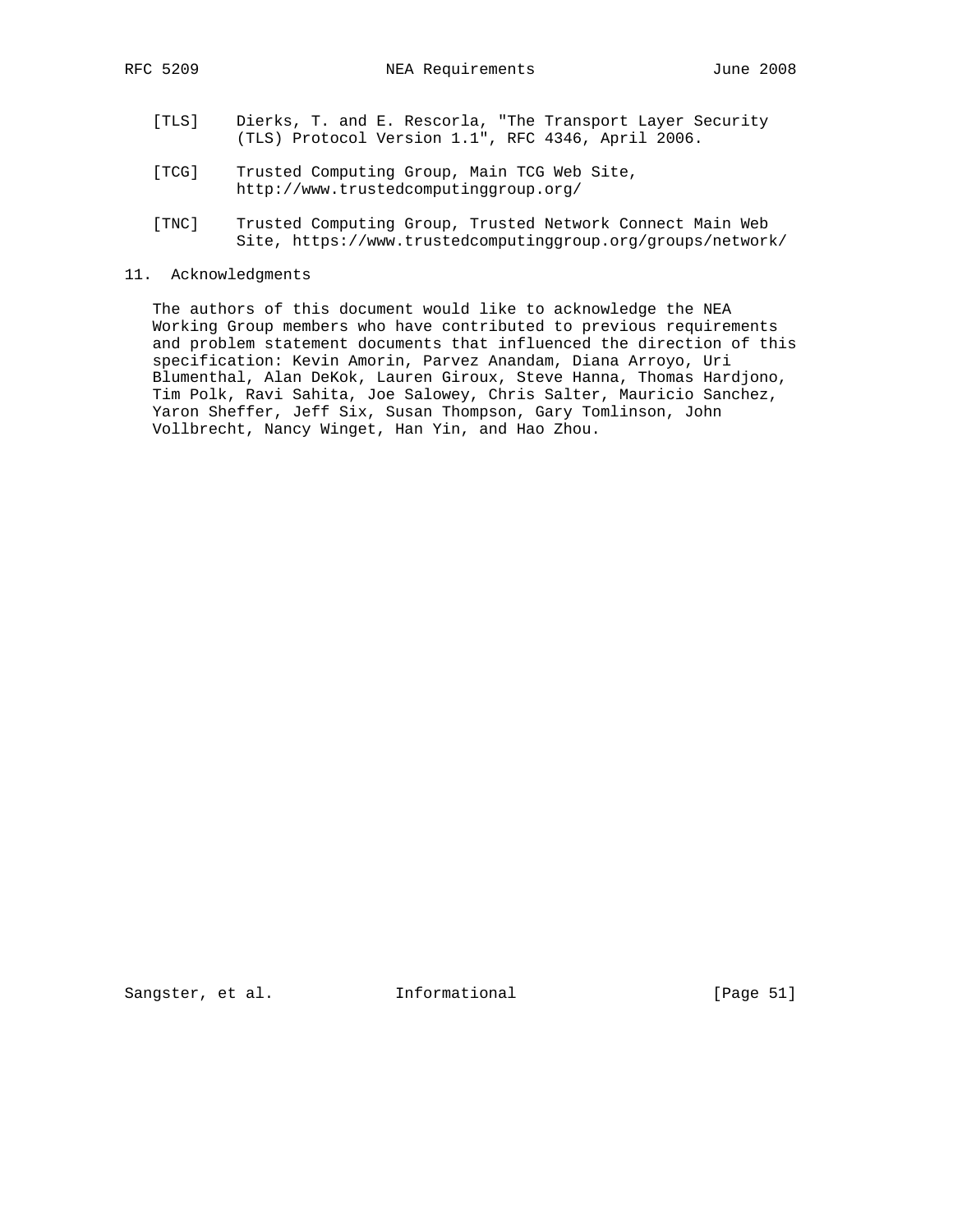Authors' Addresses

 Paul Sangster Symantec Corporation 6825 Citrine Dr Carlsbad, CA 92009 USA Phone: +1 760 438-5656 EMail: Paul\_Sangster@symantec.com

 Hormuzd Khosravi Intel 2111 NE 25th Avenue Hillsboro, OR 97124 USA Phone: +1 503 264 0334 EMail: hormuzd.m.khosravi@intel.com

 Mahalingam Mani Avaya Inc. 1033 McCarthy Blvd. Milpitas, CA 95035 USA Phone: +1 408 321-4840 EMail: mmani@avaya.com

 Kaushik Narayan Cisco Systems Inc. 10 West Tasman Drive San Jose, CA 95134 Phone: +1 408 526-8168 EMail: kaushik@cisco.com

 Joseph Tardo Nevis Networks 295 N. Bernardo Ave., Suite 100 Mountain View, CA 94043 USA EMail: joseph.tardo@nevisnetworks.com

Sangster, et al. 1nformational [Page 52]